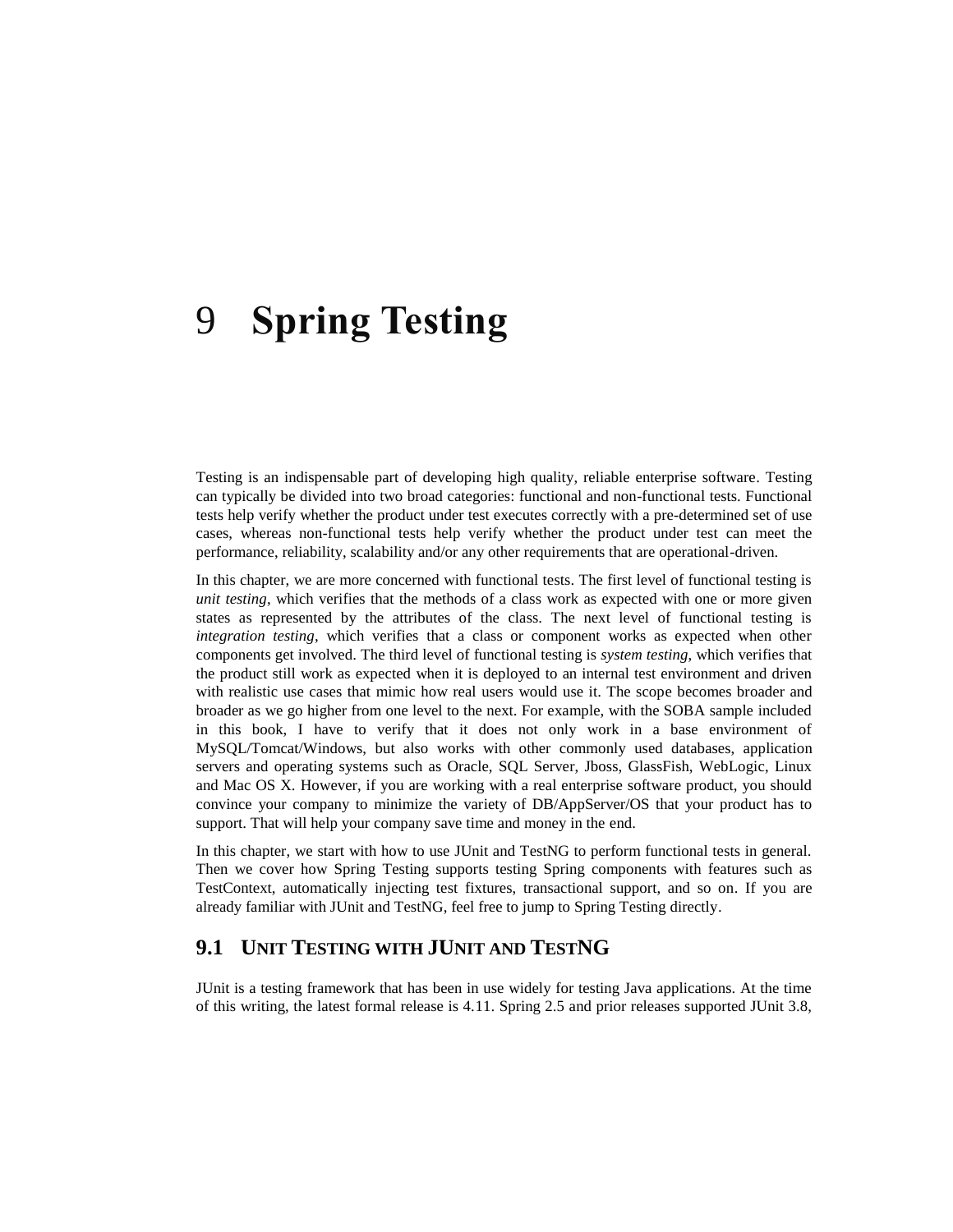which was referred to as JUnit 3.8 legacy support, while Spring 3.x started supporting JUnit 4. JUnit 3.x depends on the following two features:

- The testing class must extend the JUnit framework class TestCase.
- Each test case must be a public method and the method name must be prefixed with test.

In contrast, JUnit 4 takes advantages of the Java annotation feature introduced in Java 1.5. It provides a framework @Test annotation so that any public methods can be run as a test case. Next, we use an example to illustrate how JUnit 4 works in general.

## 9.1.1 Unit Testing with JUnit 4

Let us use our SOBA sample as the context for demonstrating how JUnit 4 works. Let's say we have a requirement that dividend should be paid with an banking account on a monthly basis. This requirement can be implemented with a DividentCalculator.java interface and a SimpleDividentCalculator.java class that implements the interface. Listings 9.1 and 9.2 illustrates the Java source code for this interface and class.

**Note:** In order to build the project successfully, it's necessary to add the junit-4.9. jar file to the SOBA-lib if you use Ant. If you use Maven, add the following dependency to the pom.xml file (I tried 4.10, which didn't work):

<dependency> <groupId>junit</groupId> <artifactId>junit</artifactId> <version>4.9</version> </dependency>

As we see from the interface and the implementation class shown in Listings 9.1 and 9.2, the method calculate (double balance, int numOfDays) returns the amount of dividend to be credited to the customer's account, which can be initiated on a monthly basis.

#### **Listing 9.1 DividentCalculator.java**

package com.perfmath.spring.soba.testing;

```
public interface DividentCalculator {
```

```
 public void setDailyRate(double dailyRate);
   public double calculate(double balance, int numOfDays);
}
```
#### **Listing 9.2 SimpleDividentCalculator.java**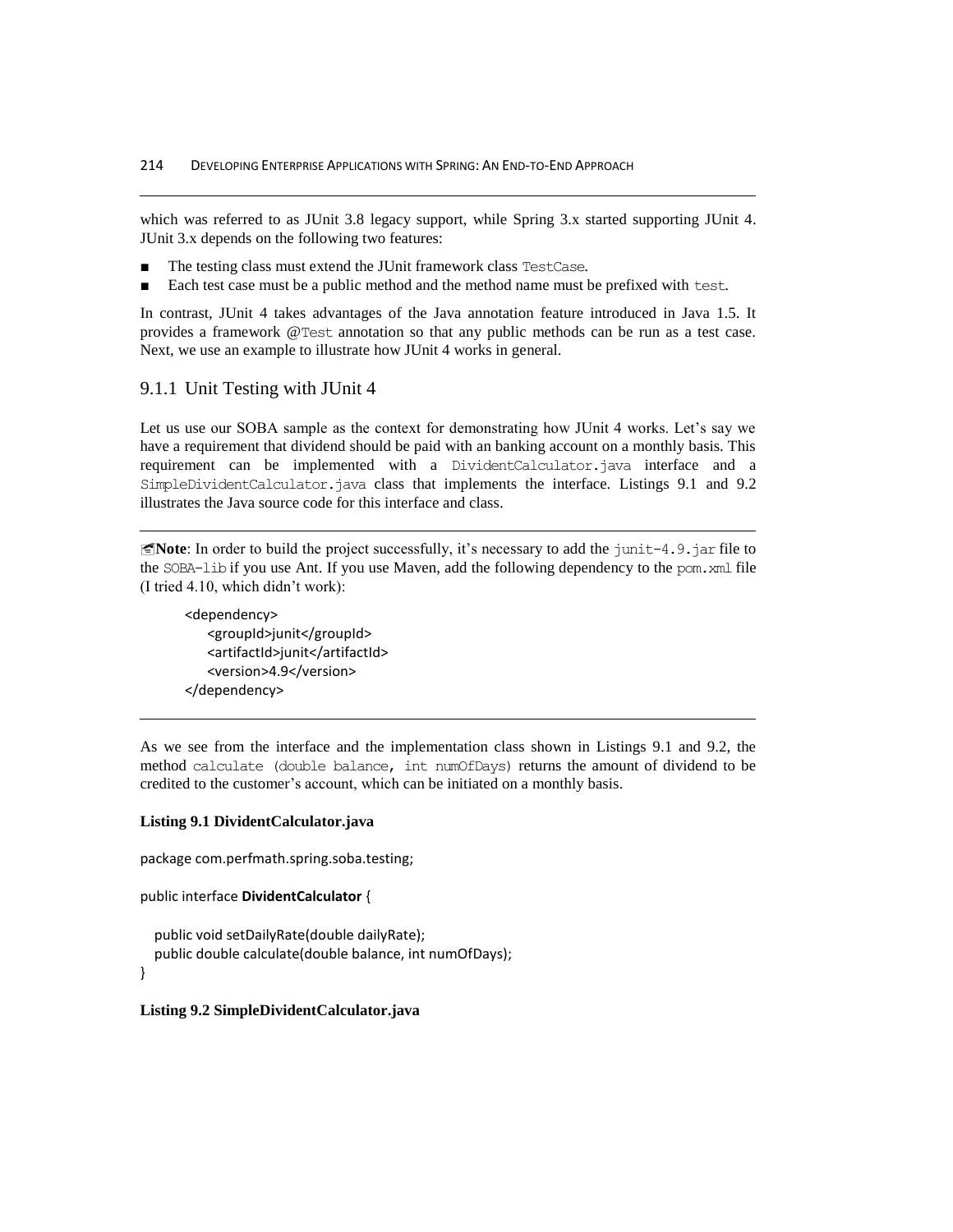package com.perfmath.spring.soba.testing;

```
public class SimpleDividentCalculator implements DividentCalculator {
```

```
 private double dailyRate;
   public void setDailyRate(double dailyRate) {
     this.dailyRate = dailyRate;
   }
   public double calculate(double balance, int numOfDays) {
      if (numOfDays <0) {
        throw new IllegalArgumentException("number of days must be positive");
     } else if (balance < 0) {
        return 0;
     } else {
        return balance * numOfDays * dailyRate;
     }
   }
}
```
Listing 9.3 shows how to test the SimpleDividentCalculator.java class as shown in Listing 9.2. Unlike JUnit 3.x, this JUnit test class does not extend the JUnit framework TestCase base class. Besides, it does not have to prefix each public method with test. Instead, it uses the @Test annotation to indicate that the annotated method is a test case. In addition, you can use the assertEquals to ensure that the dividend would be \$15.0 with a daily rate of 0.1%, an average balance of \$500 over a 30-day period. This method has the signature of

Public static void assertEquals (double expected, double actual, double delta)

which asserts that the expected and actual doubles will be considered equal within a positive delta as specified. Finally, you can use the expected attribute of the @Test annotation to specify the exception to be thrown when an invalid parameter is input.

#### **Listing 9.3 SimpleDividentCalculatorJUnitTest.java**

package com.perfmath.spring.soba.testing.junit;

import static org.junit.Assert.\*;

import org.junit.Before; import org.junit.Test;

import com.perfmath.spring.soba.testing.DividentCalculator; import com.perfmath.spring.soba.testing.SimpleDividentCalculator;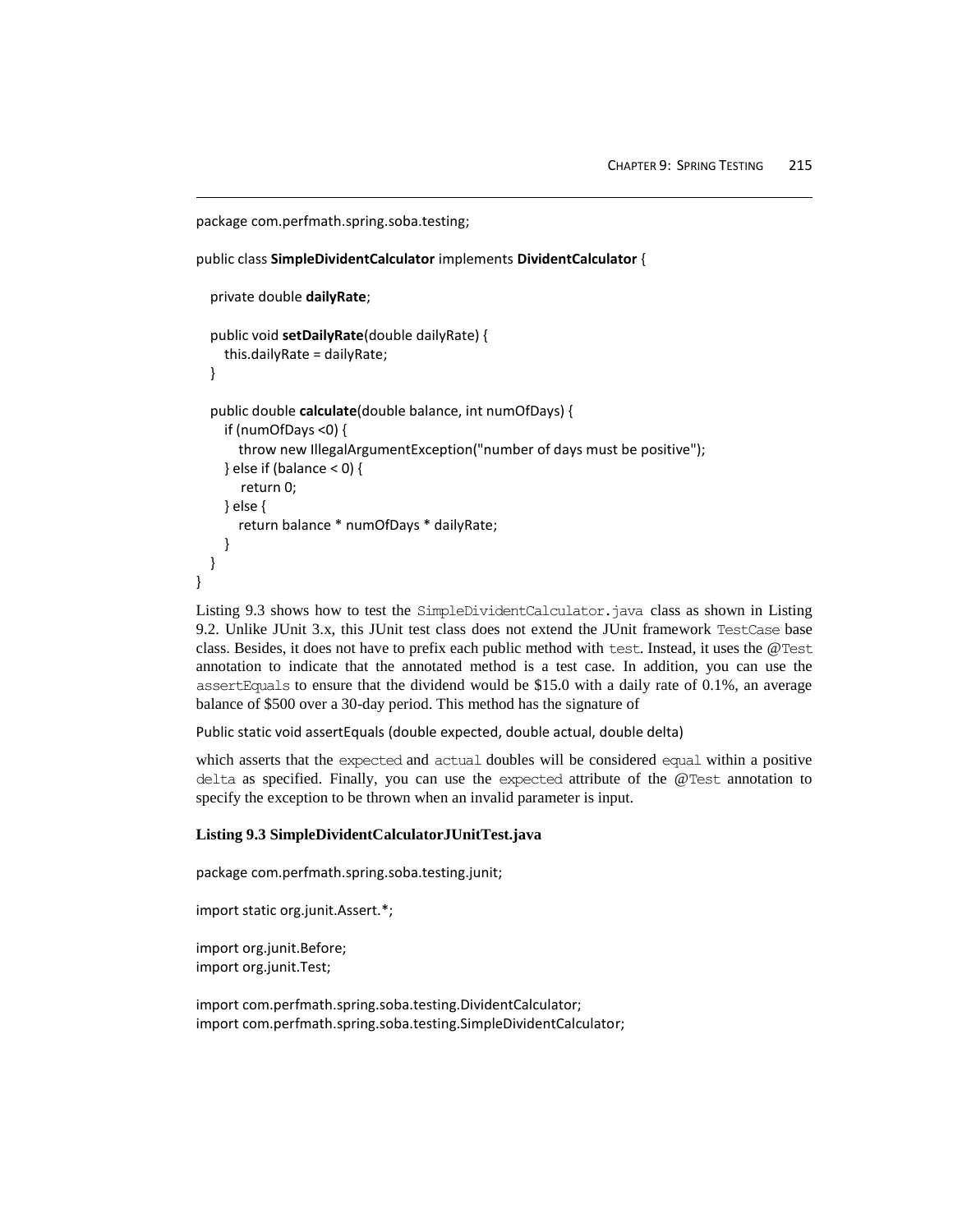```
public class SimpleDividentCalculatorJUnitTest {
```
private DividentCalculator dividentCalculator;

## **@Before**

```
 public void init() {
   dividentCalculator = new SimpleDividentCalculator();
   dividentCalculator.setDailyRate(0.001);
 }
```
## **@Test**

```
 public void calculate() {
   double divident = dividentCalculator.calculate(500.0, 30);
   assertEquals(divident, 15.0, 0);
 }
```
#### **@Test(expected = IllegalArgumentException.class**)

```
 public void illegalCalculate() {
      dividentCalculator.calculate(100.0, -10);
   }
}
```
To run the above JUnit test class SimpleDividentCalculatorJUnitTest, first, make sure you build the project with either Maven or Ant without encounter any errors. Then, you can right-click on the class name of SimpleDividentCalculatorJUnitTest.java in the *src/main/java/testing/junit* package, and select *Run As* … *2 JUnit Test*, as shown in Figure 9.1. If you built the project with Maven, you should see an output as shown in Figure 9.2, indicating zero errors and failures. However, if you built the project with Ant, you might get the notorious exception of ClassDefNotFound, complaining that the SimpleDividentCalculatorJUnitTest class cannot be found. Next, we describe how to resolve this error.

|     | <b>Run As</b>           |  | $\triangleright$ $\begin{array}{ c c }$ 1 Run on Server | $Alt+Shift+X$ , R |
|-----|-------------------------|--|---------------------------------------------------------|-------------------|
|     | Debug As                |  | $\vert$ Ju 2 JUnit Test                                 | Alt+Shift+X, T    |
|     | Profile As              |  | $\sqrt{13}$ 3 TestNG Test                               | Alt+Shift+X, N    |
| <≿⊪ | Mark as Deployable<br>. |  | Run Configurations                                      |                   |

|  | Figure 9.1 Running JUnit test on Eclipse IDE |  |  |
|--|----------------------------------------------|--|--|
|  |                                              |  |  |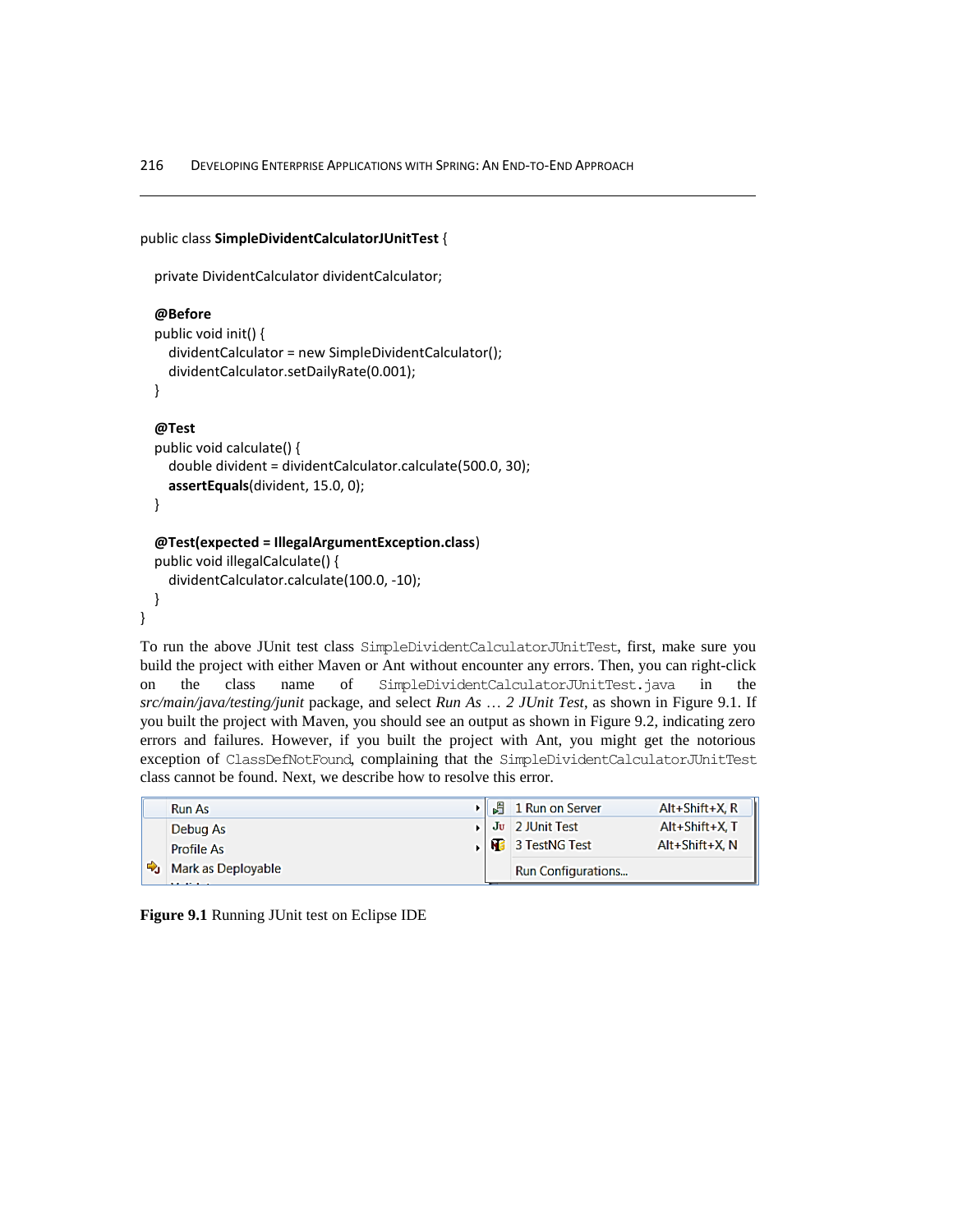|                                                                                                   | 博 Package Explorer dv JUnit ⊠ |                   |  | $\theta$ $\theta$ $\mathbf{a}^{\mathbf{B}}$ and $\mathbf{Q}$ $\mathbf{R}$ in Eq. $\theta$ |  | ▽<br>$\equiv$<br>日 |  |
|---------------------------------------------------------------------------------------------------|-------------------------------|-------------------|--|-------------------------------------------------------------------------------------------|--|--------------------|--|
| Finished after 0.015 seconds                                                                      |                               |                   |  |                                                                                           |  |                    |  |
| <b>Runs: 2/2</b>                                                                                  |                               | <b>Exercis: 0</b> |  | ■ Failures: 0                                                                             |  |                    |  |
|                                                                                                   |                               |                   |  |                                                                                           |  |                    |  |
| http://ecom.perfmath.spring.soba.testing.junit.SimpleDividentCalculatorJUnitTest [Runner: JU<br>Þ |                               |                   |  |                                                                                           |  |                    |  |
|                                                                                                   |                               |                   |  |                                                                                           |  |                    |  |
| Þ<br>Ш                                                                                            |                               |                   |  |                                                                                           |  |                    |  |
|                                                                                                   | $\equiv$ Failure Trace        |                   |  |                                                                                           |  |                    |  |

**Figure 9.2** Output from running the JUnit test

The error of ClassDefNotFound typically is a CLASSPATH issue. When Maven is enabled on Eclipse, the *target/classes* folder is automatically added to the project's classpath. However, this is not the case when the project is built with Ant. In this case, you have to add the *build/classes* folder according to the instructions given in the *SOBA\_project\_ReadMeFirst.PDF* file included in the project download zip file.

Next, we discuss how to use TestNG to perform unit testing.

## 9.1.2 Unit Testing with TestNG

TestNG is marketed as the *Next Generation Java Testing Framework* [\(http://testng.org\)](http://testng.org/). As it is stated at its website, it is inspired from JUnit and NUnit and introduces the following new features:

- Annotations
- Run your tests in arbitrarily big thread pools (all methods in their own thread and one thread per test case, etc.)
- Test your code is multithread safe
- Supper for data-driven testing with @DataProvider
- Support for parameters
- Powerful execution model with no more need to extend TestCase
- Supported by a variety of tools and plug-ins such as Eclipse, Maven, IDEA, etc.
- Dependent methods for application server testing

TestNG is designed to cover all categories of testing such as unit testing, functional testing, endto-end testing, integration testing, and so on. However, a detailed coverage of TestNG is beyond the scope of this text. We can only present a few examples to help you get a glimpse of how it works.

Listing 9.4 shows how to use TestNG to test the SimpleDividentCalculator class as an alternative to JUnit. First, it applies the @BeforeMethod annotation to the init () method to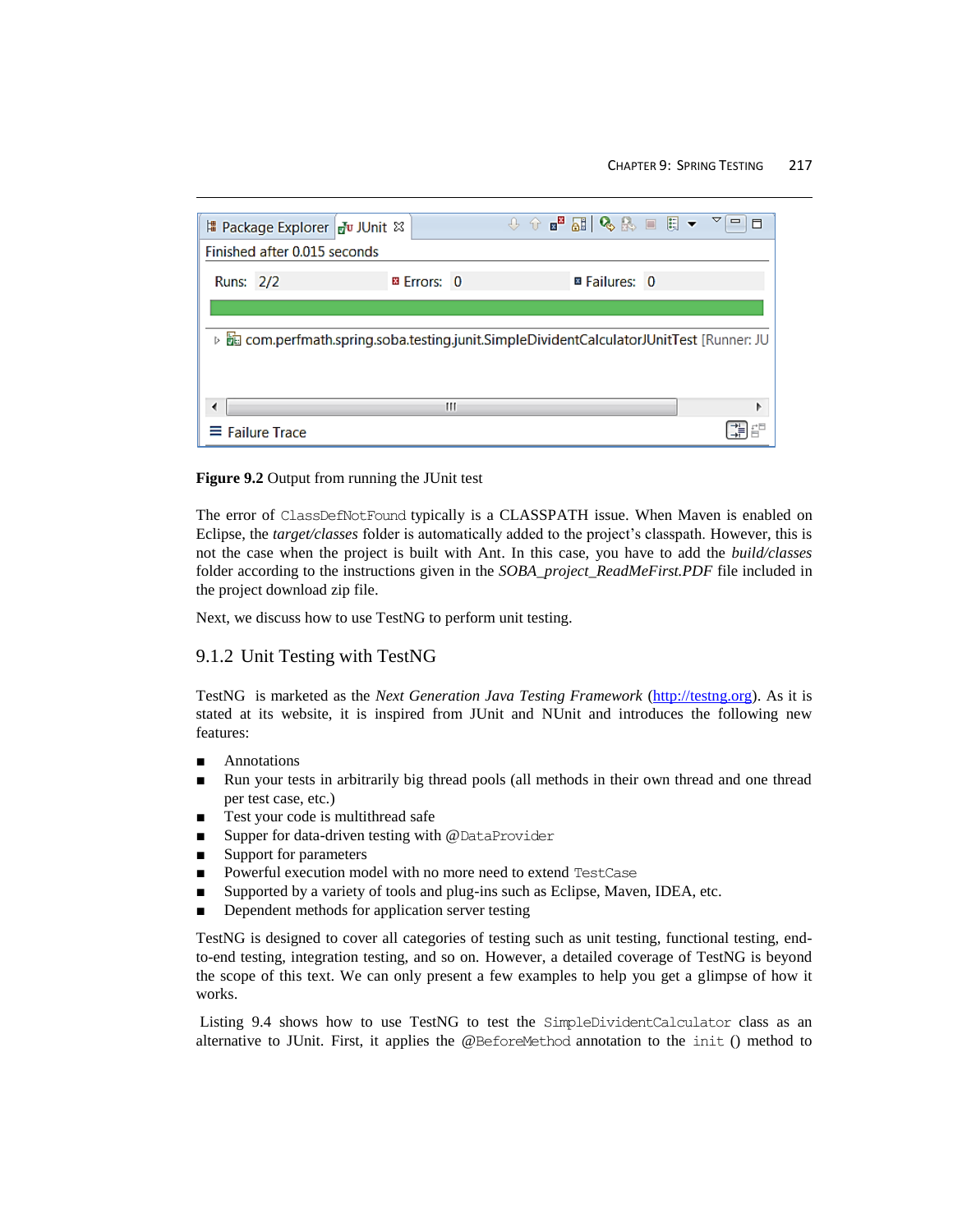create a new DividentCalculator instance and sets the dailyRate to 0.1%. Then, note the two methods of createLegalDividentParameters() and createIllegalDividentParameters(), annotated with @DataProvider named with "legal" and "illegal", respectively. Note how the Object[] and Object[][] are used with the @DataProvider annotation. Finally, note how these two DataProviders are used with the calculate and illegalCalculate methods, both of which are annotated with the @Test annotation.

You can build and execute this test class using the Eclipse *Run As* … feature as shown in Figure 9.1. Listing 9.5 shows the output obtained in my environment.

**Note:** In order to build the project successfully, it's necessary to add the testng6.8.jar file to the SOBA-lib if you use Ant. If you use Maven, add the following dependency to the pom.xml file:

<dependency> <groupId>org.testng</groupId> <artifactId>testng</artifactId> <version>6.8</version> </dependency>

#### **Listing 9.4 SimpleDividentCalculatorTestNGTest.java**

package com.perfmath.spring.soba.testing.testng;

```
import static org.testng.Assert.*;
```
import org.testng.annotations.BeforeMethod; import org.testng.annotations.DataProvider; import org.testng.annotations.Test;

import com.perfmath.spring.soba.testing.DividentCalculator; import com.perfmath.spring.soba.testing.SimpleDividentCalculator;

#### public class **SimpleDividentCalculatorTestNGTest** {

private DividentCalculator dividentCalculator;

## @**BeforeMethod**

```
 public void init() {
  dividentCalculator = new SimpleDividentCalculator();
  dividentCalculator.setDailyRate(0.001);
 }
```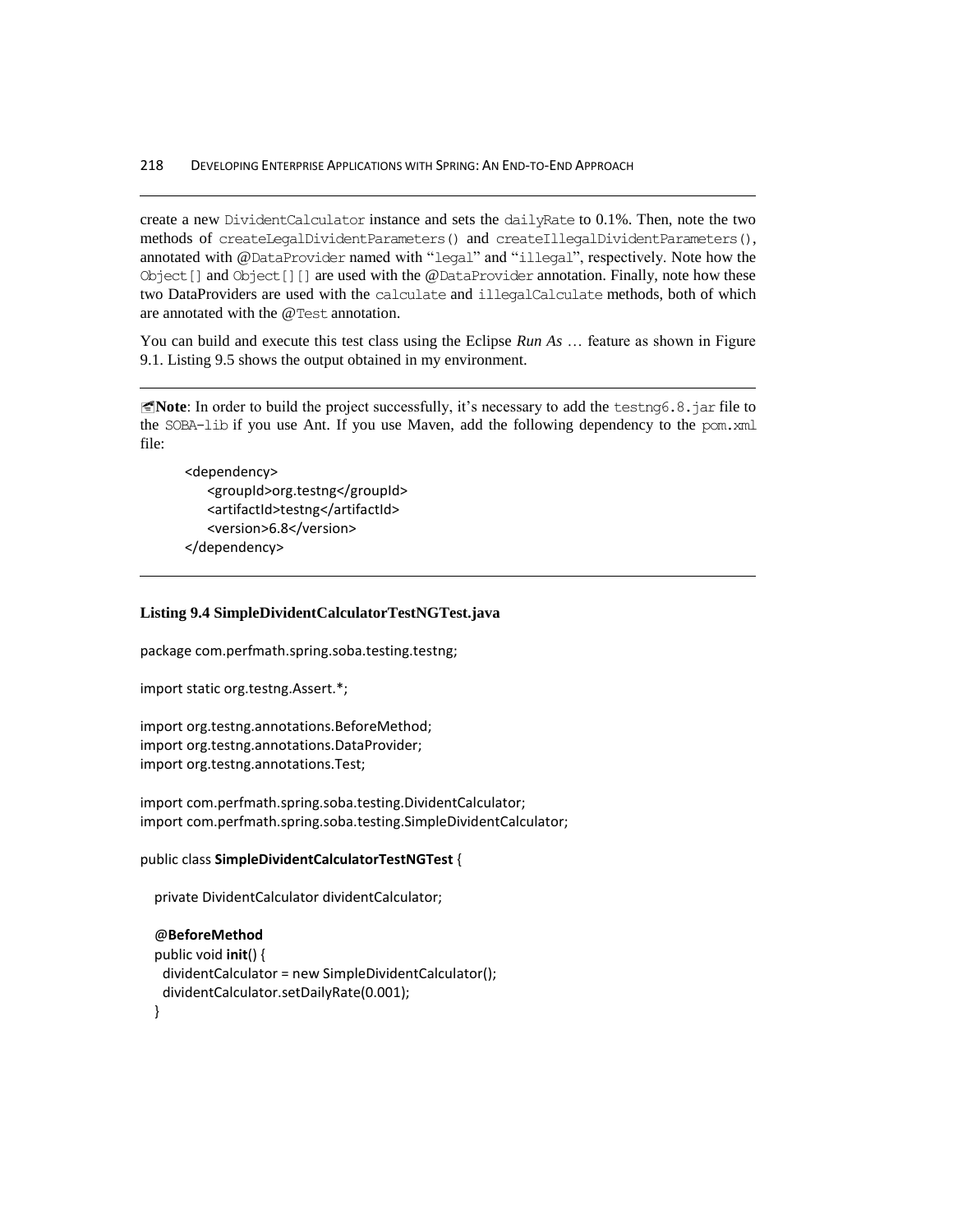```
 @DataProvider(name = "legal")
 public Object[][] createLegalDividentParameters() {
   return new Object[][] { new Object[] { 500, 30, 15.0 } };
 }
 @DataProvider(name = "illegal")
 public Object[][] createIllegalDividentParameters() {
   return new Object[][] {new Object[] { 500, -30 }, new Object[] { -500, -30 }};
 }
 @Test(dataProvider = "legal")
 public void calculate(double balance, int numOfDays, double result) {
   double divident= dividentCalculator.calculate(balance, numOfDays);
   assertEquals(divident, result);
 }
 @Test(dataProvider = "illegal", expectedExceptions = IllegalArgumentException.class)
 public void illegalCalculate(double balance, int numOfDays) {
  dividentCalculator.calculate(balance, numOfDays);
 }
```
## **Listing 9.5 TestNG output from running SimpleDividentCalculatorTestNGTest**

[TestNG] Running: C:\Users\henry\AppData\Local\Temp\testng-eclipse--972939339\testng-customsuite.xml PASSED: calculate(500, 30, 15.0) PASSED: illegalCalculate(500, -30) PASSED: illegalCalculate(-500, -30) =============================================== Default test Tests run: 3, Failures: 0, Skips: 0 ===============================================

# **9.2 INTEGRATION TESTING WITH TESTNG**

}

The scope of a unit test is limited to a single programming unit, which is typically a class with its methods in object-oriented languages. As we described earlier, the next level of testing is integration testing, the scope of which becomes wider that it has to deal with the interdependencies among multiple units or objects. In this section, let us explore how to conduct integration testing with TestNG. We start with testing DAO units with InMemoryDaos.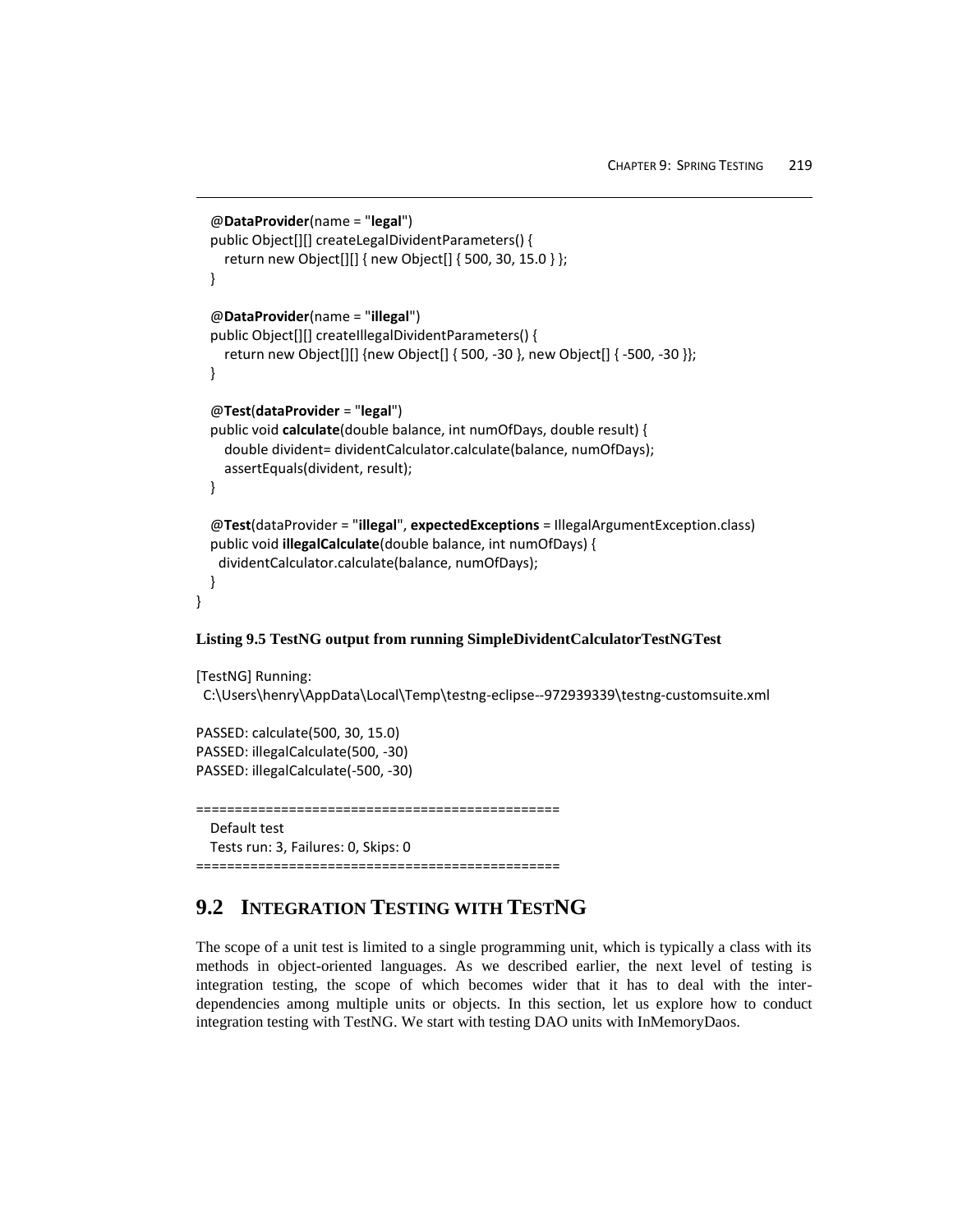## 9.2.1 Integration Testing DAOs with InMemoryDaos

In principle, a DAO unit or class should be tested against a real database. However, during the early stage of a product development process, it's very common to test DAOs with InMemoryDaos. In this section, we present an example of integration-testing DAOs with InMemoryDaos.

The example we use in this section is the Account domain object and the AccountDao interface from the SOBA project. Listings 9.6 and 9.7 show the Account domain object and the AccountDao interface, while Listing 9.8 shows the InMemoryAccountDao class that implements the AccountDao interface. You can take a quick look at these listings, but our main subject here is how to test the InMemoryDAO with TestNG. In addition, we focus on the insert, update, delete and findByAccountID methods only, as highlighted in Listing 9.8. Note that this InMemoryDao is implemented with a synchronized HashMap.

#### **Listing 9.6 Account.java**

package com.perfmath.spring.soba.model.domain;

import java.io.Serializable; import java.sql.Timestamp;

public class **Account** implements Serializable {

```
 private String accountId;
 private String name;
 private String type;
 private String description;
 private String status;
 private double balance;
 private Timestamp openDate;
 private Timestamp closeDate;
 private String customerId;
```
}

```
 // getters and setters are omitted to save space
 public boolean equals(Object obj) {
   if (!(obj instanceof Account)) {
     return false;
   }
   Account account = (Account) obj;
   return account.accountId.equals(accountId) && account.balance == balance;
 }
```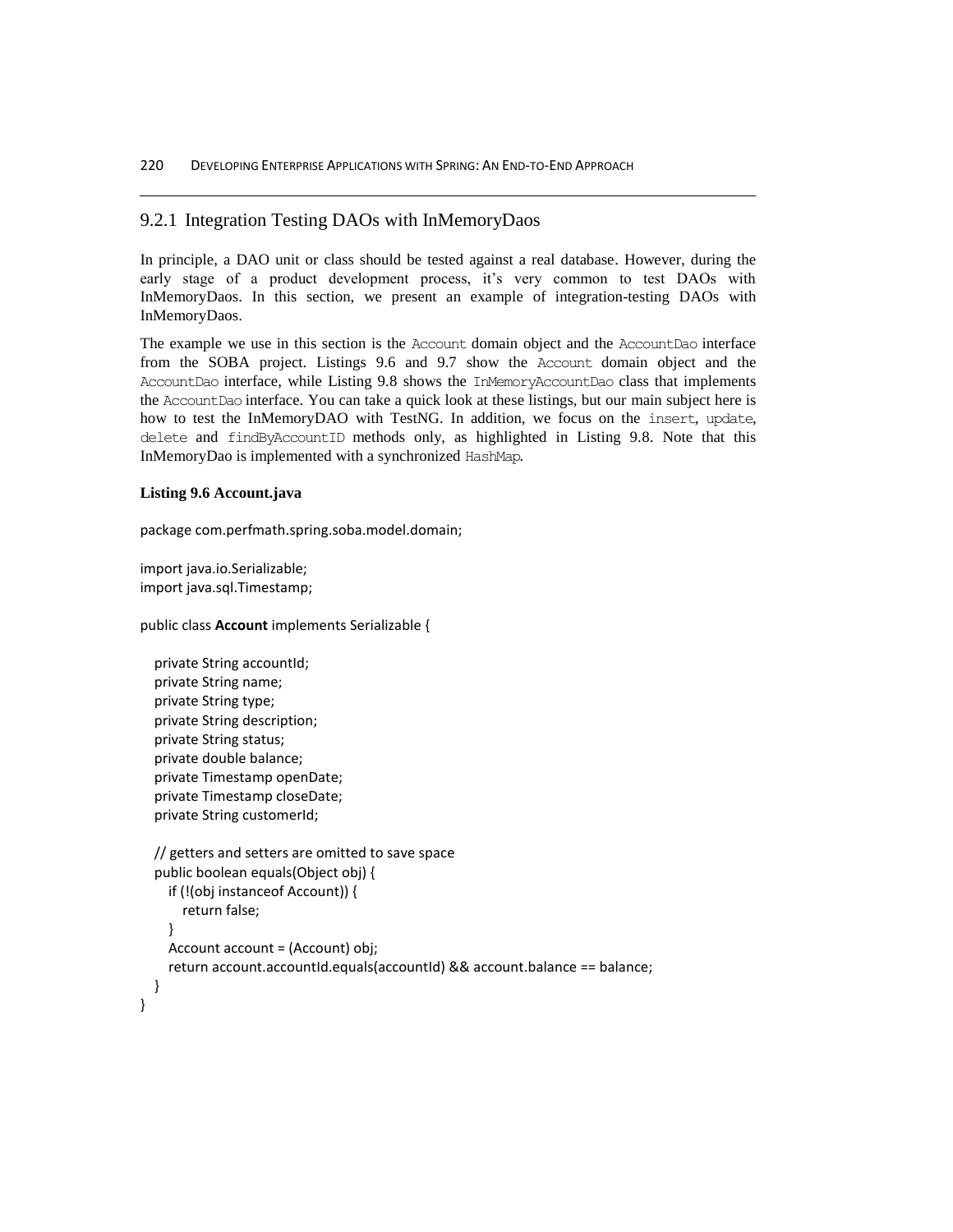#### **Listing 9.7 AccountDao.java**

package com.perfmath.spring.soba.model.dao;

import java.util.List; import java.util.Map;

import com.perfmath.spring.soba.model.domain.Account;

public interface **AccountDao** { public List<Account> getAccountList(); public void **insert**(Account account); public void **update**(Account account); public double updateAccountBalance (double amount, String accountID); public void **delete**(Account account); public Account **findByAccountID**(String accountID); public void insertBatch(List<Account> accounts); public List<Map<String, Object>> findAll(); public String getCustomerId(String accountID); public int countAll(); public String getAccountIdByCustomerId (String customerId, String accountType); }

## **Listing 9.8 InMemoryAccountDao.java**

package com.perfmath.spring.soba.testing;

import java.util.ArrayList; import java.util.Collections; import java.util.HashMap; import java.util.Iterator; import java.util.List; import java.util.Map;

import java.util.Set;

import com.perfmath.spring.soba.model.domain.Account; import com.perfmath.spring.soba.model.dao.AccountDao;

public class **InMemoryAccountDao** implements AccountDao {

private **Map<String, Account> accounts**;

public InMemoryAccountDao() {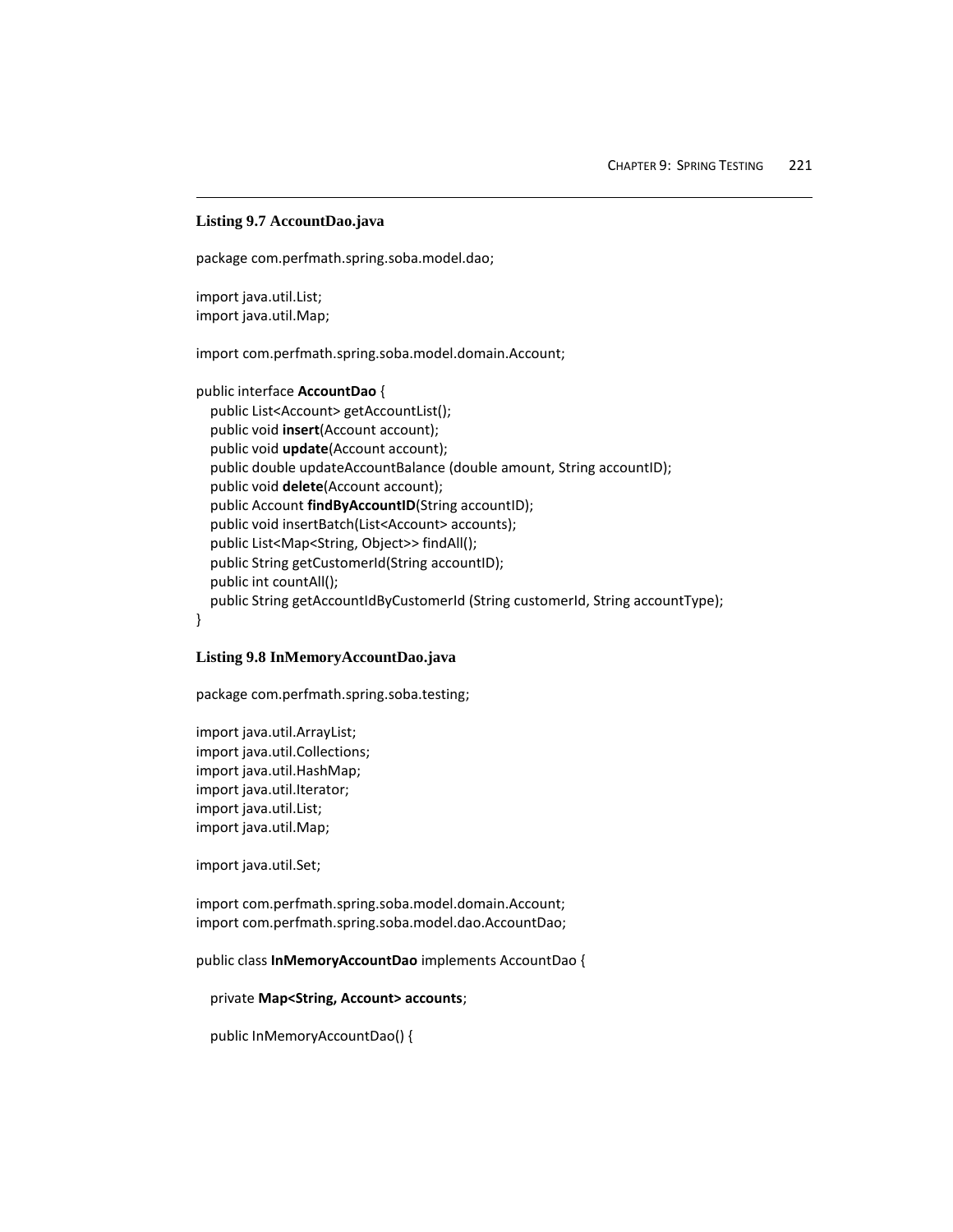```
 accounts = Collections.synchronizedMap(new HashMap<String, Account>());
 }
 public boolean accountExists(String accountNo) {
   return accounts.containsKey(accountNo);
 }
 public void insert(Account account) {
   if (accountExists(account.getAccountId())) {
     throw new DuplicateAccountException();
   }
   accounts.put(account.getAccountId(), account);
 }
 public void update(Account account) {
   if (!accountExists(account.getAccountId())) {
     throw new AccountNotFoundException();
   }
   accounts.put(account.getAccountId(), account);
 }
 public void delete(Account account) {
   if (!accountExists(account.getAccountId())) {
     throw new AccountNotFoundException();
   }
   accounts.remove(account.getAccountId());
 }
 public Account findByAccountID(String accountId) {
   Account account = accounts.get(accountId);
  if (account == null) {
     throw new AccountNotFoundException();
   }
   return account;
 }
 public List<Account> getAccountList() {
    List<Account> list = (List<Account>) accounts.values();
     return list;
 }
 public double updateAccountBalance (double amount, String accountID) {
  Account account = findByAccountID(accountId);
  double balance = amount + account.getBalance();
  account.setBalance(balance);
```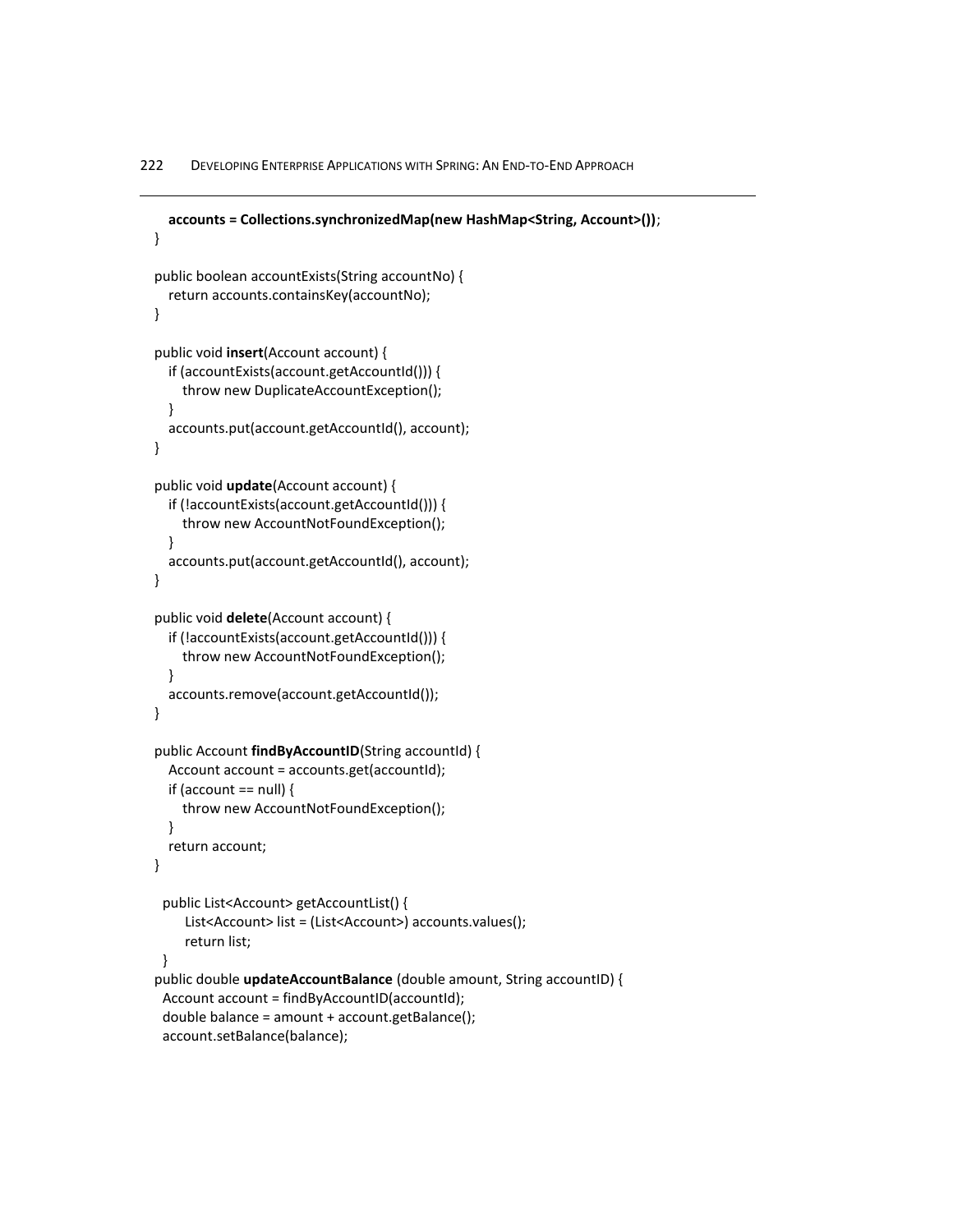```
 update (account);
    return balance;
   }
   public void insertBatch(List<Account> accounts) {
    ;
   }
   public List<Map<String, Object>> findAll() {
   List<Map<String, Object>> list = new ArrayList ();
     Map <String, Object> objectMap = new HashMap <String, Object>();
    Set set = (Set) accounts.entrySet();
    Iterator it = set.iterator ();
    while (it.hasNext()) {
        Map.Entry<String, Account> map = (Map.Entry)it.next();
        objectMap.put (map.getKey().toString(), (Object) map.getValue());
        list.add(objectMap);
    }
    return list;
   }
   public String getCustomerId(String accountID) {
    return "";
   }
   public int countAll() {
    return 0;
   }
   public String getAccountIdByCustomerId (String customerId, String accountType) {
    return "";
   }
}
```
Listing 9.9 shows the InMemoryAccountDaoTest.java class implemented with TestNG. If you have gone through the TestNG unit testing example with the SimpleDividentCalculator.java class presented earlier, the annotations used in this InMemoryAccountDaoTest.java class should look familiar to you. You can build this project with either Ant or Maven and run the test as you did with the previous TestNG example. For your reference, Listing 9.10 shows the console output from running this test in my Eclipse environment. You can also view the results of running class InMemoryAccountDaoTest by clicking on the tab next to the Console tab as shown in Figure 9.3.

#### **Listing 9.9 InMemoryAccountDaoTest.java**

package com.perfmath.spring.soba.testing.testng;

```
import static org.testng.Assert.*;
```
import org.testng.annotations.BeforeMethod;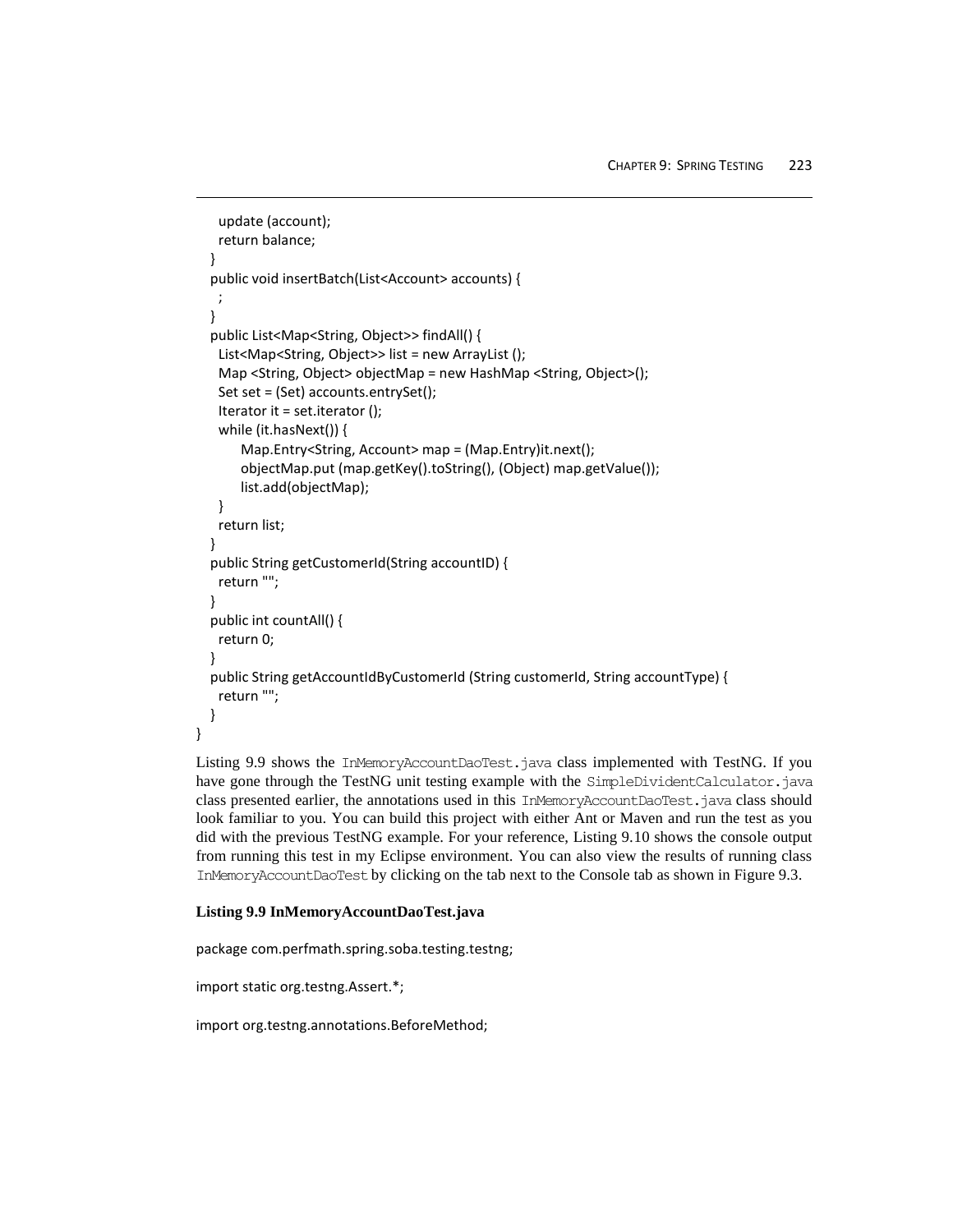import org.testng.annotations.Test;

import com.perfmath.spring.soba.model.domain.Account; import com.perfmath.spring.soba.testing.InMemoryAccountDao; import com.perfmath.spring.soba.testing.AccountNotFoundException; import com.perfmath.spring.soba.testing.DuplicateAccountException;

#### public class **InMemoryAccountDaoTest** {

```
private static final String EXISTING_ACCOUNT_ID = "88888888";
private static final String NEW_ACCOUNT_ID = "99999999";
```
 private Account existingAccount; private Account newAccount; private InMemoryAccountDao accountDao;

## @**BeforeMethod**

```
 public void init() {
   existingAccount = new Account();
   existingAccount.setAccountId(EXISTING_ACCOUNT_ID);
   existingAccount.setBalance(800.0);
```

```
 newAccount = new Account();
 newAccount.setAccountId(NEW_ACCOUNT_ID);
 newAccount.setBalance(900.0);
```

```
 accountDao = new InMemoryAccountDao();
 accountDao.insert(existingAccount);
```
}

#### @Test

```
 public void createNewAccount() {
   accountDao.insert(newAccount);
   assertEquals(accountDao.findByAccountID(NEW_ACCOUNT_ID), newAccount);
 }
```
## @**Test**

```
 public void accountExists() {
   assertTrue(accountDao.accountExists(EXISTING_ACCOUNT_ID));
   assertFalse(accountDao.accountExists(NEW_ACCOUNT_ID));
```
}

```
 @Test(expectedExceptions = DuplicateAccountException.class)
 public void createDuplicateAccount() {
```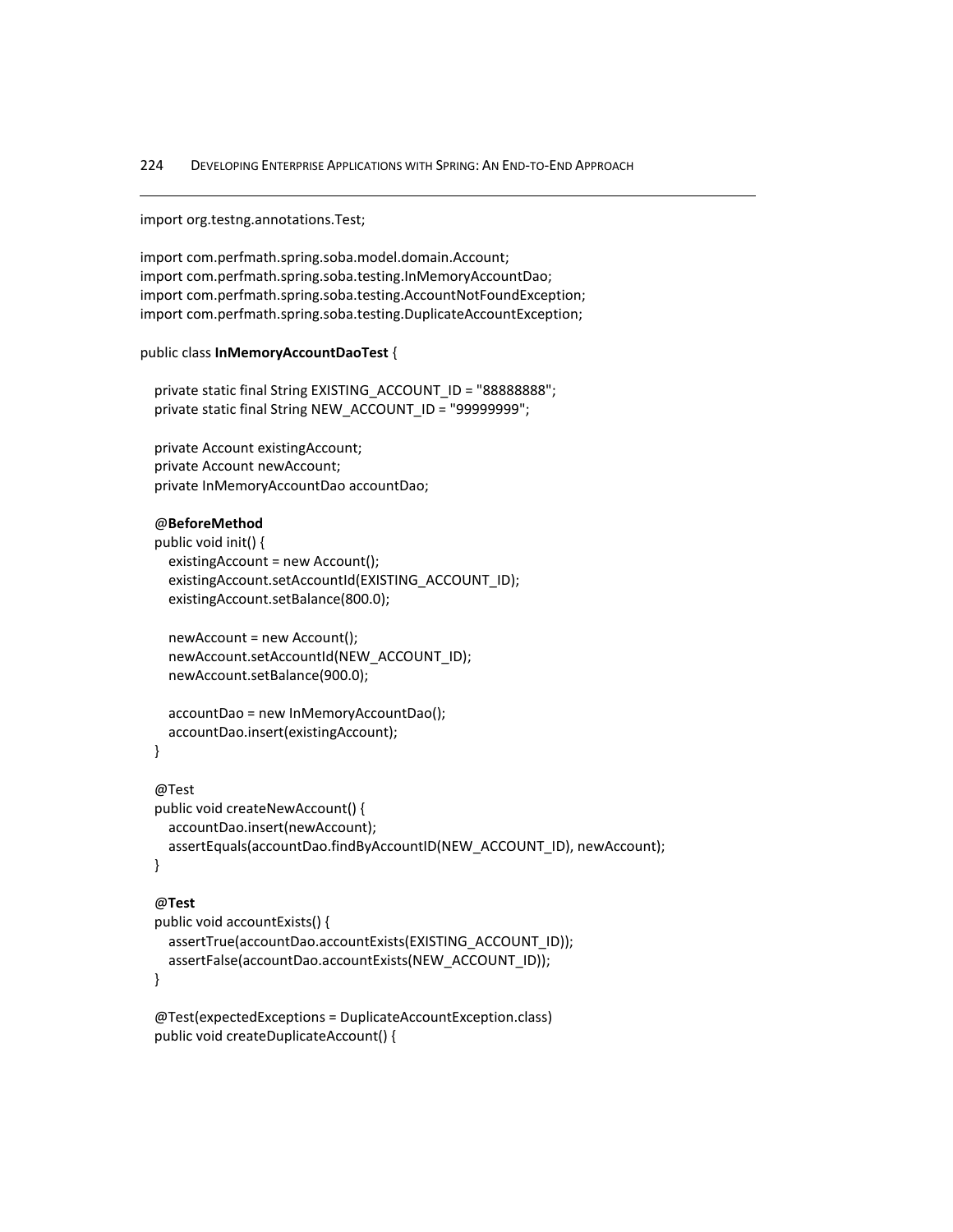```
 accountDao.insert(existingAccount);
 }
 @Test
 public void updateExistingAccount() {
   existingAccount.setBalance(20);
   accountDao.update(existingAccount);
   assertEquals(accountDao.findByAccountID(EXISTING_ACCOUNT_ID), existingAccount);
 }
 @Test
 public void updateAccountBalance() {
 accountDao.updateAccountBalance(UPDATE_AMOUNT, EXISTING_ACCOUNT_ID);
   assertEquals(accountDao.findByAccountID(EXISTING_ACCOUNT_ID).getBalance(), 
         (EXISTING_ACCOUNT_INITIAL_BALANCE + UPDATE_AMOUNT), 0);
 }
 @Test(expectedExceptions = AccountNotFoundException.class)
 public void updateNonExistingAccount() {
   accountDao.update(newAccount);
 }
 @Test
 public void removeExistingAccount() {
   accountDao.delete(existingAccount);
   assertFalse(accountDao.accountExists(EXISTING_ACCOUNT_ID));
 }
 @Test(expectedExceptions = AccountNotFoundException.class)
 public void removeNonExistingAccount() {
   accountDao.delete(newAccount);
 }
 @Test
 public void findExistingAccount() {
  Account account = accountDao.findByAccountID(EXISTING_ACCOUNT_ID);
   assertEquals(account, existingAccount);
 }
 @Test(expectedExceptions = AccountNotFoundException.class)
 public void findNonExistingAccount() {
   accountDao.findByAccountID(NEW_ACCOUNT_ID);
 }
```
}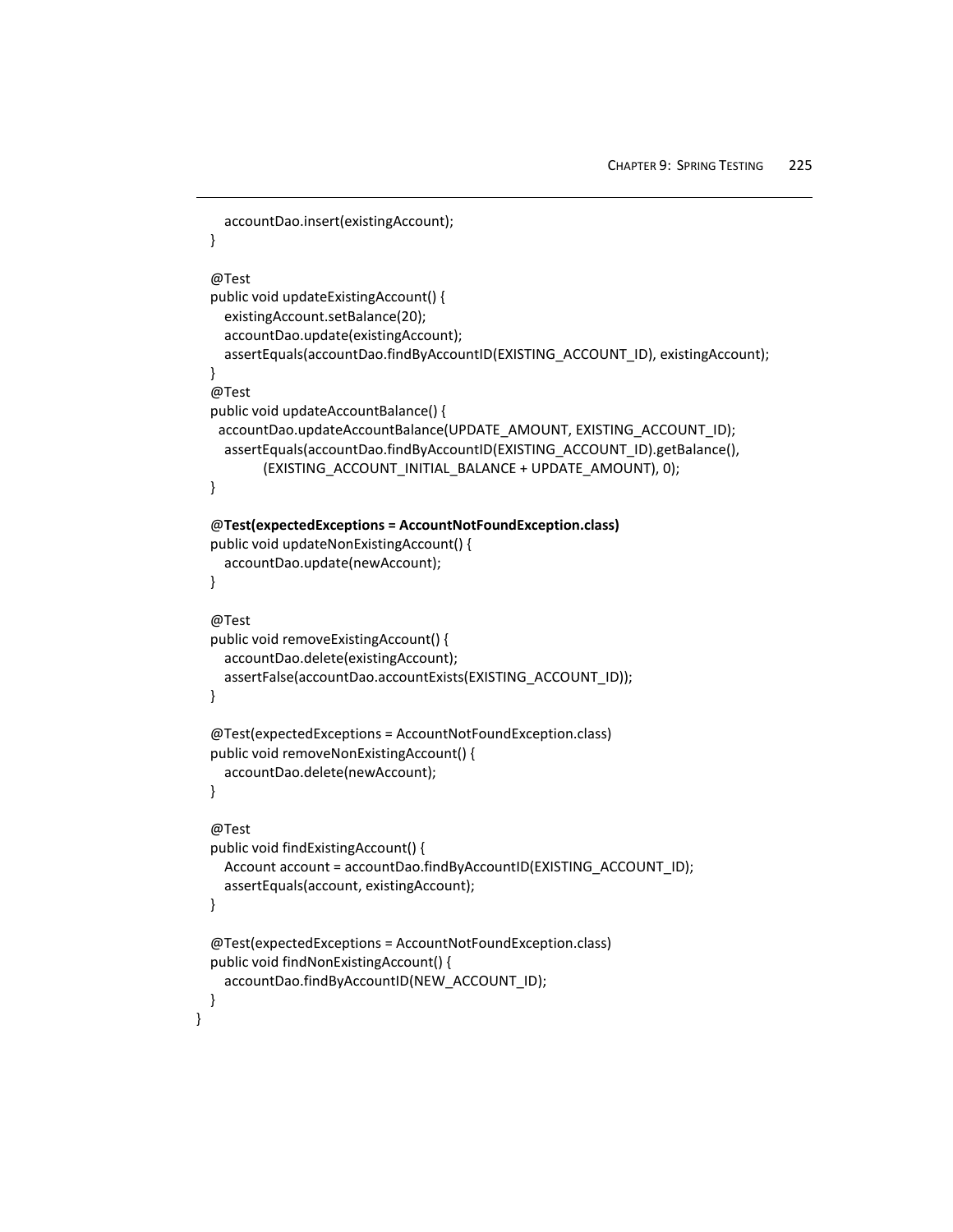#### **Listing 9.10 Console output from running the InMemoryAccountDao TestNG testing**

## [TestNG] Running:

C:\Users\henry\AppData\Local\Temp\testng-eclipse-1229054272\testng-customsuite.xml

PASSED: accountExists PASSED: createDuplicateAccount PASSED: createNewAccount PASSED: findExistingAccount PASSED: findNonExistingAccount PASSED: removeExistingAccount PASSED: removeNonExistingAccount PASSED: updateAccountBalance PASSED: updateExistingAccount PASSED: updateNonExistingAccount

===============================================

## Default test

Tests run: 10, Failures: 0, Skips: 0

===============================================

| ■ Console <b>M</b> Results of running class InMemoryAccountDaoTest <sup>33</sup>                                                                                                                                                                                                                                                                                                                                                      | $\mathbb{R} \downarrow 0$ $\mathbb{R}$ $\mathbb{R}$ $\parallel$<br>$\qquad \qquad \Box$<br>$\circledcirc$<br>F |
|---------------------------------------------------------------------------------------------------------------------------------------------------------------------------------------------------------------------------------------------------------------------------------------------------------------------------------------------------------------------------------------------------------------------------------------|----------------------------------------------------------------------------------------------------------------|
| Tests: 1/1 Methods: 10 (125 ms)                                                                                                                                                                                                                                                                                                                                                                                                       |                                                                                                                |
| Search:                                                                                                                                                                                                                                                                                                                                                                                                                               | <b>¤ Passed: 10 ■ Failed: 0</b><br>■ Skipped: 0                                                                |
| <b>B</b> All Tests <b>B</b> Failed Tests Summary                                                                                                                                                                                                                                                                                                                                                                                      |                                                                                                                |
| ▲ to Default suite (10/0/0/0) (0 s)                                                                                                                                                                                                                                                                                                                                                                                                   | Failure Exception F                                                                                            |
| $\triangleq$ $\frac{1}{2}$ Default test (0 s)                                                                                                                                                                                                                                                                                                                                                                                         |                                                                                                                |
| ▲ http://edu.perfmath.spring.soba.testing.testng.InMemoryAccountDaoTest<br>$\equiv$ accountExists (0 s)<br>createDuplicateAccount (0 s)<br>E createNewAccount (0 s)<br>$\frac{1}{2}$ find Existing Account (0 s)<br>findNonExistingAccount (0 s)<br>removeExistingAccount (0 s)<br>Figure moveNonExistingAccount (0 s)<br>updateAccountBalance (0 s)<br>$\frac{1}{2}$ update Existing Account (0 s)<br>updateNonExistingAccount (0 s) |                                                                                                                |

**Figure 9.3** Tab for the Results of running class InMmemoryAccountDaoTest

9.2.2 Integration Testing Service Layer Classes with TestNG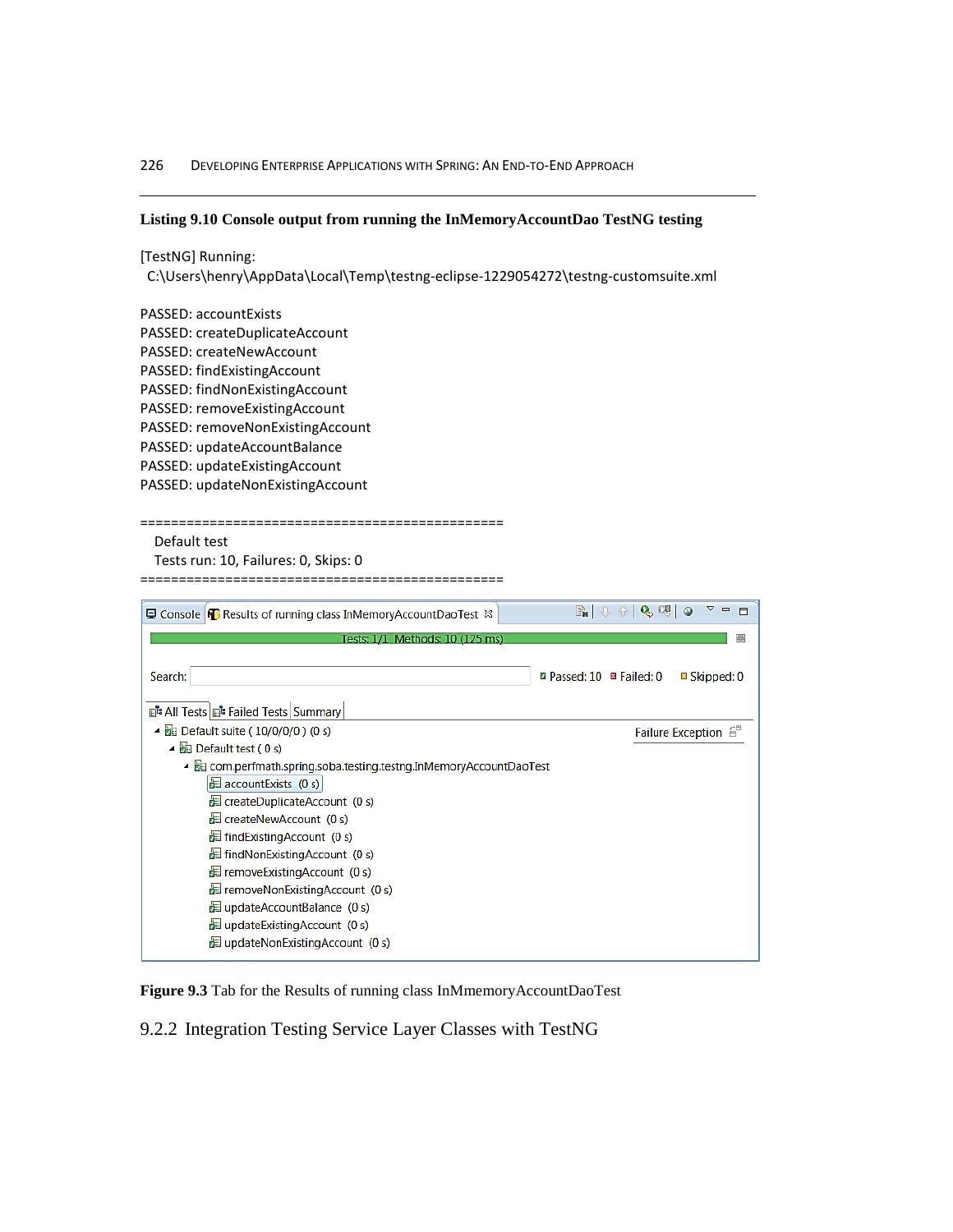Since the service layer of an enterprise application typically depends on the DAO layer, the scope of testing a service layer classes belongs in the category of integration testing. In this section, we use the example of AccountManager in the package of com.perfmath.spring.soba.service of the SOBA project to demonstrate how to conduct integration testing with TestNG. We continue using the InMemoryAccountDao class used in the previous section for this example. In the next section, we replace this class with a mock DAO object to demonstrate how to use mock objects to assist integration testing.

For this example, we continue using Account.java as the domain object class, AccountDao.java as the DAO class, and InMemoryAccountDao.java as the DAO implementation class. In addition, we introduce the AccountManager.java interface and the SimpleAccountManager.java class as the service layer class to be tested. Listings 9.11 and 9.12 show how this interface and the implementation class are coded.

Note from Listing 9.12 that the SimpleAccountManager class depends on the AccountDao class. Therefore, testing the SimpleAccountManager class cannot be conducted without getting the class AccountDao involved. Listing 9.13 shows the SimpleAccountManagerIntegrationTest.java class, implemented with TestNG. In addition to the TestNG specific annotations such as @BeforeMethod, @Test, and @AfterMethod, note the account instance created in the init() method and how an InMemoryAccountDao object is hooked up with the accountManager object, which characterizes this testing being integration testing.

Note in Listing 9.13 that, for demonstrating how to conduct integration testing with TestNG, only two test cases are included: createAccount and updateAccountBalance. The createAccount test case creates the account set up in the init method, and then asserts that the ACCOUNT\_ID and BALANCE of the account created match the account id and the initial balance as set in the init method. The two asserts are accomplished with the help of the findByAccountID method.

In addition, keep in mind that the init method only creates an account instance, which is not persisted into the InMemoryAccountDao object. Therefore, in the updateAccountBalance test case, the account instance created in the init method must be persisted into the HashMap of the InMemoryAccountDao object; otherwise, an AccountNotFound exception will be thrown when the test case is executed. We cannot simply assume that the createAccount test case would always be executed first so that the account instance would be available in the updateAccountBalance test case without creating it again as shown in the updateAccountBalance method.

You can build the project with either Ant or Maven and run the test as you did with the previous TestNG example. For your reference, Listing 9.13 shows the console output from running this test in my Eclipse environment, indicating that the test was executed successfully.

#### **Listing 9.11 AccountManager.java**

package com.perfmath.spring.soba.service;

import java.io.Serializable; import java.util.List;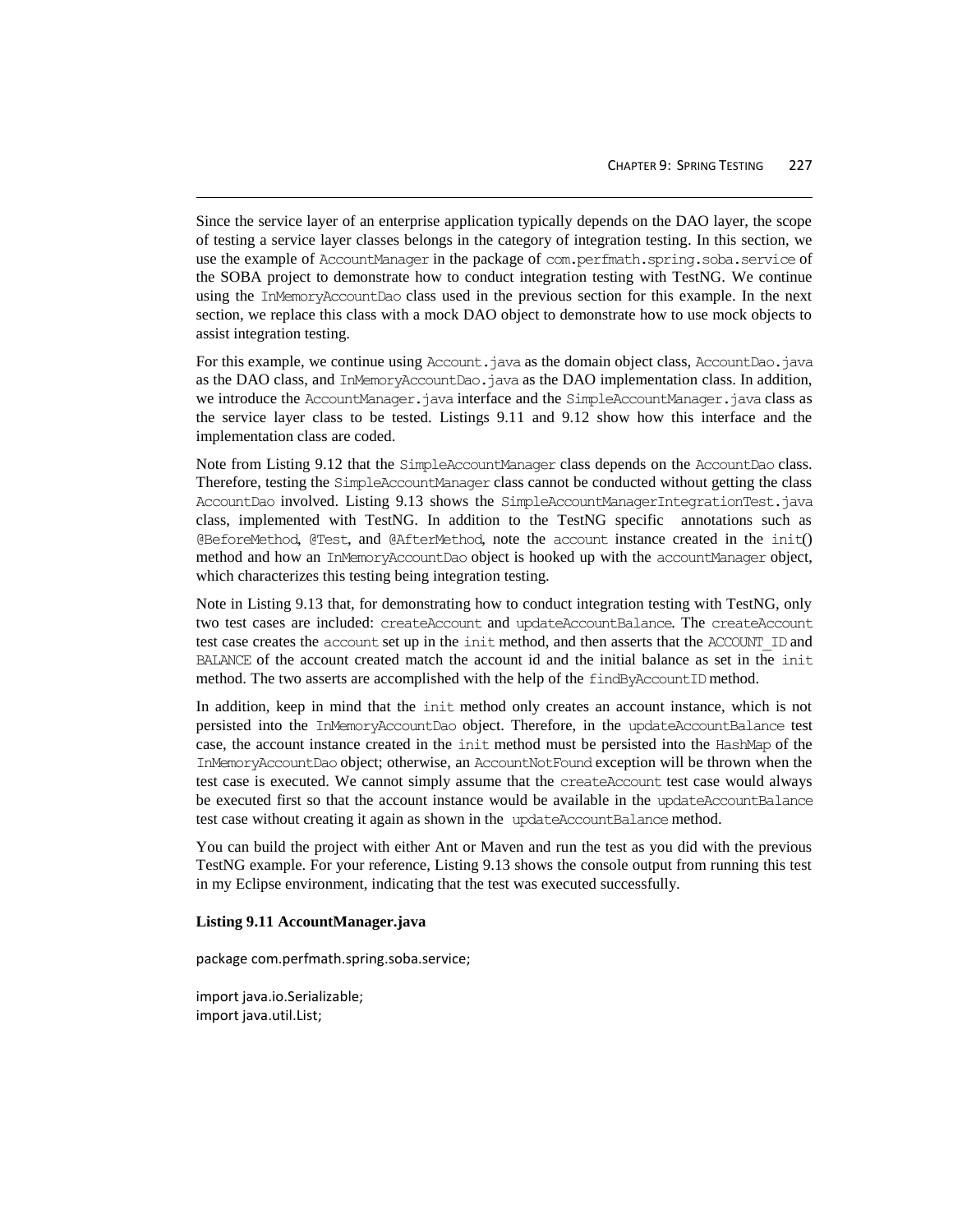```
import com.perfmath.spring.soba.model.domain.Account;
```

```
public interface AccountManager extends Serializable{
```

```
 public void createAccount(Account account); 
 public List<Account> getAccounts();
public String getAccountIdByCustomerId (String customerId, String accountType);
 public double updateAccountBalance (double amount, String accountID);
 public void deleteAccount(String accountID);
```
## **Listing 9.12 SimpleAccountManager.java**

}

```
package com.perfmath.spring.soba.service;
import java.util.List;
import com.perfmath.spring.soba.model.dao.AccountDao;
import com.perfmath.spring.soba.model.domain.Account;
```

```
public class SimpleAccountManager implements AccountManager {
```
private AccountDao accountDao;

```
 public List<Account> getAccounts() {
   return accountDao.getAccountList();
 }
 public void createAccount(Account account) {
  accountDao.insert(account);
 }
 public void updateAccount(Account account) {
  accountDao.update(account);
 }
 public void setAccountDao(AccountDao accountDao) {
   this.accountDao = accountDao;
 }
 public String getAccountIdByCustomerId (String customerId, String accountType) {
     return accountDao.getAccountIdByCustomerId(customerId, accountType);
 }
 public double updateAccountBalance (double amount, String accountID) {
  Account account = accountDao.findByAccountID(accountID);
  double balance = amount + account.getBalance();
```

```
 account.setBalance(balance);
```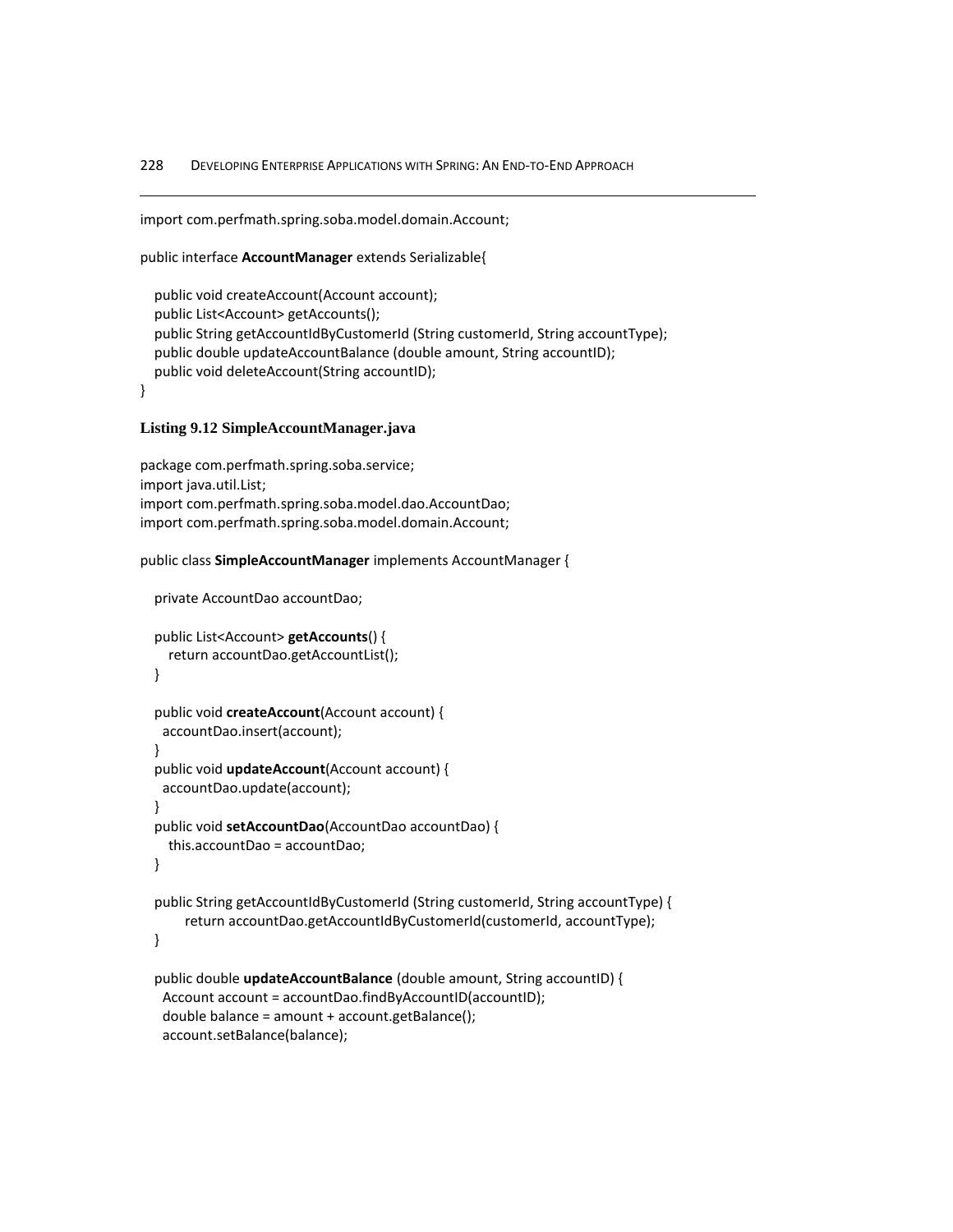```
 accountDao.update(account);
    return balance;
   }
   public void deleteAccount(String accountID) {
    Account account = accountDao.findByAccountID(accountID);
    accountDao.delete(account);
   }
}
```
#### **Listing 9.13 SimpleAccountManagerIntegrationTest.java**

package com.perfmath.spring.soba.testing.testng;

```
import static org.testng.Assert.*;
import org.testng.annotations.AfterMethod;
import org.testng.annotations.BeforeMethod;
import org.testng.annotations.Test;
import com.perfmath.spring.soba.model.domain.Account;
import com.perfmath.spring.soba.model.dao.AccountDao;
import com.perfmath.spring.soba.service.SimpleAccountManager;
import com.perfmath.spring.soba.testing.InMemoryAccountDao;
```
#### public class **SimpleAccountManagerIntegrationTest** {

```
private static final String TEST_ACCOUNT_ID = "88889999";
  private static final double INITIAL_BALANCE = 200.0;
  private static final double UPDATE_AMOUNT = 50.0;
  private AccountDao accountDao;
  private SimpleAccountManager accountManager;
  private Account account;
```
#### @**BeforeMethod**

```
 public void init() {
   account = new Account ();
   account.setAccountId (TEST_ACCOUNT_ID);
   account.setBalance (200.0);
```

```
 accountManager = new SimpleAccountManager ();
 accountDao = new InMemoryAccountDao();
 accountManager.setAccountDao (accountDao);
```

```
 }
```

```
 @Test
 public void createAccount () {
```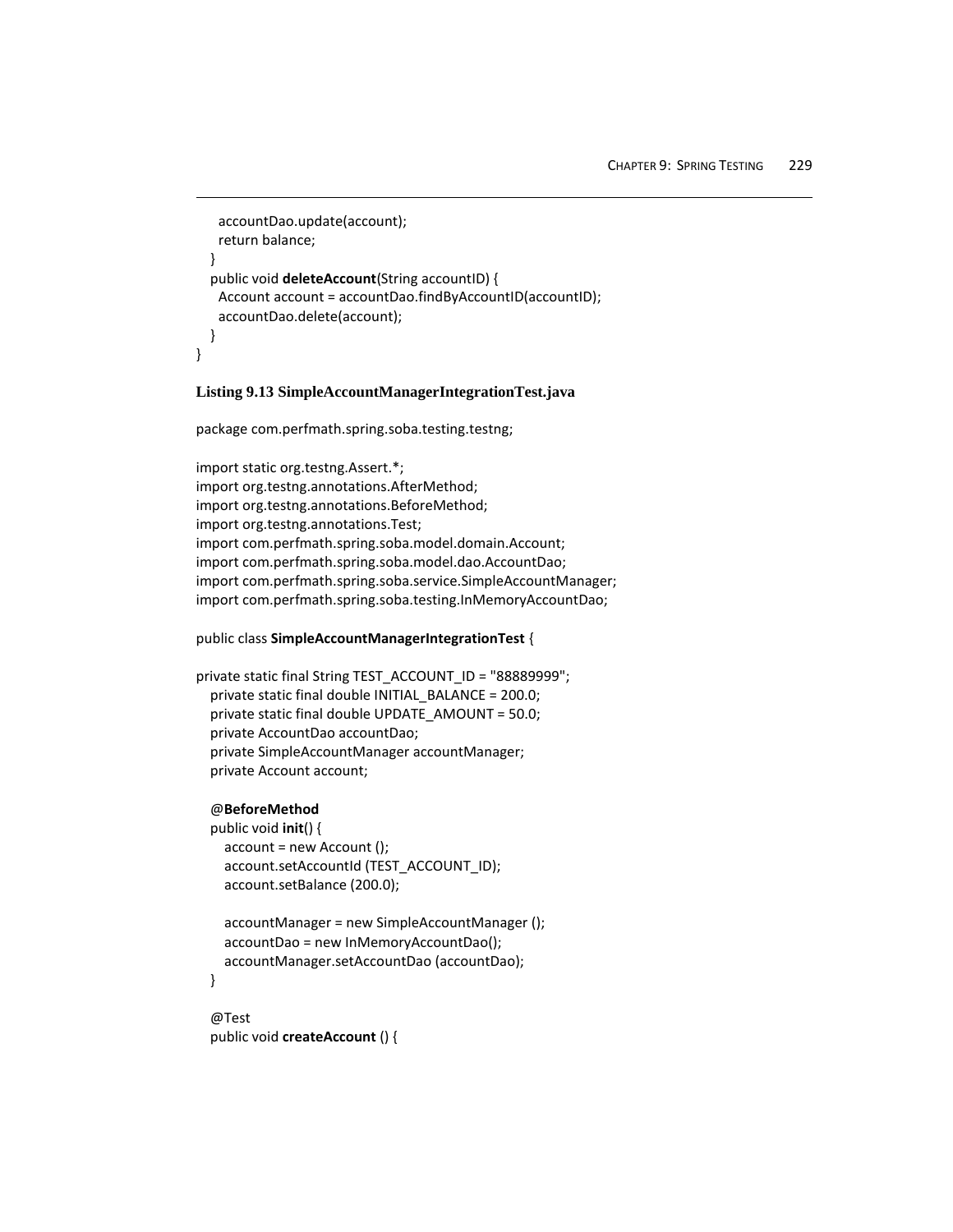```
 accountManager.createAccount(account);
     assertEquals((accountDao.findByAccountID(TEST_ACCOUNT_ID)).getAccountId(), 
      TEST_ACCOUNT_ID);
     assertEquals((accountDao.findByAccountID(TEST_ACCOUNT_ID)).getBalance(), 
      INITIAL_BALANCE, 0);
  }
   @Test
   public void updateAccountBalance () {
    accountManager.createAccount(account);
   accountManager.updateAccountBalance(UPDATE_AMOUNT, TEST_ACCOUNT_ID);
    assertEquals((accountDao.findByAccountID(TEST_ACCOUNT_ID)).getBalance(), 
        (UPDATE_AMOUNT + INITIAL_BALANCE), 0);
  }
   @AfterMethod
   public void cleanup () {
    accountManager.deleteAccount (TEST_ACCOUNT_ID);
  }
Listing 9.14 Console output of running SimpleAccountManagerIntegrationTest
```
[TestNG] Running: C:\Users\henry\AppData\Local\Temp\testng-eclipse--289187755\testng-customsuite.xml

PASSED: createAccount PASSED: updateAccountBalance

}

=============================================== Default test Tests run: 2, Failures: 0, Skips: 0 ===============================================

## 9.2.3 Integration Testing with Mock Objects

As we pointed earlier, using mock objects is a helpful approach to conducting integration testing that has to resolve dependencies for the class under test. To demonstrate how to use mock objects to facilitate integration testing, we re-use the SimpleAccountManager example presented in the preceding section, with one change that instead of using an InMemoryAccountDao object, we use mock objects.

For this example, we use EasyMock [\(http://www.easymock.org\)](http://www.easymock.org/), which is a Java testing framework for creating mock objects on the fly using Java's proxy mechanism. To demonstrate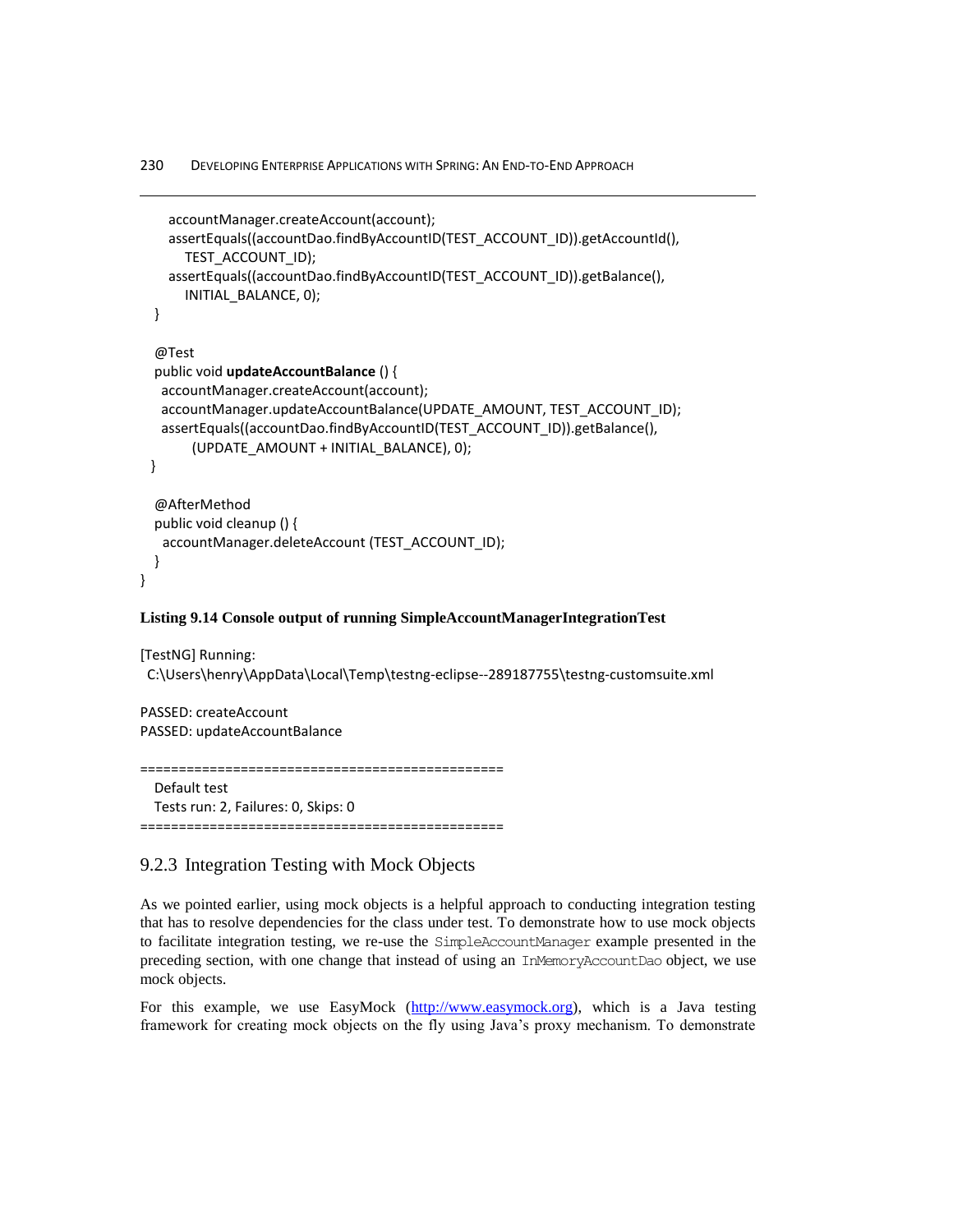how mock objects generated with EasyMock can help conduct integration testing on the SimpleAccountManager class that was tested with an InMemoryAccountDao object in the preceding section, Listing 9.15 shows the integration testing implemented with TestNG and EasyMock. Let's summarize how EasyMock is used for this integration testing:

- **The Creating the mock object:** This is accomplished in the init method with the statement of mock = createMock(AccountDao.class). This is a mock object that mocks an AccountDao object.
- **Hooking up the mock object with the class under test**: This is accomplished in the init method with the statement of accountManager.setAccountDao (mock). As is seen, the mocking AccountDao object named mock is assigned to the class under test as its AccountDao object. This mock object will play the role of a DAO object like a more real DAO object such as the InMemoryAccountDao object we used in the preceding section or a real JDBC or Hibernate DAO object that actually persists domain objects into a real database.
- A mock object in replay: Let's use the createAccount test case to demonstrate how this works. First, the statement of mock.insert(account) is executed. Since mock is an accountDao mocking object, this statement can be considered *inserting* an account object into a "mocking" store just as if this mock object were a real DAO object. Once a mock object is created, it will be put into the *record* state, meaning that any operations performed upon it will be recorded for future referencing and verification. The next statement of replay (mock) will put the mock object in the *replay* state, meaning that the mock object is active so that you can perform operations like accountManager.createAccount(account) (note that without this mock object, the account instance would have no place to persist). Finally, the verify (mock) statement verifies that the accountManager.createAccount(account) statement has achieved the same result as the mock.insert(account) statement recorded earlier.
- **Returning a domain object from the mock object:** Note this interesting feature with the expect (mock.findByAccountID(TEST\_ACCOUNT\_ID)).andReturn (account) statement in the updateAccountBalance test case. This expect statement finds the account object stored in the mock object and returns it to the executing thread. This account object can then be used as if it were retrieved from an InMemoryAccountDao object or a real relational store. The rest of the updateAccountBalance test case is similar to what we explained with the createAccount test case, so we would not repeat it again.

You can build the project with either Ant or Maven and run the test as you did with the previous TestNG example. For your reference, Listing 9.16 shows the console output from running this test in my Eclipse environment, indicating that the test was executed successfully.

In the next section, we explore Spring testing support for testing various Spring components. You will see that the concept of a mock object is equally applicable to testing Spring components. Of course, Spring has introduced its own more advanced concepts such as MockHttpSession, MockHttpServletRequest, MockHttpServletResponse, TestContext, and so on.

**Note:** In order to build the project successfully, it's necessary to add the easymock-3.1.jar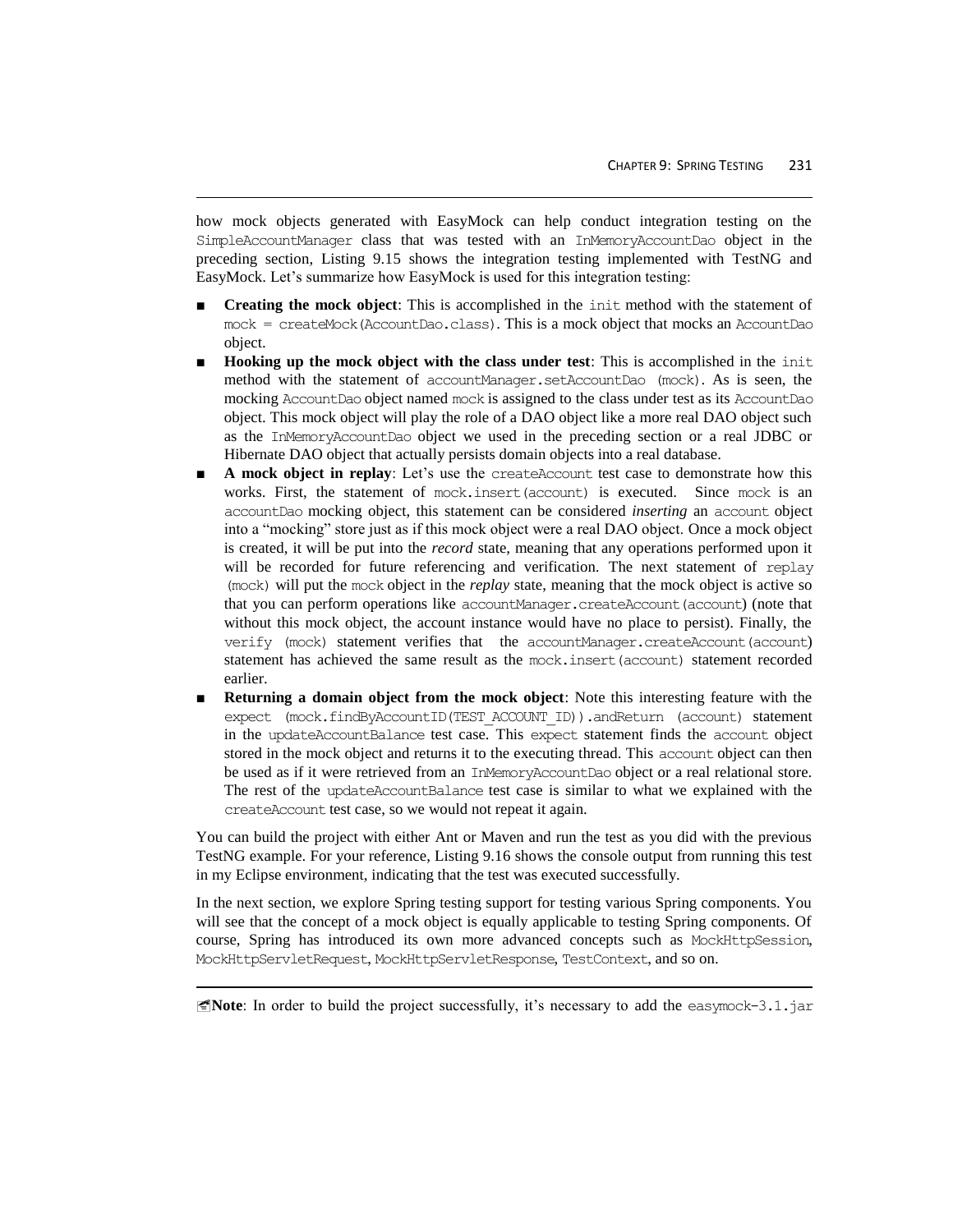file to the SOBA-lib if you use Ant. If you use Maven, add the following dependency to the pom.xml file:

<dependency> <groupId>org.easymock</groupId> <artifactId>easymock</artifactId> <version>3.1</version> </dependency>

#### **Listing 9.15 SimpleAccountManagerMockTest.java**

package com.perfmath.spring.soba.testing.testng;

import static org.easymock.EasyMock.\*; import org.testng.annotations.BeforeMethod; import org.testng.annotations.Test; import static org.testng.Assert.\*;

import com.perfmath.spring.soba.model.domain.Account; import com.perfmath.spring.soba.model.dao.AccountDao; import com.perfmath.spring.soba.service.SimpleAccountManager;

public class **SimpleAccountManagerMockTest** {

```
 private static final String TEST_ACCOUNT_ID = "88889999";
 private static final double AMOUNT = 50.0d;
 private AccountDao mock;
 private SimpleAccountManager accountManager;
 private Account account;
```
 @BeforeMethod public void **init**() { account = new Account (); account.setAccountId (TEST\_ACCOUNT\_ID); account.setBalance (200.0);

```
 mock = createMock(AccountDao.class);
 accountManager = new SimpleAccountManager ();
 accountManager.setAccountDao (mock);
```

```
 }
```
 @Test public void **createAccount** () {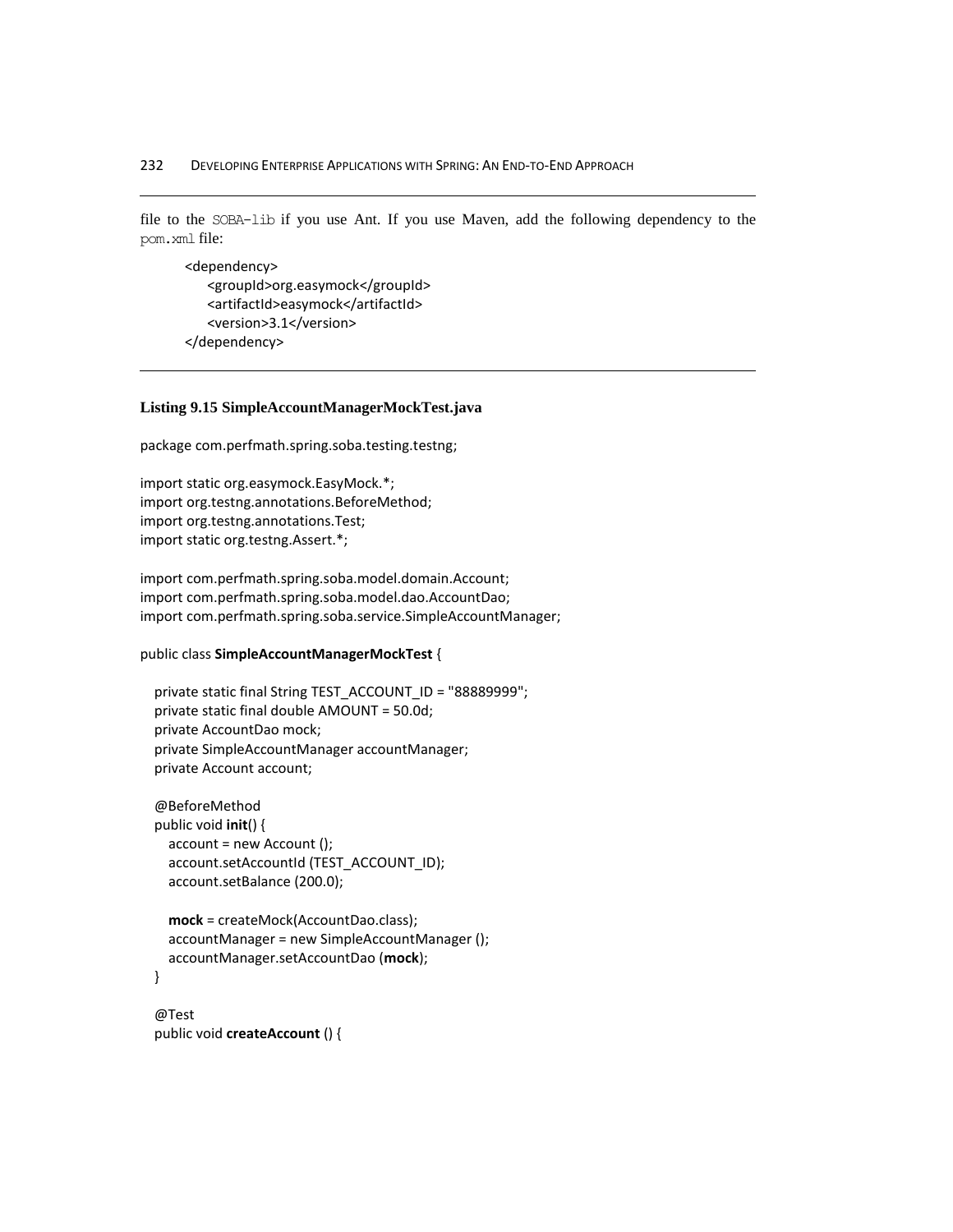```
 mock.insert(account);
  replay (mock);
   accountManager.createAccount(account);
   verify (mock);
 }
 @Test
 public void updateAccountBalance() {
   expect (mock.findByAccountID(TEST_ACCOUNT_ID)).andReturn (account);
   account.setBalance(AMOUNT + account.getBalance());
   mock.update(account);
  replay(mock);
   accountManager.updateAccountBalance(AMOUNT, TEST_ACCOUNT_ID);
   verify(mock);
 }
```
#### **Listing 9.16 Console output from running SimpleAccountManagerMockTest**

[TestNG] Running: C:\Users\henry\AppData\Local\Temp\testng-eclipse-1570924868\testng-customsuite.xml

PASSED: createAccount PASSED: updateAccountBalance

}

=============================================== Default test Tests run: 2, Failures: 0, Skips: 0 ===============================================

# **9.3 SPRING TESTING SUPPORT**

As one of the most popular enterprise Java development framework, Spring takes testing seriously and supports testing various Spring components on top of the generic Java testing frameworks such as TestNG and JUnit. In this section, we explore Spring testing support using the SOBA project as an example. Let's start with testing Spring MVC controllers next.

## 9.3.1 Testing Spring MVC Controllers

**Note**: In order to build the project with all test cases presented in this section successfully, it's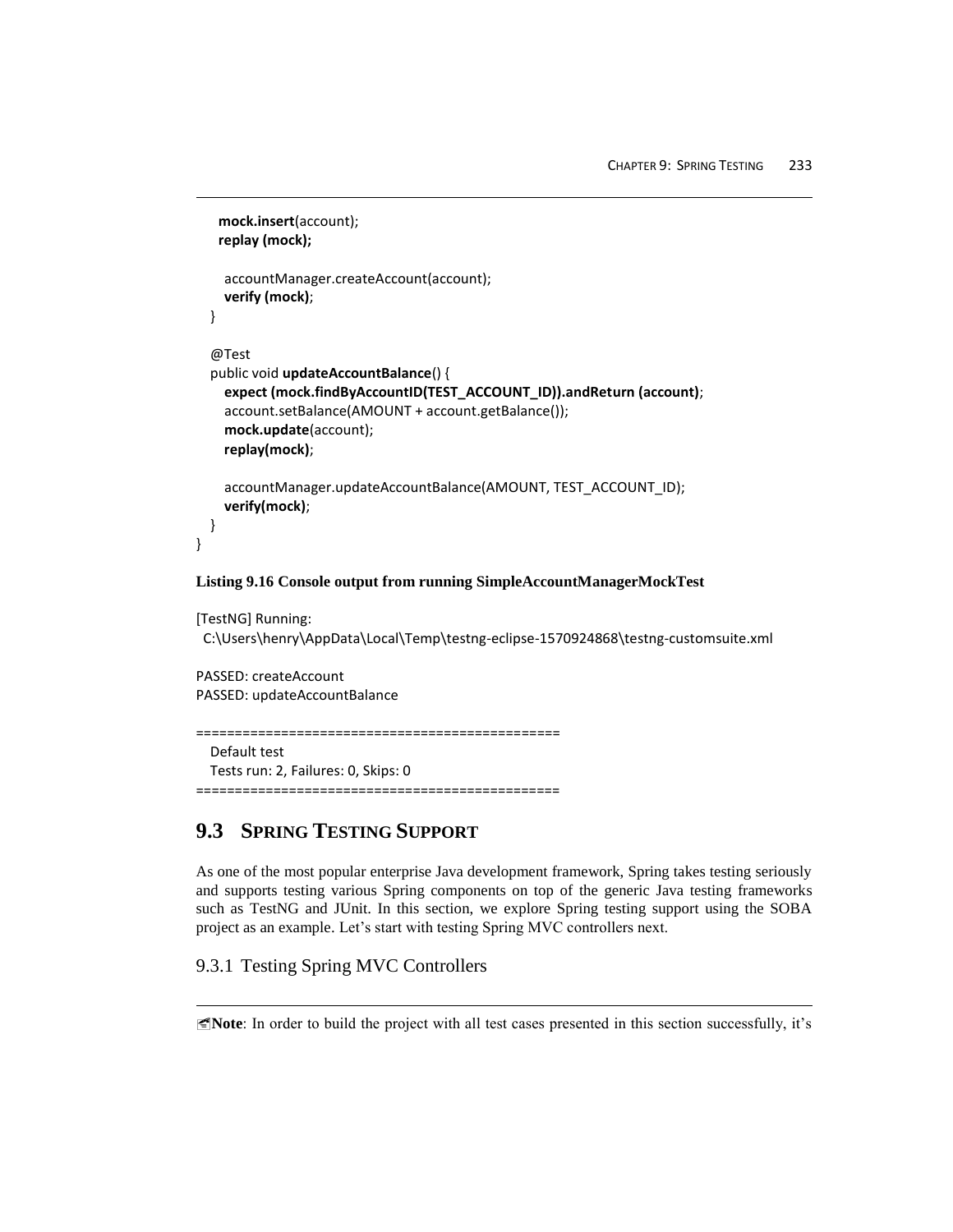necessary to add the spring-mock-2.0.8.jar file and spring-test-3.2.0.RELEASE.jar file to the SOBA-lib if you use Ant. If you use Maven, add the following dependencies to the pom.xml file (note that I used spring-mock-version 2.0.8 and spring-test version 3.2.0- RELEASE at the time of this writing):

<dependency> <groupId>org.springframework</groupId> <artifactId>spring-mock</artifactId> <version>\${spring-mock.version}</version> </dependency> <dependency> <groupId>org.springframework</groupId> <artifactId>spring-test</artifactId> <version>\${org.springframework.version}</version> </dependency>

To demonstrate how to test Spring MVC controllers, we use the AccountController class in the SOBA project. As you have learnt from the previous chapters of this text, a Spring MVC controller can be either annotation-based or configuration-based. We present an example for each case. Let's start with testing an annotation-based Spring MVC controller next.

## **#1 Testing Annotation-based Spring MVC Controllers**

Listing 9.17 shows the annotated AccountController class to be tested. Note that we name it AccountControllerAnnotated to distinguish it from the configuration-based version to be discussed next. For your Spring MVC controllers, you should pick either annotation-based or configuration-based without having *Annotated* or *Configured* to be part of the name of your controller).

First, note the annotations of @Controller, @Autowired, @RequestMapping, and @RequestParam that we covered in the earlier chapters. These annotations should look familiar to you and we would not repeat explaining them here. Next, note that this controller depends on an accountManager object, which is used to update the account balance by calling its updateAccountBalance method. This method can be multiple purposes, for example, customer initiated transactions such as *deposit* and *withdraw*, or transactions such as *debit* and *credit* conducted by the bank or third parties, depending on whether the amount parameter value is positive or negative (refer to Listing 9.12 for more details about this method). Finally, note the accountId and balance model attributes and the success *viewName* returned at the exit of this method call.

#### **Listing 9.17 AccountControllerAnnotated.java**

package com.perfmath.spring.soba.web;

import org.springframework.beans.factory.annotation.Autowired;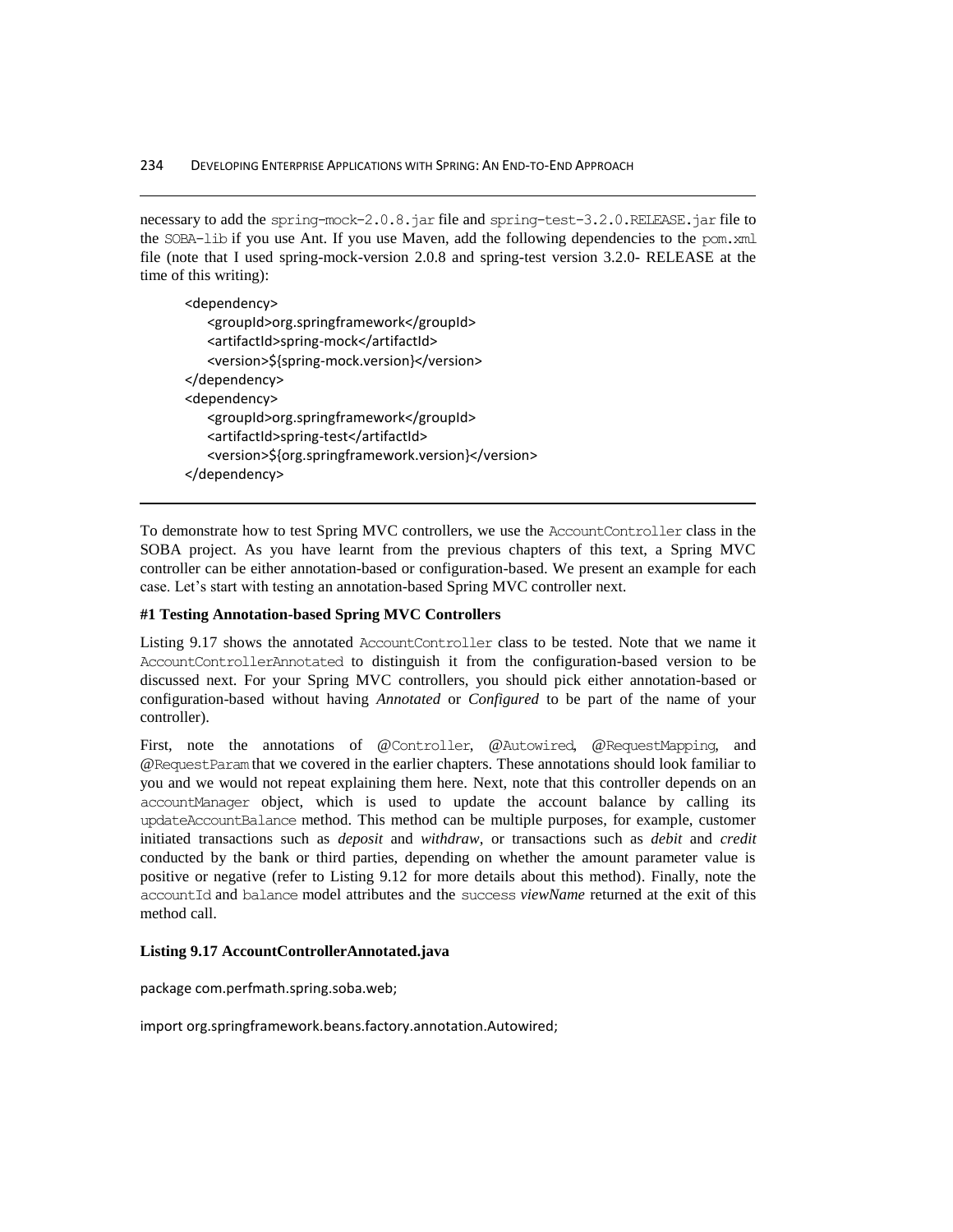```
import org.springframework.stereotype.Controller;
import org.springframework.ui.ModelMap;
import org.springframework.web.bind.annotation.RequestMapping;
import org.springframework.web.bind.annotation.RequestParam;
```
import com.perfmath.spring.soba.service.AccountManager;

#### @**Controller**

}

public class **AccountControllerAnnotated** {

```
 private AccountManager accountManager;
 @Autowired
 public AccountControllerAnnotated(AccountManager accountManager) {
   this.accountManager = accountManager;
 }
 @RequestMapping("/updateAccountBalance.htm")
 public String updateAccountBalance (
     @RequestParam("accountId") String accountId,
     @RequestParam("amount") double amount,
     ModelMap model) {
   double balance = accountManager.updateAccountBalance(amount, accountId);
   model.addAttribute("accountId", accountId);
   model.addAttribute("balance", balance);
   return "success";
 }
```
Listing 9.18 shows the AccountControllerAnnotatedTest.java class. Given what we have covered so far about TestNG and EasyMock, it should be easy to comprehend this test class. However, I have to mention that a common exception of "missing behavior definition for the preceding method call" as shown in Listing 9.19 would occur if the first two statements in the updateAccountBalance method were implemented as follows:

```
mock.updateAccountBalance (TEST_AMOUNT, TEST_ACCOUNT_ID);
 expect (mock.getBalance(TEST_ACCOUNT_ID)).andReturn(NEW_BALANCE);
 replay (mock);
```
That is because the mock.updatAccountBalance call has a double return type instead of void. It would work properly if the mock call prior to the expect statement had a void return type. Other than that, this class is straightforward, and you can just build and run it as you did with all previous TestNG-based examples. For your reference, Listing 9.20 shows the console output obtained from running this class in my Eclipse environment.

#### **Listing 9.18 AccountControllerAnnotatedTest.java**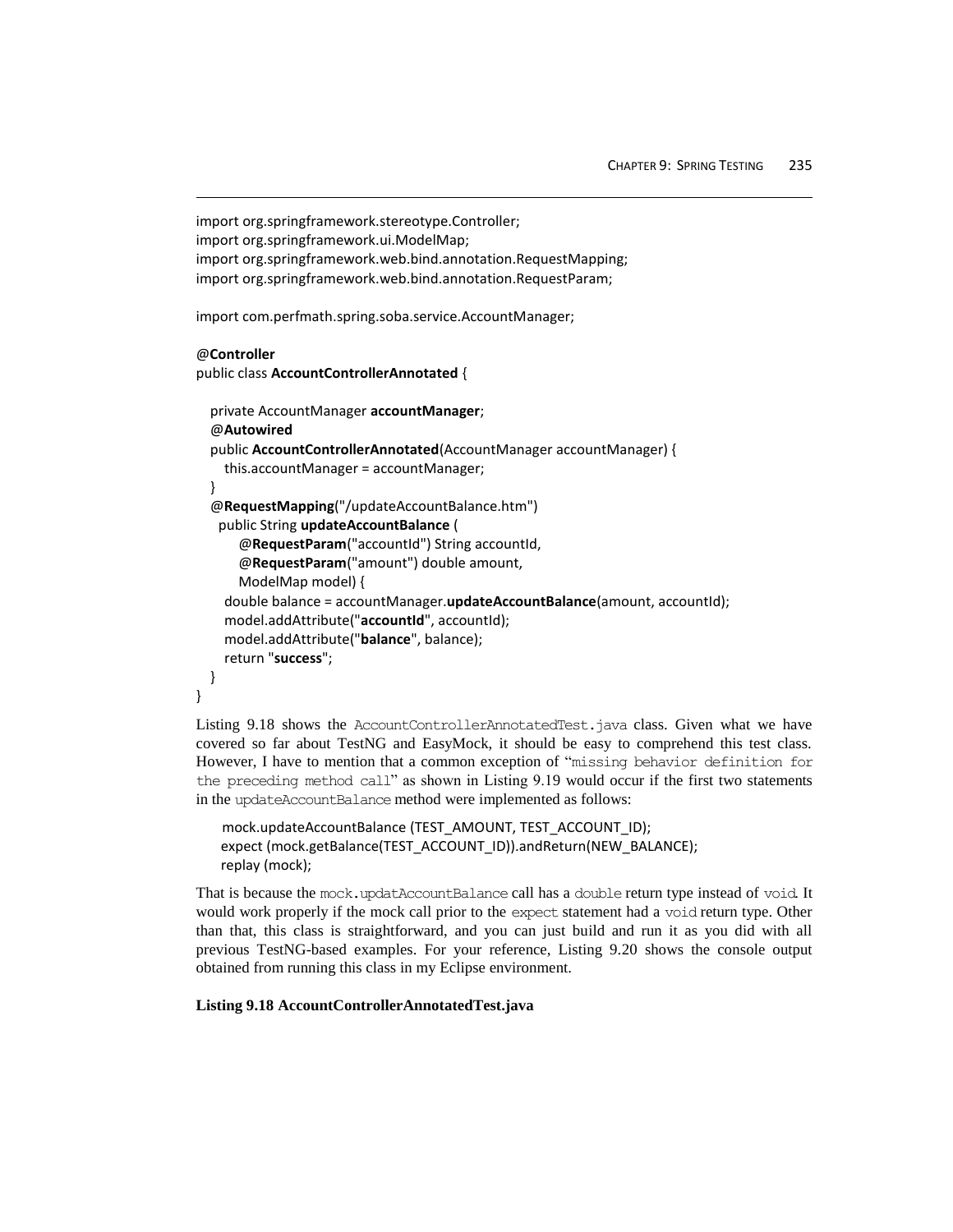import static org.junit.Assert.\*;

import static org.easymock.EasyMock.\*;

import org.testng.annotations.BeforeMethod; import org.testng.annotations.Test; import org.springframework.ui.ModelMap;

import com.perfmath.spring.soba.service.AccountManager; import com.perfmath.spring.soba.web.AccountControllerAnnotated;

## public class **AccountControllerAnnotatedTest** {

```
 private static final String TEST_ACCOUNT_ID = "88889999";
 private static final double TEST_AMOUNT = 100;
 private static final double NEW_BALANCE = 200;
 private AccountManager mock;
 private AccountControllerAnnotated accountController;
```
#### @**BeforeMethod**

```
 public void init() {
  mock = createMock (AccountManager.class);
   accountController = new AccountControllerAnnotated(mock);
 }
```
## @**Test**

```
 public void updateAccountBalance() {
   expect (mock.updateAccountBalance(TEST_AMOUNT, 
    TEST_ACCOUNT_ID)).andReturn(NEW_BALANCE);
   replay(mock);
   ModelMap model = new ModelMap();
   String viewName =
     accountController.updateAccountBalance (TEST_ACCOUNT_ID, TEST_AMOUNT, model);
   verify(mock);
   assertEquals(viewName, "success");
   assertEquals(model.get("accountId"), TEST_ACCOUNT_ID);
   assertEquals(model.get("balance"), NEW_BALANCE);
 }
```

```
}
```
**Listing 9.19 The exception caused by the improper use of mock objects**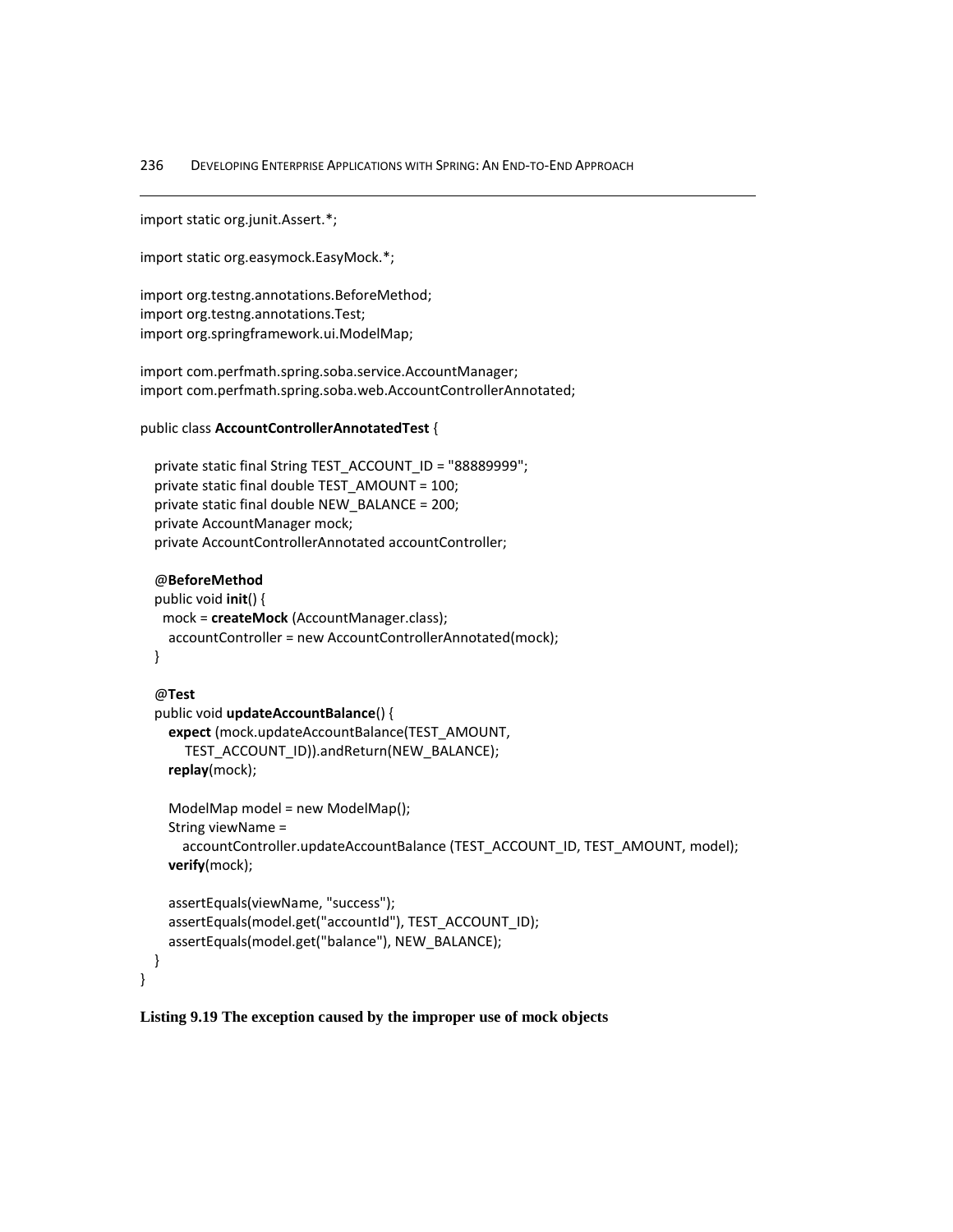[TestNG] Running:

C:\Users\henry\AppData\Local\Temp\testng-eclipse--701496993\testng-customsuite.xml

FAILED: updateAccountBalance

| java.lang.IllegalStateException: missing behavior definition for the preceding method call: |
|---------------------------------------------------------------------------------------------|
| AccountManager.updateAccountBalance(100.0. "88889999")                                      |
| Usage is: $expect(a.foo()).andXXX()$                                                        |

```
at org.easymock.internal.MockInvocationHandler.invoke(MockInvocationHandler.java:42)
at org.easymock.internal.ObjectMethodsFilter.invoke(ObjectMethodsFilter.java:85)
at $Proxy6.getBalance(Unknown Source)
at com.perfmath.spring.soba.testing.spring.AccountControllerAnnotatedTest.
   updateAccountBalance(AccountControllerAnnotatedTest.java:30)
at sun.reflect.NativeMethodAccessorImpl.invoke0(Native Method)
at sun.reflect.NativeMethodAccessorImpl.invoke(NativeMethodAccessorImpl.java:39)
at sun.reflect.DelegatingMethodAccessorImpl.
   invoke(DelegatingMethodAccessorImpl.java:25)
at java.lang.reflect.Method.invoke(Method.java:597)
at org.testng.internal.MethodInvocationHelper.
   invokeMethod(MethodInvocationHelper.java:80)
at org.testng.internal.Invoker.invokeMethod(Invoker.java:714)
at org.testng.internal.Invoker.invokeTestMethod(Invoker.java:901)
at org.testng.internal.Invoker.invokeTestMethods(Invoker.java:1231)
at org.testng.internal.TestMethodWorker.invokeTestMethods(TestMethodWorker.java:128)
at org.testng.internal.TestMethodWorker.run(TestMethodWorker.java:111)
at org.testng.TestRunner.privateRun(TestRunner.java:767)
at org.testng.TestRunner.run(TestRunner.java:617)
at org.testng.SuiteRunner.runTest(SuiteRunner.java:334)
at org.testng.SuiteRunner.runSequentially(SuiteRunner.java:329)
at org.testng.SuiteRunner.privateRun(SuiteRunner.java:291)
at org.testng.SuiteRunner.run(SuiteRunner.java:240)
at org.testng.SuiteRunnerWorker.runSuite(SuiteRunnerWorker.java:52)
at org.testng.SuiteRunnerWorker.run(SuiteRunnerWorker.java:86)
at org.testng.TestNG.runSuitesSequentially(TestNG.java:1203)
at org.testng.TestNG.runSuitesLocally(TestNG.java:1128)
at org.testng.TestNG.run(TestNG.java:1036)
at org.testng.remote.RemoteTestNG.run(RemoteTestNG.java:111)
at org.testng.remote.RemoteTestNG.initAndRun(RemoteTestNG.java:204)
at org.testng.remote.RemoteTestNG.main(RemoteTestNG.java:175)
```
===============================================

#### Default test

Tests run: 1, Failures: 1, Skips: 0

===============================================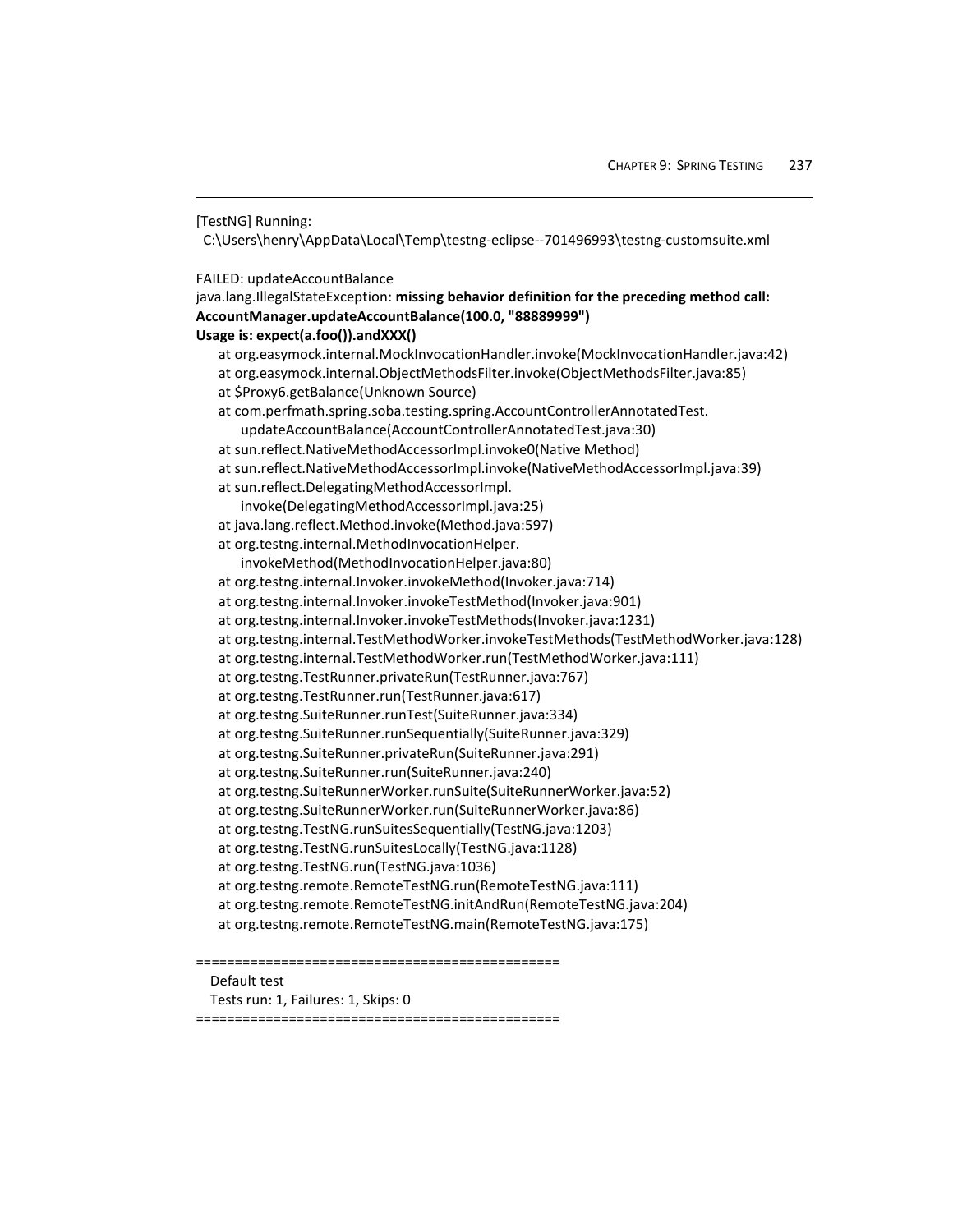#### **Listing 9.20 Console output of running AccountControllerAnnotatedTest.java class**

[TestNG] Running: C:\Users\henry\AppData\Local\Temp\testng-eclipse-480456488\testng-customsuite.xml

PASSED: updateAccountBalance

=============================================== Default test Tests run: 1, Failures: 0, Skips: 0 ===============================================

#### **#2 Testing Configuration-based Spring MVC Controllers**

Listing 9.21 shows the configuration-based AccountController to be tested. It has the same dependency on an accountManager object and is *HttpServlet*-based with the accountId and amount parameters extracted using the ServletRequestUtils class. It then calls the accountManager's updateAccountBalance with the amount and accoundId parameters extracted from the HttpServletRequest argument of the handleRequestInternal method. Finally, it returns a ModelAndView object with the *viewName*, *accountId* and *balance* attributes as specified.

## **Listing 9.21 AccountControllerConfigured.java**

package com.perfmath.spring.soba.web;

import javax.servlet.http.HttpServletRequest; import javax.servlet.http.HttpServletResponse;

import org.springframework.web.bind.ServletRequestUtils; import org.springframework.web.servlet.ModelAndView; import org.springframework.web.servlet.mvc.AbstractController;

import com.perfmath.spring.soba.service.AccountManager;

public class **AccountControllerConfigured** extends AbstractController{

private AccountManager **accountManager**;

```
 public AccountControllerConfigured(AccountManager accountManager) {
   this.accountManager = accountManager;
```
}

```
public ModelAndView handleRequestInternal (HttpServletRequest request,
      HttpServletResponse response) throws Exception {
```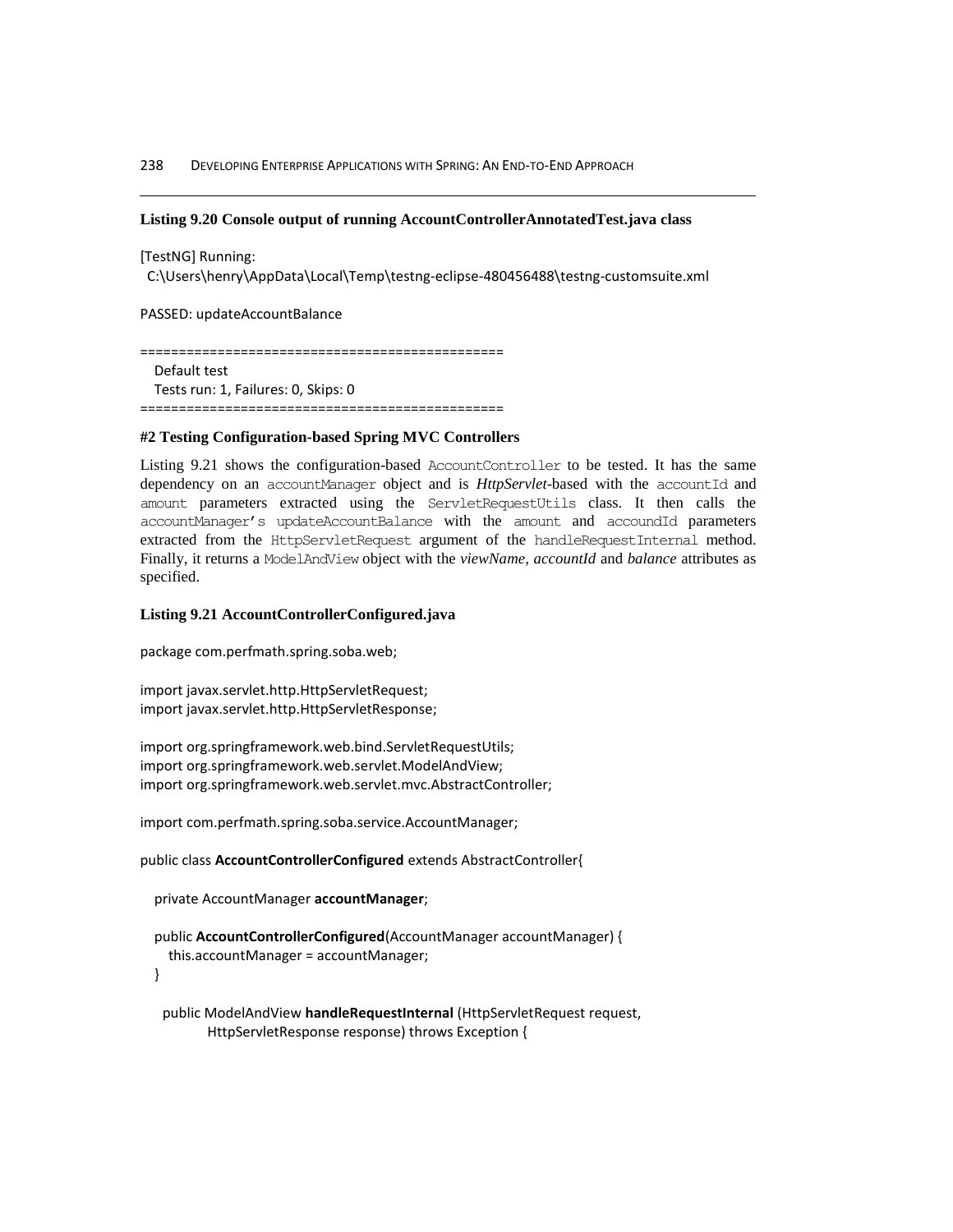```
String accountId =
         ServletRequestUtils.getRequiredStringParameter (request, "accountId");
   double amount =
         ServletRequestUtils.getRequiredDoubleParameter (request, "amount");
   double balance = accountManager.updateAccountBalance (amount, accountId);
   return new ModelAndView ("success", "accountId", accountId).addObject("balance", 
     balance);
 }
```
Listing 9.22 shows the AccountControllerConfiguredTest.java class. Note that this test class uses Spring's MockHttpServletRequest and MockHttpServletResponse to facilitate testing this configuration-based accountController. The mock object is used similarly in terms of *expect*, *replay* and *verify*. However, instead of using assertEquals as is the case with the preceding class, it uses Spring-specific assertViewName and assertModelAttributeValue for asserting the ModelAndView object. Figure 9.4 shows the TestNG console output of running this test class, indicating that the test was executed successfully.

#### **Listing 9.22 AccountControllerConfiguredTest.java**

package com.perfmath.spring.soba.testing.spring;

import static org.springframework.test.web.ModelAndViewAssert.\*; import static org.easymock.EasyMock.\*; import org.testng.annotations.BeforeMethod; import org.testng.annotations.Test; import org.springframework.mock.web.MockHttpServletRequest; import org.springframework.mock.web.MockHttpServletResponse; import org.springframework.web.servlet.ModelAndView; import com.perfmath.spring.soba.service.AccountManager; import com.perfmath.spring.soba.web.AccountControllerConfigured;

#### public class **AccountControllerConfiguredTest** {

private static final String TEST\_ACCOUNT\_ID = "88889999"; private static final double TEST\_AMOUNT = 100.0; private static final double NEW\_BALANCE = 200.0;

 private AccountManager **mock**; private AccountControllerConfigured **accountController**;

#### @**BeforeMethod**

}

 public void init() { mock = **createMock** (AccountManager.class);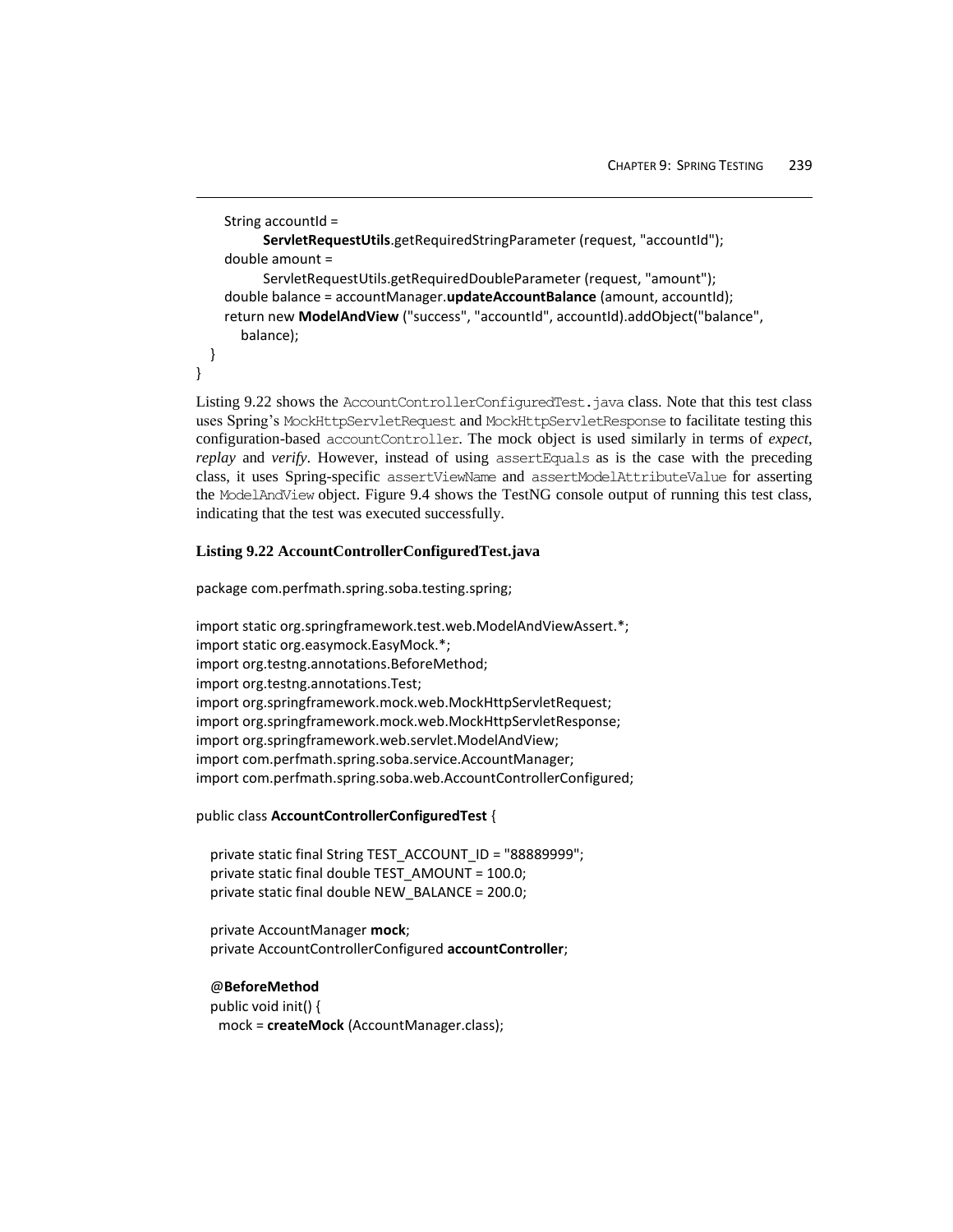```
 accountController = new AccountControllerConfigured(mock);
  }
  @Test
  public void updateAccountBalance() throws Exception {
   MockHttpServletRequest request = new MockHttpServletRequest ();
   request.setMethod ("POST");
   request.addParameter ("accountId", TEST_ACCOUNT_ID);
   request.addParameter ("amount", String.valueOf(TEST_AMOUNT));
   MockHttpServletResponse response = new MockHttpServletResponse ();
    expect (mock.updateAccountBalance(TEST_AMOUNT, 
     TEST_ACCOUNT_ID)).andReturn(NEW_BALANCE);
    replay(mock);
    ModelAndView modelAndView = 
       accountController.handleRequest (request, response);
    verify (mock);
    assertViewName (modelAndView, "success");
    assertModelAttributeValue (modelAndView, "accountId", TEST_ACCOUNT_ID);
    assertModelAttributeValue (modelAndView, "balance", NEW_BALANCE);
  }
}
 U Console & N Results of running class AccountControllerConfigured Test
 <terminated> AccountControllerConfiguredTest [TestNG] C:\mspc\myapp\jdk1.6.0_31\jre\
   C:\Users\henry\AppData\Local\Temp\testng-eclipse-85798229\testng
 PASSED: updateAccountBalance
 Default test
     Tests run: 1, Failures: 0, Skips: 0
```
**Figure 9.4** Console output of running class AccountControllerConfiguredTest

## 9.3.2 Spring's TestContext Support for Integration Testing

Recall that in §9.2.2, we tested a service layer class named SimpleAccountManager.java as shown in Listing 9.13. We used the Java new operator to create the dependency object accountDao in the TestNG's init method as follows: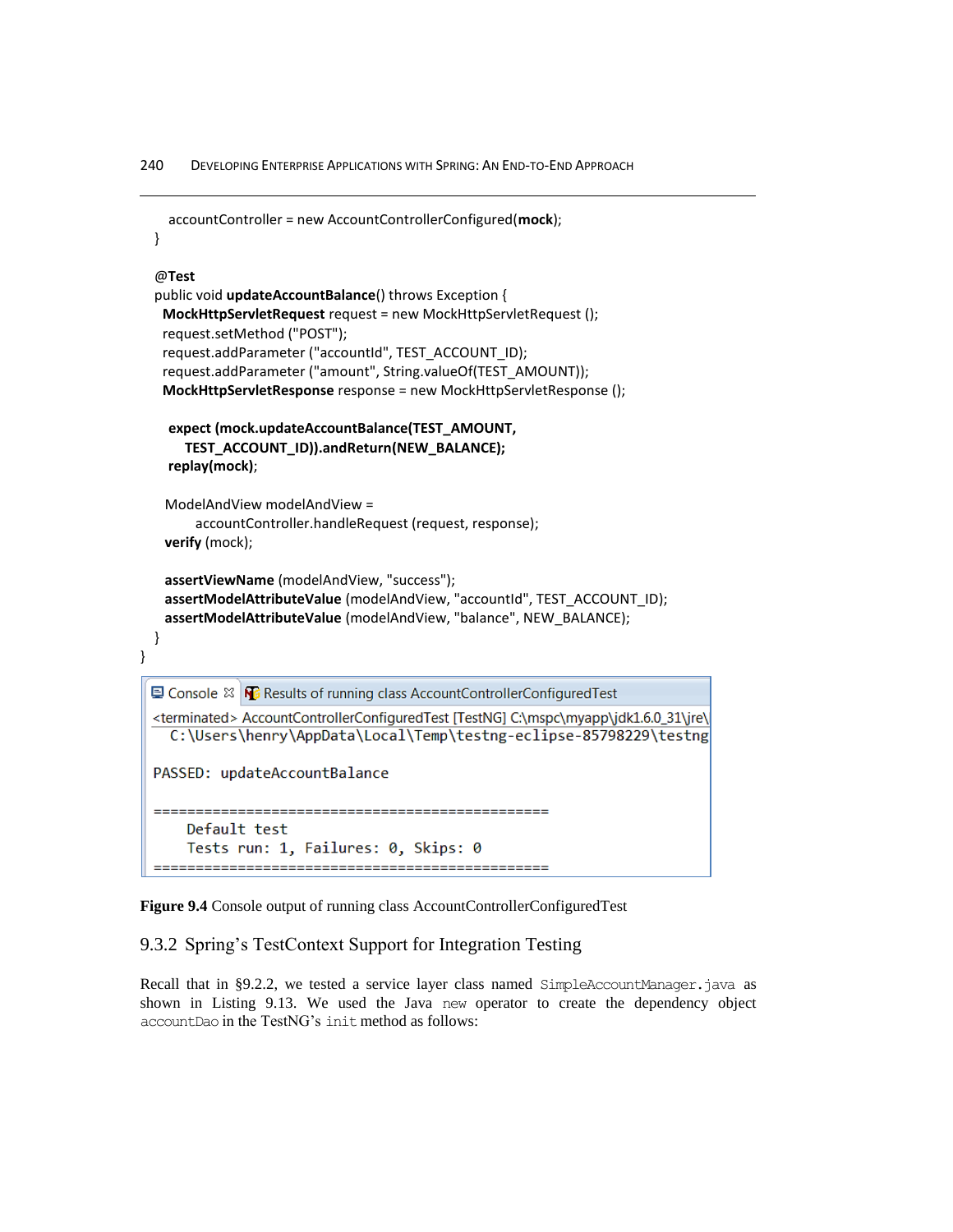accountDao = new InMemoryAccountDao();

By doing that, we have completed by-passed the application context configuration file. It's okay to test a pure POJO that way, but for most Spring beans, it's preferable to test them against their application contexts. Spring provides TestContext support to manage application context for this kind of integration testing. Specifically, the Spring TestContext framework provides the following two test execution listeners related to context management:

- **DependencyInjectionTestExecutionListener**: This listener helps inject dependencies into the tests.
- **DirtiesContextTestExecutionListener**: This listener handles the @DirtiesContext annotation, which may trigger the re-loading of the application context when necessary.

The good news is that these listeners are registered by default if we don't specify our own explicitly so that we don't have to worry about them. However, the test classes we create must implement the following interface or extend the following base class:

- The ApplicationContextAware for both TestNG and JUnit4.
- The AbstractTestNGSpringContextTests base class for TestNG or the AbstractJUnit4SpringContextTests base class for JUnit4.

Next, let's explore this Spring TestContext feature with the same SimpleAccountManager.java class we mentioned at the beginning of this section. Since the TestNG and JUnit test classes share the same application context configuration file, Listing 9.23 shows the beans-app-context.xml file to be used for the examples presented in this section. We start with the TestNG-based example for demonstrating Spring TestContext feature following Listing 9.23.

#### **Listing 9.23 beans-app-context.xml file**

```
<beans xmlns="http://www.springframework.org/schema/beans"
  xmlns:xsi="http://www.w3.org/2001/XMLSchema-instance"
  xsi:schemaLocation="http://www.springframework.org/schema/beans
     http://www.springframework.org/schema/beans/spring-beans.xsd">
  <bean id="accountDao"
```
 class="com.perfmath.spring.soba.testing.**InMemoryAccountDao**"> </bean>

```
 <bean id="accountManager"
     class="com.perfmath.spring.soba.service.SimpleAccountManager">
     <property name="accountDao" ref="accountDao" />
  </bean>
</beans>
```
#### **#1 TestNG-based example for demonstrating the Spring TestContext feature**

Listing 9.24 shows the AccountManagerTestNGContextAbstractTest.java class, which demonstrates how the AbstractTestNGSpringContextTests class is extended with this test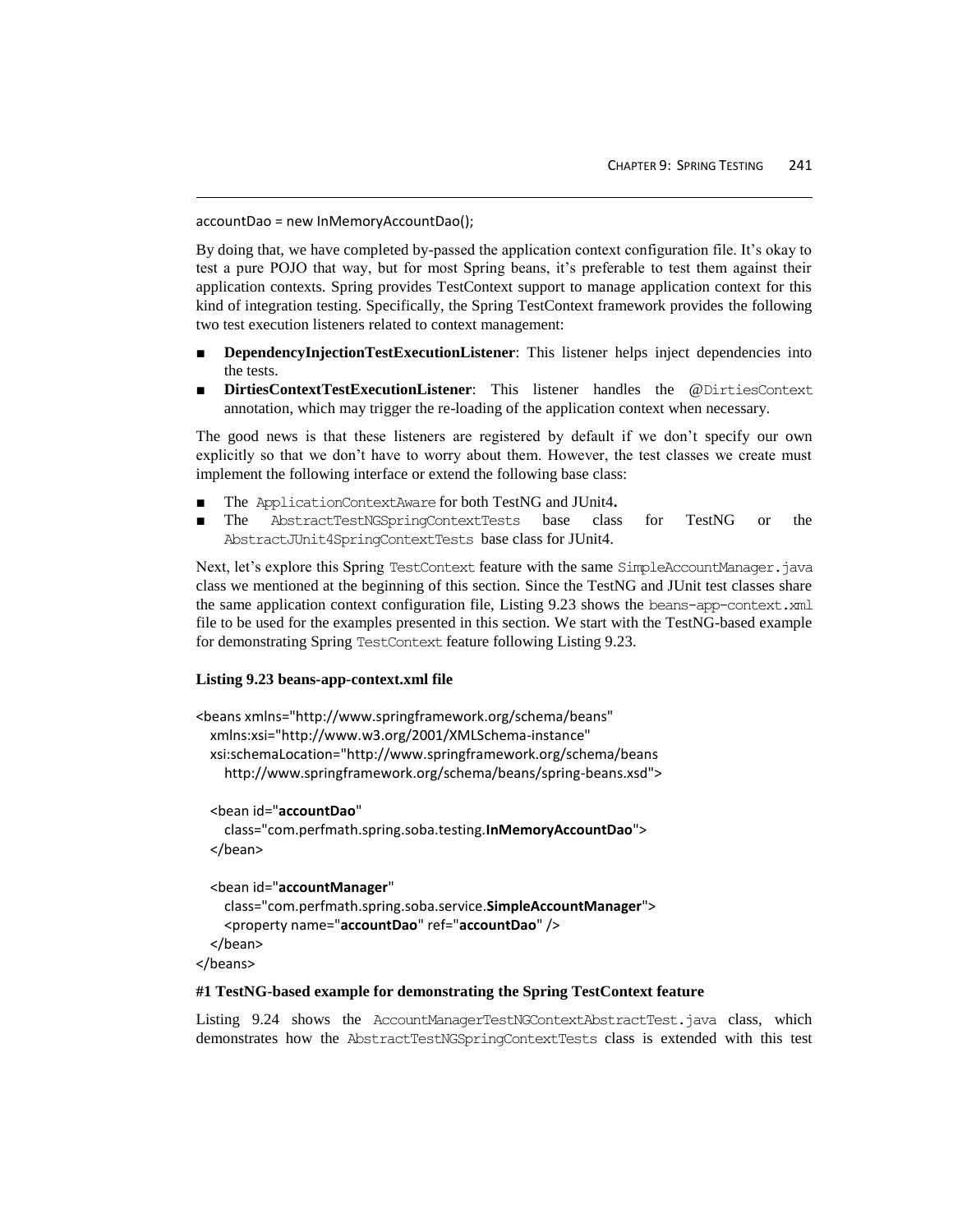class. First, note the @ContextConfiguration (locations = "/beans-app-context.xml") annotation applied to this class. This annotation instructs the Spring testing framework about where to find the application context configuration file, which is specified with the locations property as is shown. The locations are classpath locations relative to the test class by default. Keep in mind that the application context will be cached and reused for each test case if the test case under test is not annotated with the @DirtiesContext annotation to reload the application context. The createAccount and updateAccountBalance test cases are similar to what we discussed before, so we would not explain them here again. For the console output of running this class with TestNG on Eclipse, see Listing 9.25.

#### **Listing 9.24 AccountManagerTestNGContextAbstractTest.java**

package com.perfmath.spring.soba.testing.testng;

```
import static org.junit.Assert.assertEquals;
import org.springframework.test.context.ContextConfiguration;
import org.springframework.test.context.testng.AbstractTestNGSpringContextTests;
import org.testng.annotations.BeforeMethod;
import org.testng.annotations.Test;
import com.perfmath.spring.soba.model.domain.Account;
import com.perfmath.spring.soba.service.AccountManager;
```

```
@ContextConfiguration(locations = "/beans-test-app-context.xml")
public class AccountManagerTestNGContextAbstractTest extends
     AbstractTestNGSpringContextTests {
```

```
private static final String TEST_ACCOUNT_ID = "88889999";
 private static final double INITIAL_BALANCE = 500.0;
 private static final double TEST_AMOUNT = 300.0;
 private AccountManager accountManager;
```
## @**BeforeMethod**

```
 public void init() {
   accountManager = (AccountManager) applicationContext.getBean("accountManager");
 }
```
## @**Test**

```
 public void createAccount () {
   Account account = new Account ();
   account.setAccountId(TEST_ACCOUNT_ID);
   account.setBalance(INITIAL_BALANCE);
   accountManager.createAccount(account);
   assertEquals(accountManager.getBalance(TEST_ACCOUNT_ID), INITIAL_BALANCE, 0);
```
}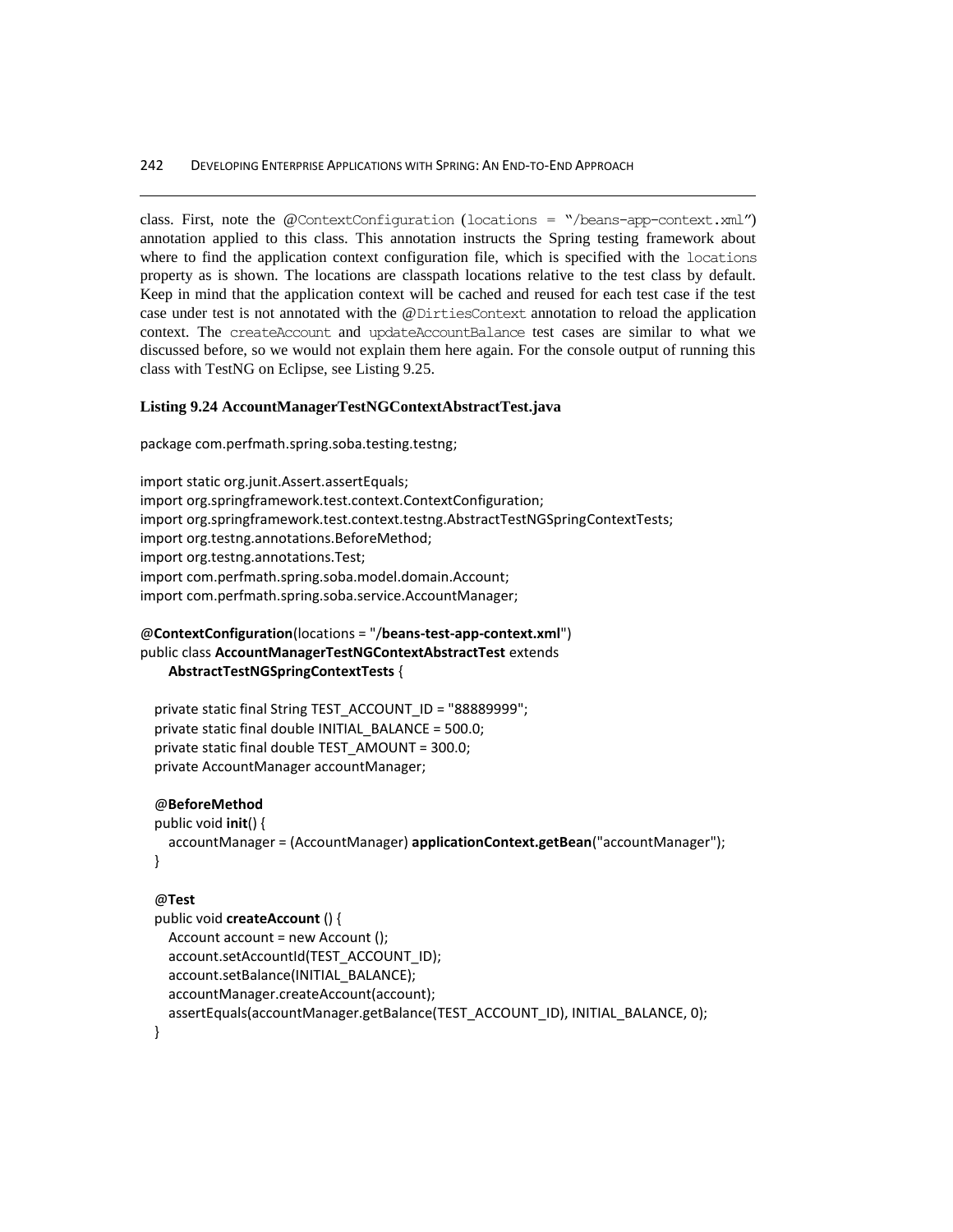```
 @Test
   public void updateAccountBalance () {
     accountManager.updateAccountBalance (TEST_AMOUNT, TEST_ACCOUNT_ID);
     assertEquals(accountManager.getBalance(TEST_ACCOUNT_ID), 
           (INITIAL_BALANCE + TEST_AMOUNT), 0);
   }
}
```
#### **Listing 9.25 Console output of running the AccountManagerTestNGAbstractTest class**

[TestNG] Running: C:\Users\henry\AppData\Local\Temp\testng-eclipse--1205327052\testng-customsuite.xml

PASSED: createAccount PASSED: updateAccountBalance

=============================================== Default test Tests run: 2, Failures: 0, Skips: 0 ===============================================

#### **#2 JUnit4-based example for demonstrating the Spring TestContext feature**

We have an AccountManagerTJUnit4ContextAbstractTest.java class in SOBA's testing/junit package, but it's almost identical with the TestNG-based example we have just presented above except that it extends the Abstract**JUni4**SpringContextTests interface rather than the Abstract**TestNG**SpringContextTests base class. Therefore, we present a JUnit 4 example that implements the ApplicationContextAware interface next.

Listing 9.26 demonstrates how the ApplicationContextAware interface is implemented with this test class. First, in addition to the @ContextConfiguration (locations = "/beans-appcontext.xml") annotation as we saw in the previous example, note the @RunWith annotation, which instructs the Spring testing framework explicitly to use this test runner of SpringJUnit4ClassRunner to run this test. Next, note the applicationContext attribute and its setter method. These features are unique with the test classes that implement the ApplicationContextAware interface. Similarly, the locations for the application context configuration file are classpath locations relative to the test class by default. The createAccount and updateAccountBalance test cases are similar to what we discussed before, so we would not explain them here again. For the console output of running this class with JUnit4 on Eclipse, see Figure 9.5.

## **Listing 9.26 AccountManagerJUnit4ContextAwareTest.java**

package com.perfmath.spring.soba.testing.junit;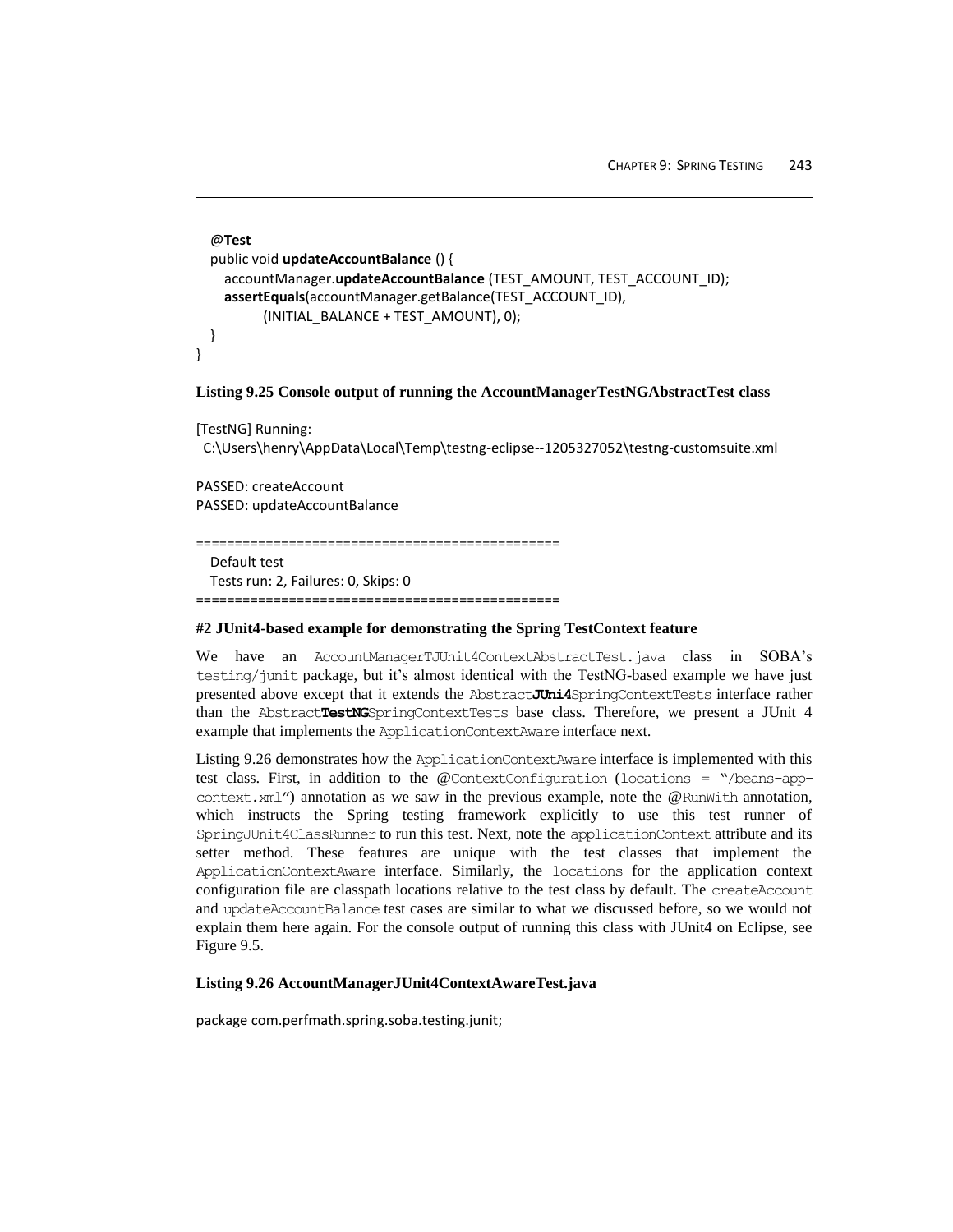```
import static org.junit.Assert.assertEquals;
import org.junit.Before;
import org.junit.Test;
import org.junit.runner.RunWith;
import org.springframework.context.ApplicationContext;
import org.springframework.context.ApplicationContextAware;
import org.springframework.test.context.ContextConfiguration;
import org.springframework.test.context.junit4.SpringJUnit4ClassRunner;
import com.perfmath.spring.soba.service.AccountManager;
import com.perfmath.spring.soba.model.domain.Account;
@RunWith (SpringJUnit4ClassRunner.class)
@ContextConfiguration(locations = "/beans-test-app-context.xml")
public class AccountManagerJUnit4ContextAwareTest implements
     ApplicationContextAware {
  private static final String TEST_ACCOUNT_ID = "88889999";
   private static final double INITIAL_BALANCE = 500.0;
   private static final double TEST_AMOUNT = 300.0;
   private ApplicationContext applicationContext;
   private AccountManager accountManager;
   public void setApplicationContext (ApplicationContext applicationContext ) {
    this.applicationContext = applicationContext;
  }
   @Before
   public void init() {
     accountManager = (AccountManager) applicationContext.getBean("accountManager");
  }
   @Test
   public void createAccount () {
     Account account = new Account ();
     account.setAccountId(TEST_ACCOUNT_ID);
     account.setBalance(INITIAL_BALANCE);
     accountManager.createAccount(account);
     assertEquals(accountManager.getBalance(TEST_ACCOUNT_ID), INITIAL_BALANCE, 0);
  }
   @Test
   public void updateAccountBalance () {
     accountManager.updateAccountBalance (TEST_AMOUNT, TEST_ACCOUNT_ID);
     assertEquals(accountManager.getBalance(TEST_ACCOUNT_ID),
```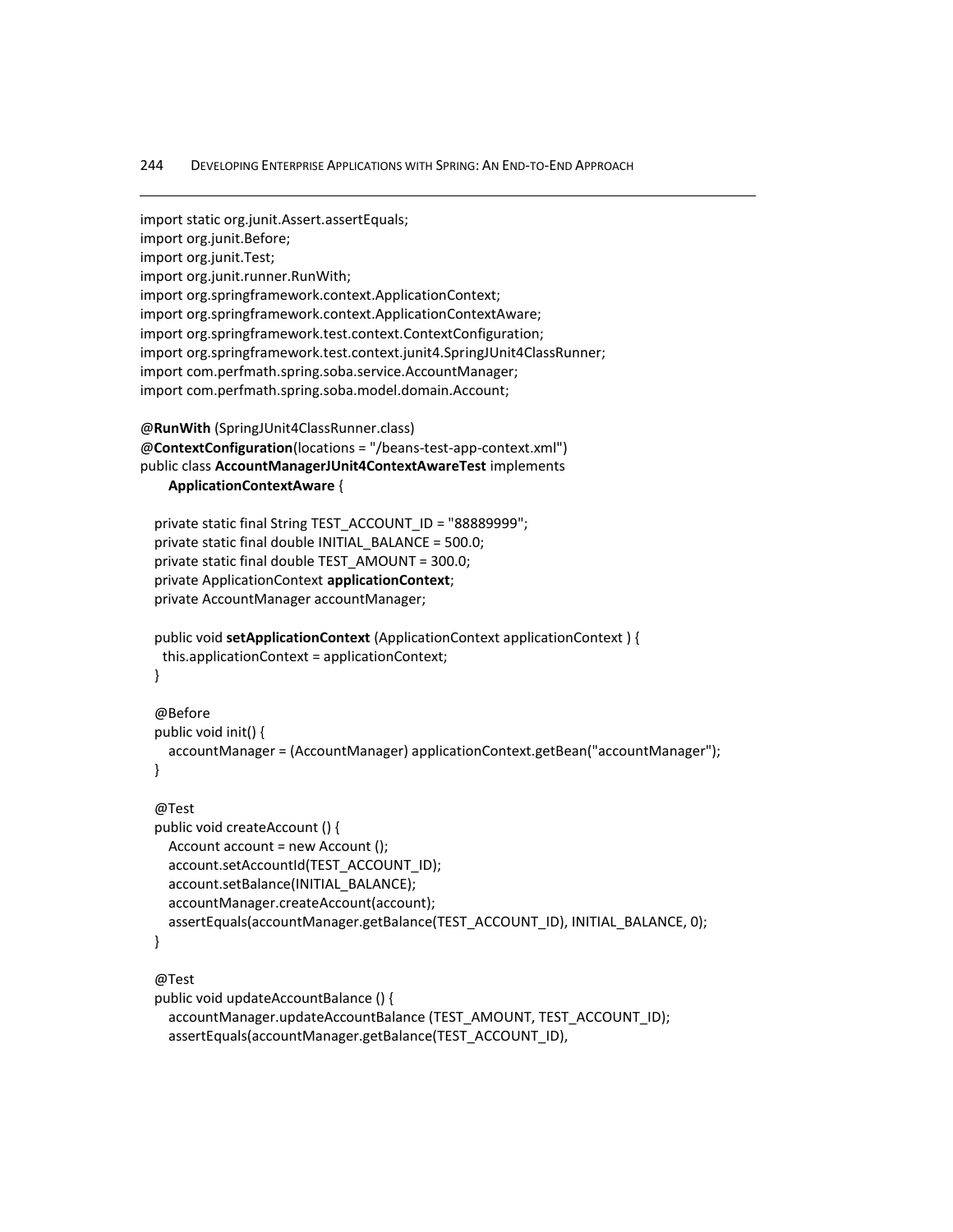

## **Figure 9.5** Console output of running AccountManagerJUnit4ContextAwareTest class

## 9.3.3 Automatically Injecting Spring Test Fixtures into Integration Tests

Note in the test cases presented in the preceding section, such as Listing 9.26 AccountManagerJUnit4ContextAwareTest.java, that the accountManager dependency bean needs to be injected into the test class explicitly in its init method with the following statement:

```
@Before
  public void init() {
     accountManager = (AccountManager) applicationContext.getBean("accountManager");
  }
```
Such dependency beans are called *test fixtures* and in fact can be injected into the test classes automatically. The fixture can be injected by type with the @Autowired annotation or by name with the @Resource annotation. Listing 9.27 shows how this feature works exactly with the AccountManagerTestNGContextFixtureAbstractTest.java class, which is retrofitted from Listing 9.24 AccountManagerTestNGContextAbstractTest.java presented in §9.3.2. Note that the @Autowired annotation, applied to the accountManager dependency bean, has eliminated the need to create the accountManager bean in the init method of the test class. Refer to Listing 9.28 for the console output of running this class. Note that this feature applies to JUnit as well, but we would not repeat it here.

#### **Listing 9.27 AccountManagerTestNGContextFixtureAbstractTest.java**

package com.perfmath.spring.soba.testing.testng;

```
import static org.junit.Assert.assertEquals;
import org.springframework.beans.factory.annotation.Autowired;
import org.springframework.test.context.ContextConfiguration;
import org.springframework.test.context.testng.AbstractTestNGSpringContextTests;
import org.testng.annotations.BeforeMethod;
```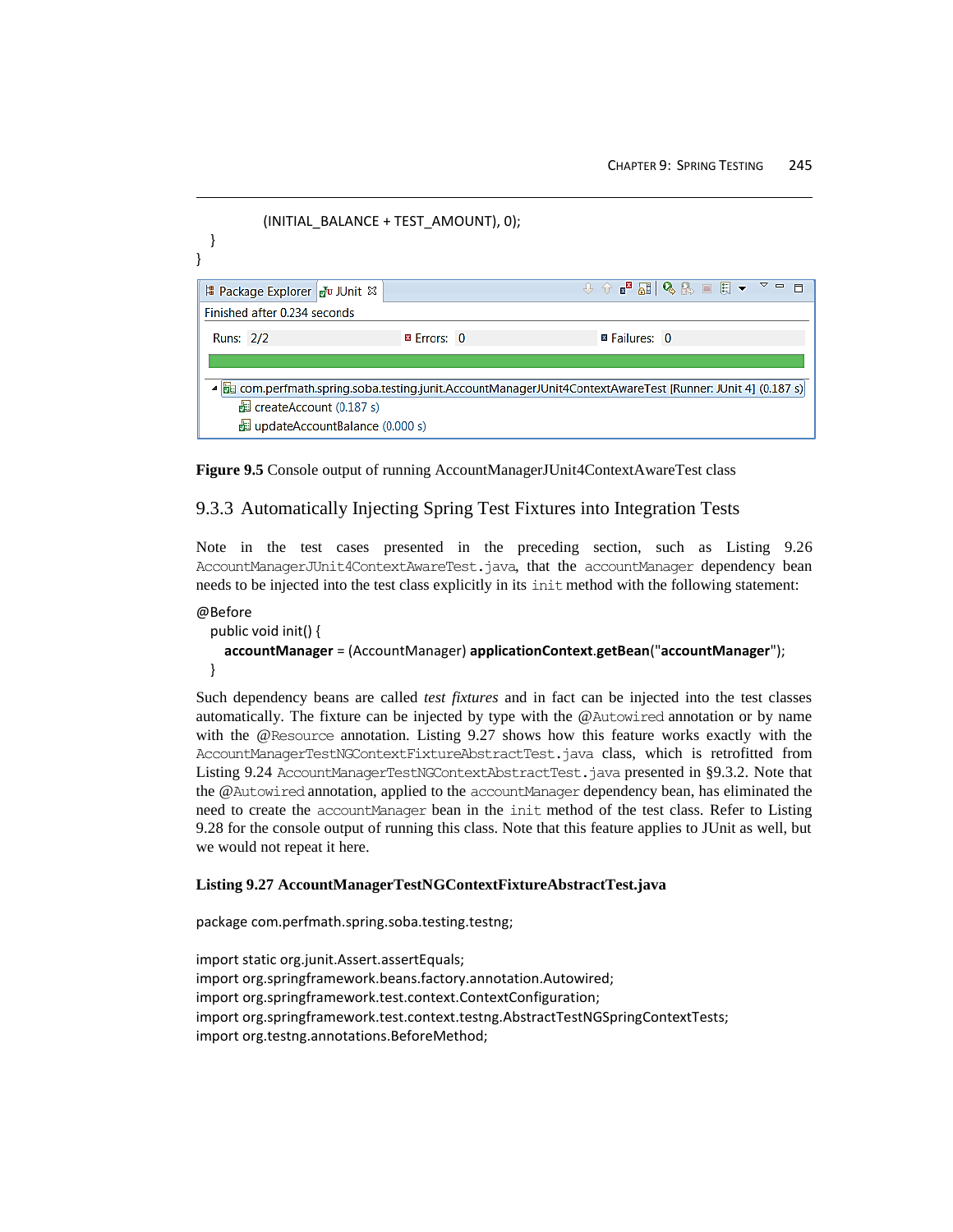import org.testng.annotations.Test; import com.perfmath.spring.soba.model.domain.Account; import com.perfmath.spring.soba.service.AccountManager;

```
@ContextConfiguration(locations = "/beans-test-app-context.xml")
public class AccountManagerTestNGContextFixtureAbstractTest extends 
AbstractTestNGSpringContextTests {
```

```
 private static final String TEST_ACCOUNT_ID = "88889999";
 private static final double INITIAL_BALANCE = 500.0;
 private static final double TEST_AMOUNT = 300.0;
 @Autowired
 private AccountManager accountManager;
 @BeforeMethod
 public void init() {
 }
 @Test
 public void createAccount () {
   Account account = new Account ();
   account.setAccountId(TEST_ACCOUNT_ID);
   account.setBalance(INITIAL_BALANCE);
   accountManager.createAccount(account);
   assertEquals(accountManager.getBalance(TEST_ACCOUNT_ID), INITIAL_BALANCE, 0);
 }
 @Test
 public void updateAccountBalance () {
```

```
 accountManager.updateAccountBalance (TEST_AMOUNT, TEST_ACCOUNT_ID);
   assertEquals(accountManager.getBalance(TEST_ACCOUNT_ID), 
        (INITIAL_BALANCE + TEST_AMOUNT), 0);
 }
```

```
}
```
## **Listing 9.28 The console output of running AccountManagerTestNGContextFixtureAbstractTest class**

[TestNG] Running: C:\Users\henry\AppData\Local\Temp\testng-eclipse-583467160\testng-customsuite.xml

PASSED: createAccount PASSED: updateAccountBalance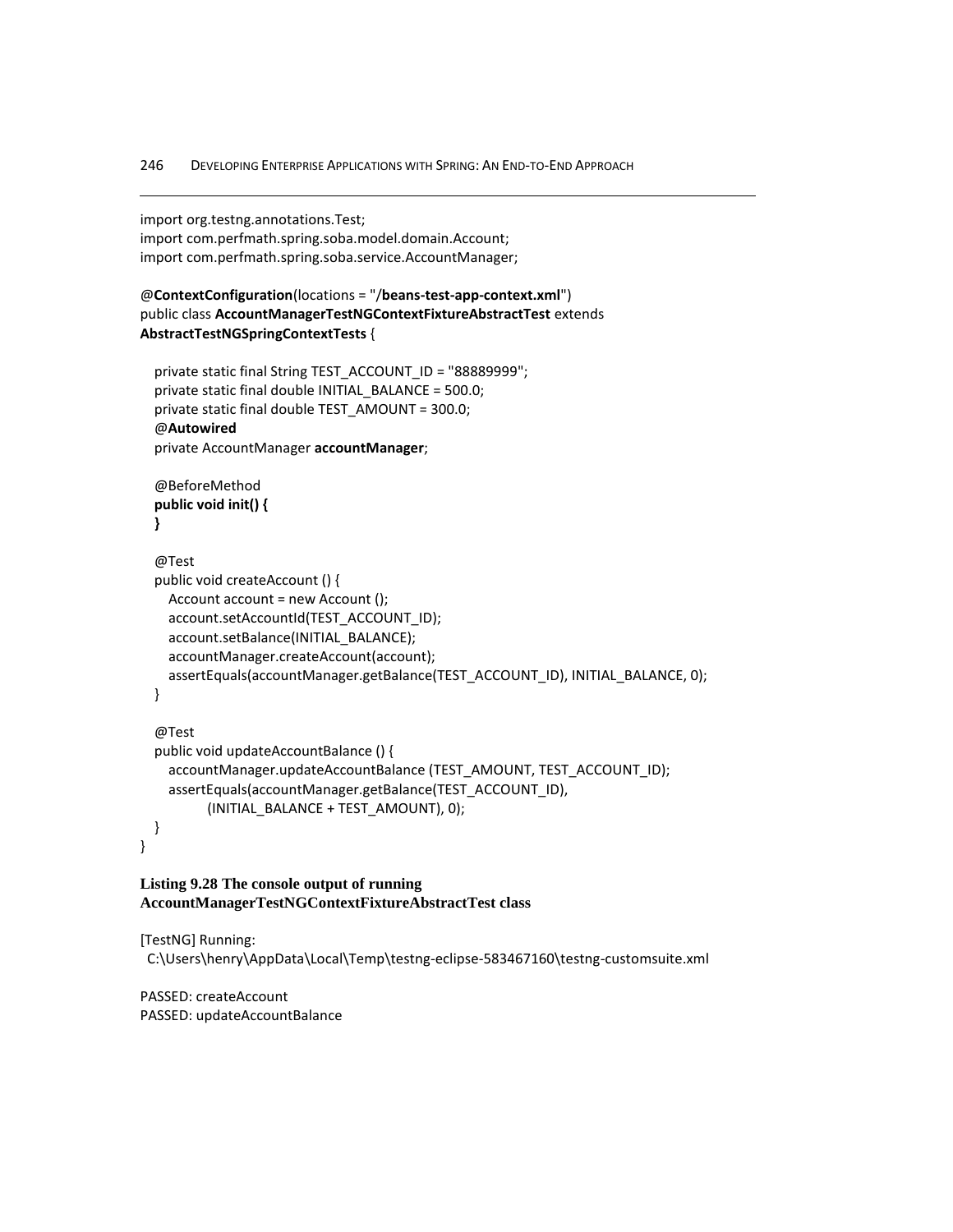Default test Tests run: 2, Failures: 0, Skips: 0 ===============================================

===============================================

## 9.3.4 Spring's Transactional Support for Integration Testing

So far, we have been using either mock objects or an in-memory database to facilitate integration testing. It might be more meaningful to use real databases to test Spring-based enterprise applications at the integration testing level to close the gap between artificiality and reality. In this section, we explore Spring's transactional support for integration testing with real data persistence, while in the next section, we explore Spring's support for conducting integration testing using real databases to facilitate assertions.

Spring 3.x provides two abstract base classes to support transactionality for conducting JUni4 based and TestNG-based integration testing. For JUnit4, the abstract base class is named AbstractTransactionalJUnit4SpringContextTests, while for TestNG, the counterpart abstract base class is named AbstractTransactionalTestNGSpringContextTests. These classes are registered with a test context manager by default if it's not specified explicitly. In addition, a Spring TransactionalTestExecutionListener makes it possible to use @Transactional annotation to mark a class or method to be transactional. By default, those two abstract base classes for the JUnit4 and TestNG frameworks enable a test class with @Transactional at the class level, meaning that all the test cases will be transactional. However, keep in mind that when we say a test class or method is transactional in Spring's test context, what that really means is that all persistence related operations will be rolled back at the end of a test so that the state of the database remains the same before and after the test. This helps save us time restoring database to its state before testing if we need to make multiple tests repeatable.

To proceed, we need to create an application context configuration file and have a JDBC Dao class in place. Listing 9.29 shows the application context configuration file for the examples presented in this section, while Listing 9.30 shows the JdbcAccountDao.java class we will use for the examples in this section and in the next section. This application context configuration file and the JdbcAccountDao.java class should look familiar to you, so we would not spend time here explaining how they work. However, note that we have to specify a transactionManager in the beans-test-tx.xml file to support the transactionality under test.

#### **Listing 9.29 beans-test-tx.xml**

```
<beans xmlns="http://www.springframework.org/schema/beans"
  xmlns:xsi="http://www.w3.org/2001/XMLSchema-instance"
  xsi:schemaLocation="http://www.springframework.org/schema/beans
     http://www.springframework.org/schema/beans/spring-beans.xsd">
```
<bean id="**dataSource**"

class="org.springframework.jdbc.datasource.DriverManagerDataSource">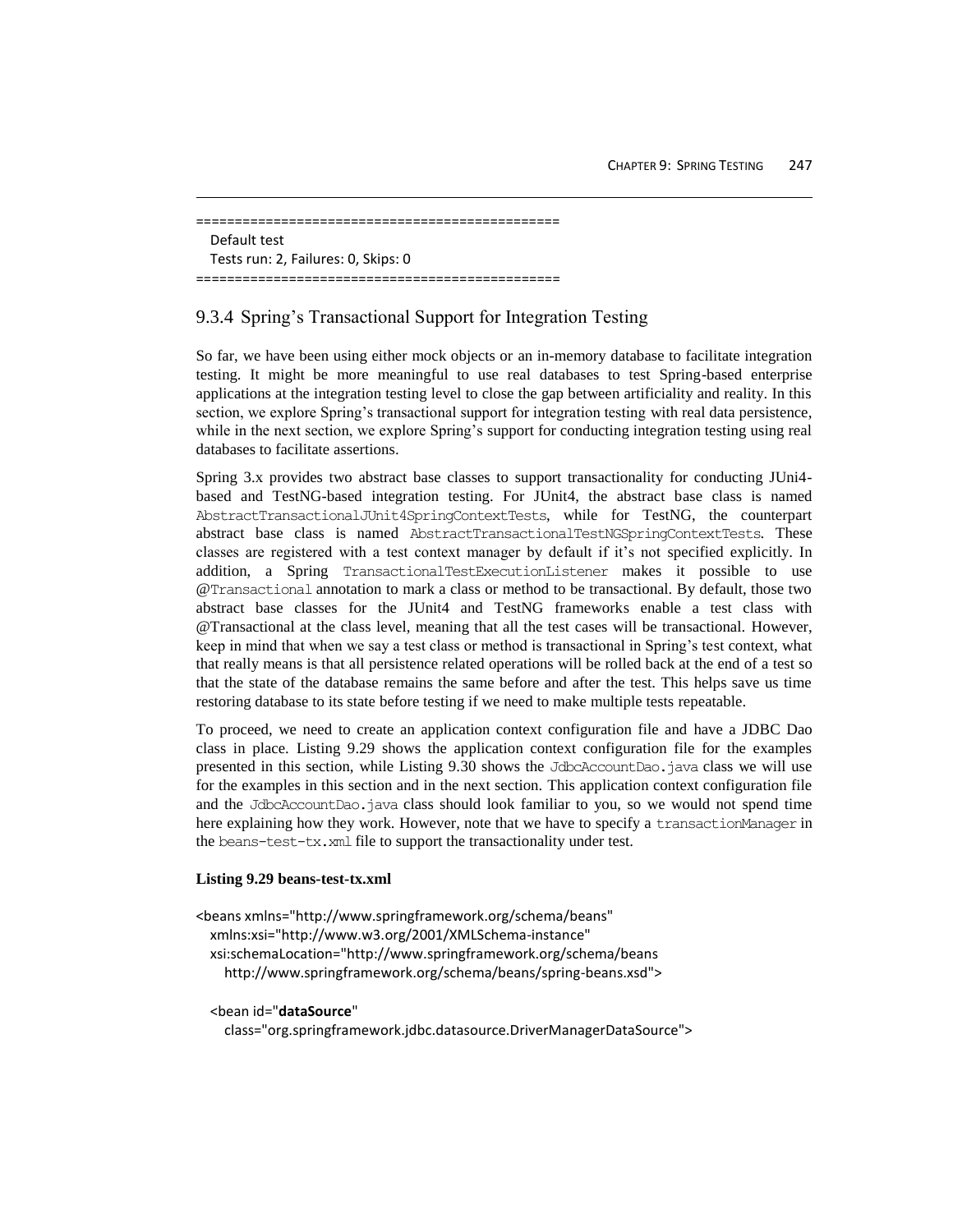```
 <property name="driverClassName"
     value="com.mysql.jdbc.Driver" />
   <property name="url"
     value="jdbc:mysql://localhost:3306/soba32" />
   <property name="username" value="soba32admin" />
   <property name="password" value="soba32admin" />
 </bean>
```
<bean id="**transactionManager**"

```
 class="org.springframework.jdbc.datasource.DataSourceTransactionManager">
   <property name="dataSource" ref="dataSource" />
 </bean>
```
<bean id="**accountDao**"

```
 class="com.perfmath.spring.soba.model.dao.JdbcAccountDao">
   <property name="dataSource" ref="dataSource" />
 </bean>
```
<bean id="**accountManager**"

```
 class="com.perfmath.spring.soba.service.SimpleAccountManager">
     <property name="accountDao" ref="accountDao" />
  </bean>
</beans>
```
## **Listing 9.30 JdbcAccountDao.java**

package com.perfmath.spring.soba.model.dao;

import java.sql.ResultSet; import java.sql.SQLException; import java.util.List; import java.util.Map; import javax.sql.DataSource; import org.springframework.jdbc.core.namedparam.BeanPropertySqlParameterSource; import org.springframework.jdbc.core.namedparam.NamedParameterJdbcTemplate; import org.springframework.jdbc.core.namedparam.SqlParameterSource; import org.springframework.jdbc.core.namedparam.SqlParameterSourceUtils; import org.springframework.jdbc.core.simple.ParameterizedRowMapper; import org.springframework.jdbc.core.JdbcTemplate; import com.perfmath.spring.soba.model.domain.Account;

public class **JdbcAccountDao** implements AccountDao { private JdbcTemplate jdbcTemplate; private NamedParameterJdbcTemplate namedParameterJdbcTemplate;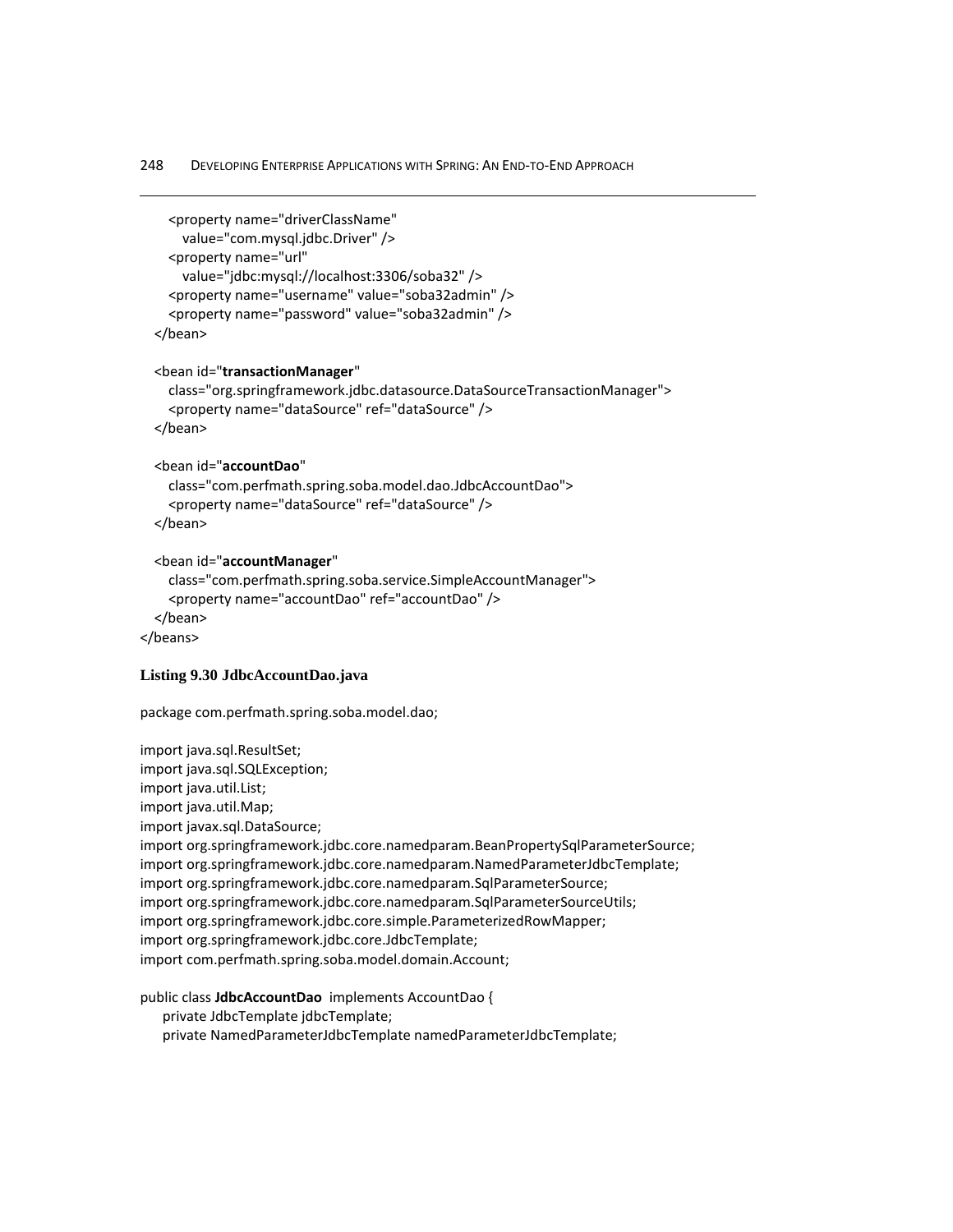```
public List<Account> getAccountList() {
   List<Account> accounts = this.jdbcTemplate.query("SELECT ACCOUNT_ID, NAME, TYPE,
      DESCRIPTION, STATUS, "
                + " BALANCE, OPEN_DATE, CLOSE_DATE, CUSTOMER_ID FROM ACCOUNT",
                new AccountMapper());
   return accounts;
}
public String getAccountIdByCustomerId(String customerId, String accountType) {
   String sql = "SELECT ACCOUNT_ID FROM ACCOUNT WHERE CUSTOMER_ID = ? 
      AND TYPE = ?";
   String accountId = this.jdbcTemplate.queryForObject(sql,
          String.class, customerId, accountType);
   return accountId;
}
public void insert(Account account) {
   String sql = "INSERT INTO ACCOUNT (ACCOUNT ID, NAME, TYPE, DESCRIPTION, STATUS, "
          + " BALANCE, OPEN_DATE, CLOSE_DATE, CUSTOMER_ID) "
          + "VALUES (:accountId, :name, :type,:description, "
          + ":status, :balance, :openDate, :closeDate, :customerId)";
   SqlParameterSource parameterSource = new BeanPropertySqlParameterSource(
          account);
   int count = this.namedParameterJdbcTemplate.update(sql, parameterSource);
}
public void insertBatch(List<Account> accounts) {
   String sql = "INSERT INTO ACCOUNT (ACCOUNT ID, NAME, TYPE, DESCRIPTION, STATUS, "
          + " BALANCE, OPEN_DATE, CLOSE_DATE, CUSTOMER_ID) "
          + "VALUES (:accountId, :name, :type,:description, "
          + ":status, :balance, :openDate, :closeDate, :customerId)";
   SqlParameterSource[] batch = SqlParameterSourceUtils.createBatch(accounts.toArray());
   namedParameterJdbcTemplate.batchUpdate (sql, batch);
}
public Account findByAccountID(String accountID) {
   String sql = "SELECT ACCOUNT_ID, NAME, TYPE, DESCRIPTION, STATUS, BALANCE, " +
          " OPEN_DATE, CLOSE_DATE, CUSTOMER_ID FROM ACCOUNT WHERE 
             ACCOUNT ID = ?";
   Account account = this.jdbcTemplate.queryForObject(sql, new AccountMapper(), 
          accountID);
```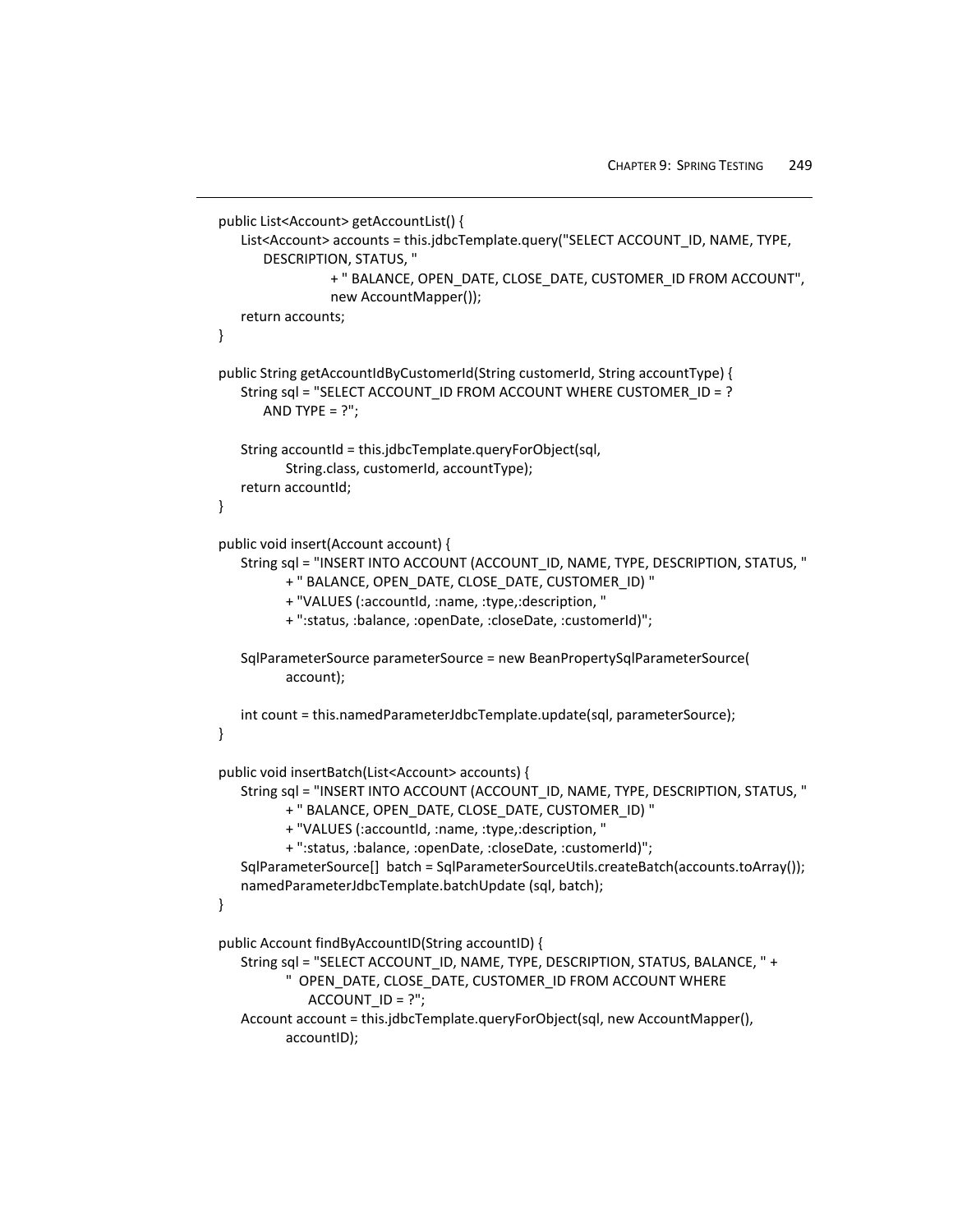```
return account;
}
public void update(Account account) {
   String sql = "UPDATE ACCOUNT SET NAME = ?, SET TYPE = ?," +
          " SET DESCRIPTION = ?, SET STATUS = ?, SET BALANCE = ?," +
          " SET OPEN_DATE = ?, SET CLOSE_DATE = ?, SET CUSTOMER_ID = ? " +
          " WHERE ACCOUNT_ID = ?";
   this.jdbcTemplate.update(sql, account.getName(), account.getType(), 
          account.getDescription(), account.getStatus(), account.getBalance(),
          account.getOpenDate(), account.getCloseDate(), account.getCustomerId(),
          account.getAccountId());
}
public double updateAccountBalance (double amount, String accountID) {
   String sql0 = "SELECT BALANCE FROM ACCOUNT WHERE ACCOUNT ID = ?";
   Double Balance = this.jdbcTemplate.queryForObject(sql0,
          Double.class, accountID);
   double currBalance = Balance.doubleValue();
   String sql1 = "UPDATE ACCOUNT SET BALANCE = ? WHERE ACCOUNT_ID = ?";
   int count = this.jdbcTemplate.update(sql1, (amount + currBalance), accountID);
   return (amount + currBalance);
}
public void delete(Account account) {
   String sql = "DELETE FROM ACCOUNT WHERE ACCOUNT_ID = ?";
   this.jdbcTemplate.update(sql, account.getAccountId());
}
public List<Map<String, Object>> findAll() {
   String sql = "SELECT * FROM ACCOUNT";
   List<Map<String, Object>> accounts = this.jdbcTemplate.queryForList(sql, new 
       AccountMapper());
   return accounts;
}
public String getCustomerId(String accountID) {
   String sql = "SELECT CUSTOMER ID FROM ACCOUNT WHERE ACCOUNT ID = ?";
   String customerId = this.jdbcTemplate.queryForObject(sql,
          String.class, accountID);
   return customerId;
```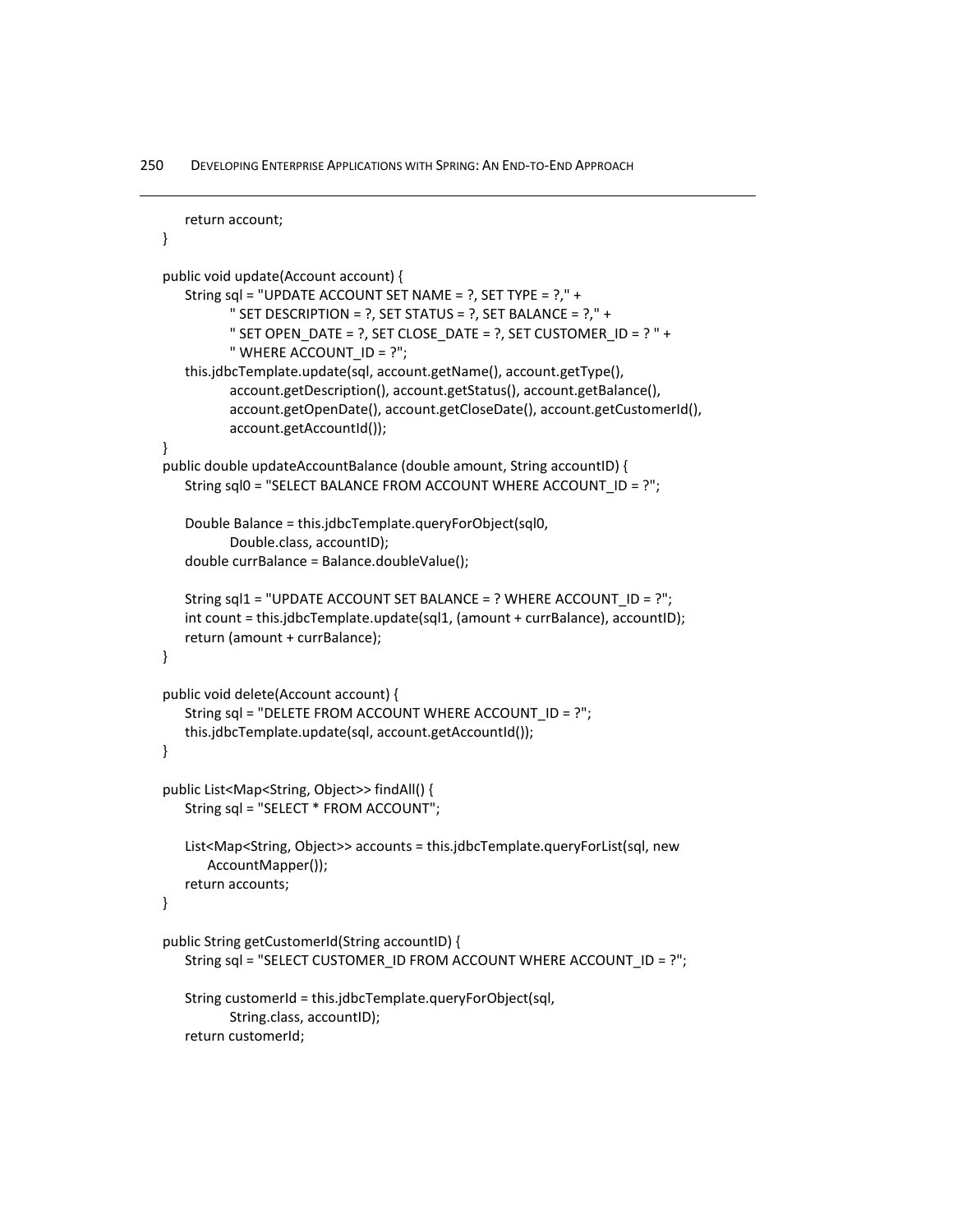```
}
public double getBalance (String accountID) {
   String sql = "SELECT BALANCE FROM ACCOUNT WHERE ACCOUNT_ID = ?";
   double balance = this.jdbcTemplate.queryForObject(sql, Double.class, accountID);
   return balance;
}
public int countAll() {
   String sql = "SELECT COUNT(*) FROM ACCOUNT";
   int count = this.jdbcTemplate.queryForInt(sql);
   return count;
}
public void setDataSource(DataSource dataSource) {
   this.jdbcTemplate = new JdbcTemplate(dataSource);
   this.namedParameterJdbcTemplate = new NamedParameterJdbcTemplate (dataSource);
}
private static class AccountMapper implements
       ParameterizedRowMapper<Account> {
   public Account mapRow(ResultSet rs, int rowNum) throws SQLException {
      Account account = new Account();
       account.setAccountId(rs.getString("ACCOUNT_ID"));
       account.setName(rs.getString("NAME"));
       account.setType(rs.getString("TYPE"));
       account.setDescription(rs.getString("DESCRIPTION"));
       account.setStatus(rs.getString("STATUS"));
       account.setBalance(rs.getInt("BALANCE"));
       account.setOpenDate(rs.getTimestamp("OPEN_DATE"));
       account.setCloseDate(rs.getTimestamp("CLOSE_DATE"));
       account.setCustomerId(rs.getString("CUSTOMER_ID"));
       return account;
   }
}
```
#### **#1 Transactional integration testing with JUnit4**

}

Our first example in this section is the AccountManagerJUnit4ContextTxTest.java as shown in Listing 9.31. First, note the @RunWith annotation, which specifies that the SpringJUnit4ClassRunner class should be used as the test runner. Next, note the @Transactional annotation as we explained at the beginning of this section. Another annotation of @NotTransactional used to be available for marking the test cases that are expected to be non-transactional, but has been deprecated as of Spring 3.0. Finally, note that this test class does not need to extend an abstract base class. I have run this test class in my environment successfully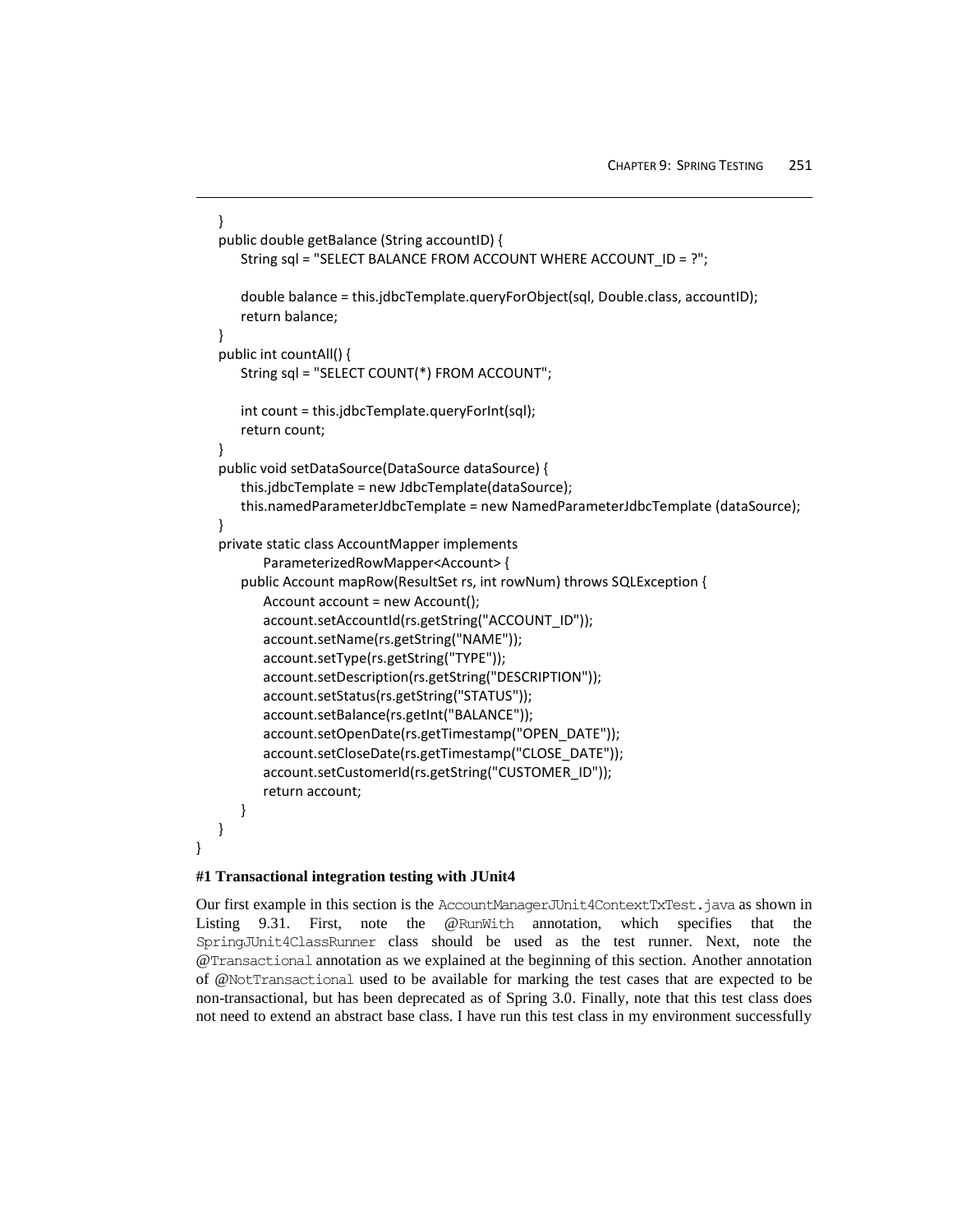as indicated in Figure 9.6. I have also double checked my MySQL database and verified that no traces left in the database by this test run.

#### **Listing 9.31 AccountManagerJUnit4ContextTxTest.java**

package com.perfmath.spring.soba.testing.junit;

import static org.junit.Assert.assertEquals; import java.sql.Timestamp; import org.junit.Before; import org.junit.Test; import org.junit.runner.RunWith; import org.springframework.beans.factory.annotation.Autowired; import org.springframework.test.context.ContextConfiguration; import org.springframework.test.context.junit4.SpringJUnit4ClassRunner; import org.springframework.transaction.annotation.Transactional; import com.perfmath.spring.soba.model.domain.Account; import com.perfmath.spring.soba.service.AccountManager;

```
@RunWith (SpringJUnit4ClassRunner.class)
@ContextConfiguration(locations = "/beans-test-tx.xml")
@Transactional
public class AccountManagerJUnit4ContextTxTest {
```

```
 private static final String TEST_ACCOUNT_ID = "88889999";
 private static final double INITIAL_BALANCE = 500.0;
 private static final double TEST_AMOUNT = 300.0;
 @Autowired
 private AccountManager accountManager;
```

```
 @Before
 public void init() {
 }
```

```
 @Test
```

```
 public void createAccount () {
   Account account = new Account ();
   account.setAccountId(TEST_ACCOUNT_ID);
   account.setCustomerId("585855478");
   account.setName("Testing");
   account.setType("Testing");
   account.setDescription("Spring integration testing");
   account.setBalance(INITIAL_BALANCE);
   account.setStatus("0");
```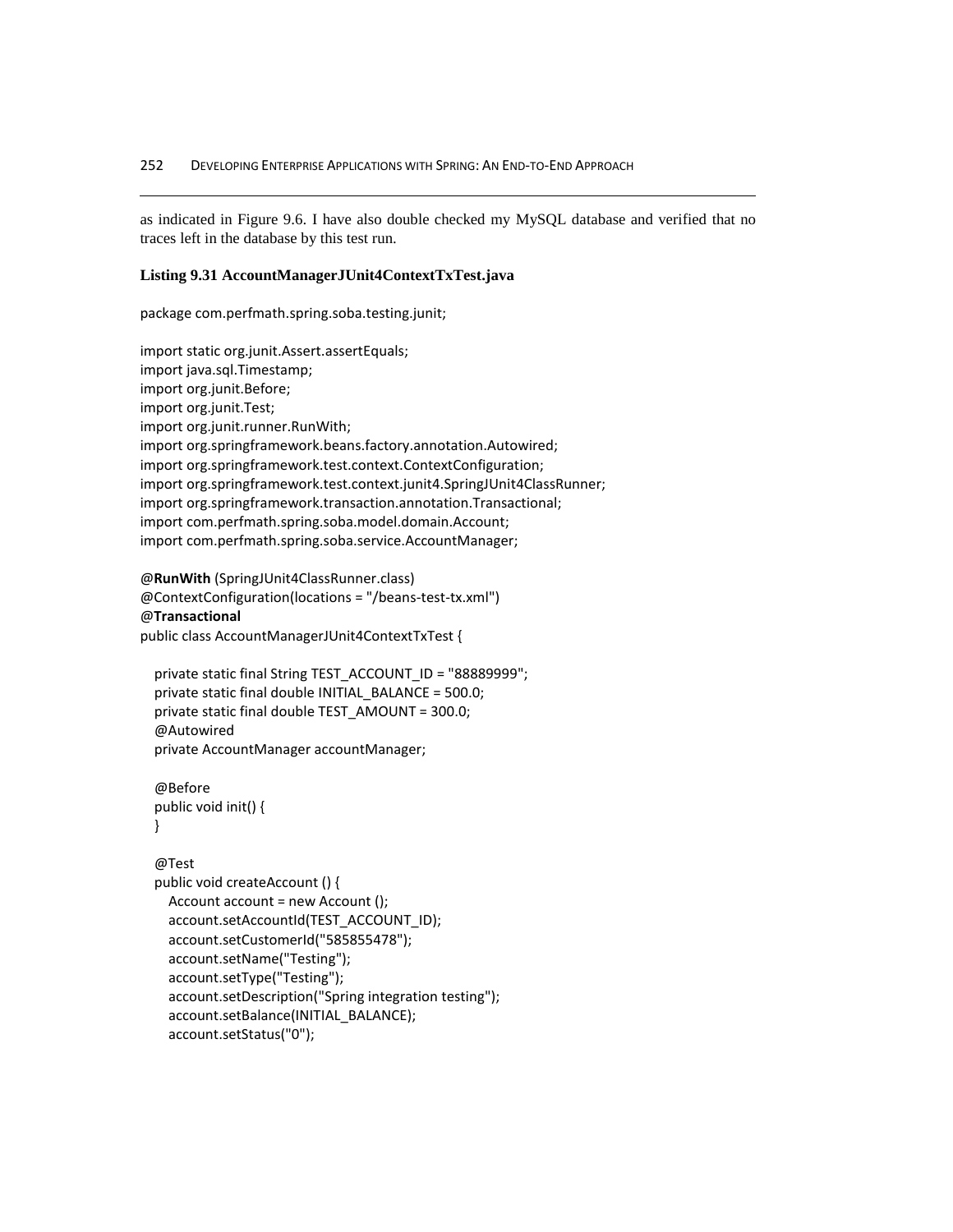| accountManager.createAccount(account);                                        | account.setOpenDate(new Timestamp(System.currentTimeMillis()));                                             |  |  |  |  |  |  |  |
|-------------------------------------------------------------------------------|-------------------------------------------------------------------------------------------------------------|--|--|--|--|--|--|--|
| assertEquals(accountManager.getBalance(TEST_ACCOUNT_ID), INITIAL_BALANCE, 0); |                                                                                                             |  |  |  |  |  |  |  |
|                                                                               |                                                                                                             |  |  |  |  |  |  |  |
| @Test                                                                         |                                                                                                             |  |  |  |  |  |  |  |
| public void updateAccountBalance () {                                         |                                                                                                             |  |  |  |  |  |  |  |
| createAccount ();                                                             |                                                                                                             |  |  |  |  |  |  |  |
|                                                                               | double balance = accountManager.updateAccountBalance (TEST_AMOUNT,                                          |  |  |  |  |  |  |  |
| TEST_ACCOUNT_ID);                                                             |                                                                                                             |  |  |  |  |  |  |  |
| assertEquals(accountManager.getBalance(TEST ACCOUNT ID),                      |                                                                                                             |  |  |  |  |  |  |  |
| (INITIAL BALANCE + TEST AMOUNT), 0);                                          |                                                                                                             |  |  |  |  |  |  |  |
| }                                                                             |                                                                                                             |  |  |  |  |  |  |  |
|                                                                               |                                                                                                             |  |  |  |  |  |  |  |
| # Package Explorer du JUnit ⊠                                                 | $+$ $+$ $\bullet$ $\blacksquare$ $\blacksquare$ $\blacksquare$ $\blacksquare$ $\blacksquare$ $\blacksquare$ |  |  |  |  |  |  |  |
| Finished after 0.484 seconds                                                  |                                                                                                             |  |  |  |  |  |  |  |
| <b>B</b> Errors: 0<br>Runs: 2/2                                               | ■ Failures: 0                                                                                               |  |  |  |  |  |  |  |
|                                                                               |                                                                                                             |  |  |  |  |  |  |  |
|                                                                               | △ bu com.perfmath.spring.soba.testing.junit.AccountManagerJUnit4ContextTxTest [Runne                        |  |  |  |  |  |  |  |
| He createAccount (0.421 s)                                                    |                                                                                                             |  |  |  |  |  |  |  |
| updateAccountBalance (0.016 s)                                                |                                                                                                             |  |  |  |  |  |  |  |

#### **Figure 9.6** Successful execution of a transactional test case with JUnit 4

Note that the @RunWith and @Transactional annotations can be avoided if the test class as shown in 9.31 extends the AbstractTransactionalJUnit4SpringContextTests base class. You can find the AccountManagerJUnit4ContextAbstractTxTest.java class in the same package as the AccountManagerJUnit4ContextTxTest.java class and try it out yourself if you are interested in it. This is a trivial change and we would not repeat it here.

#### **#2 Transactional integration testing with TestNG**

Our second example is the AccountManagerTestNGAbstractContextTxTest.java as shown in Listing 9.32. Since it extends the AbstractTransactionalTestNGSpringContextTests base class, this test class does not need the @RunWith annotation and the @Transactional annotation. I have run this test class in my environment and got successful results for the two test cases as indicated in Listing 9.33. I have also double checked my MySQL database and verified that no traces left in the database by this test run.

## **Listing 9.32 AccountManagerTestNGAbstractContextTxTest.java**

package com.perfmath.spring.soba.testing.testng;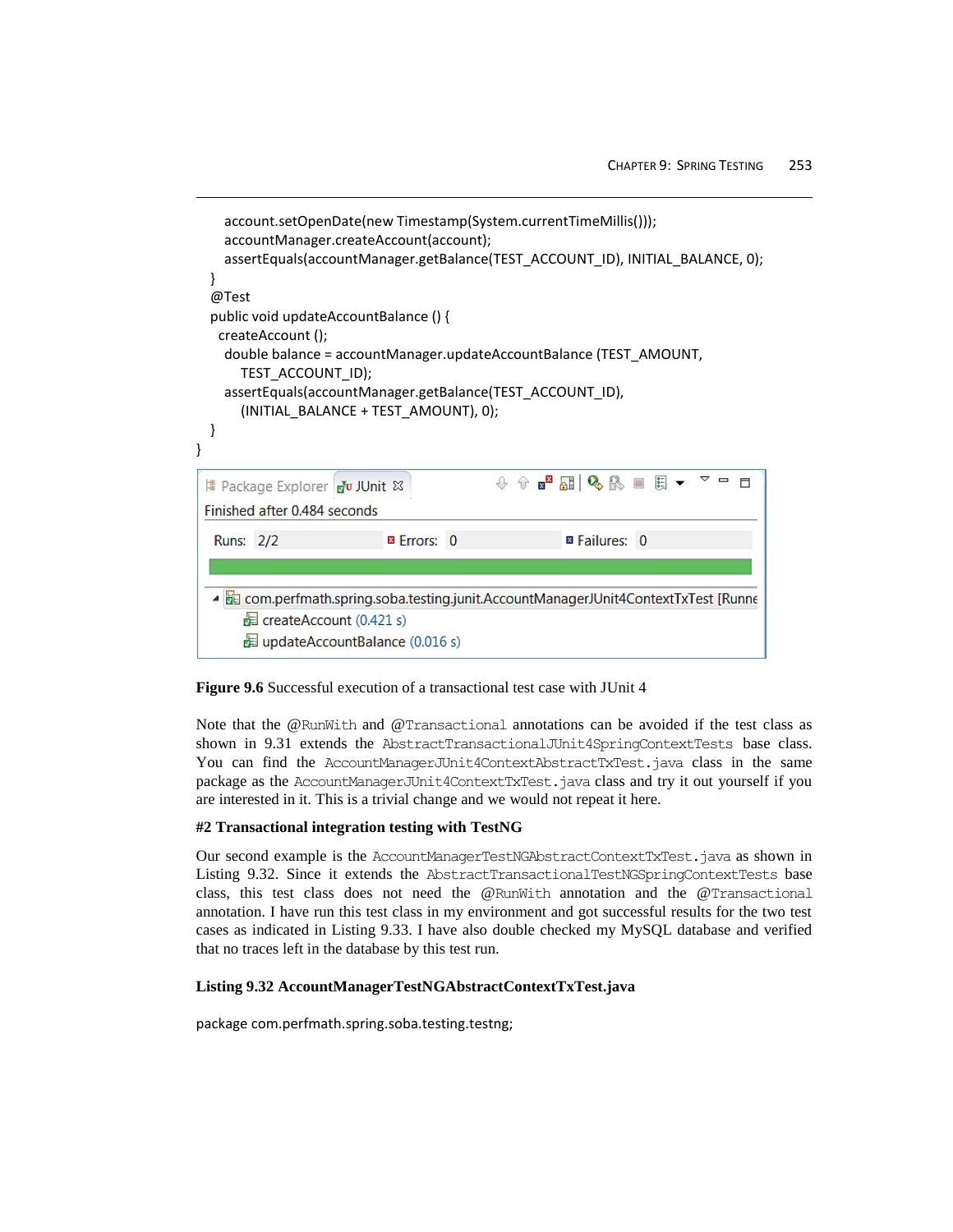```
import java.sql.Timestamp;
import org.springframework.beans.factory.annotation.Autowired;
import org.springframework.test.context.ContextConfiguration;
import 
org.springframework.test.context.testng.AbstractTransactionalTestNGSpringContextTests;
import static org.junit.Assert.assertEquals;
import org.testng.annotations.BeforeMethod;
import org.testng.annotations.Test;
import com.perfmath.spring.soba.model.domain.Account;
import com.perfmath.spring.soba.service.AccountManager;
@ContextConfiguration(locations = "/beans-test-tx.xml")
public class AccountManagerTestNGContextAbstractTxTest extends 
   AbstractTransactionalTestNGSpringContextTests {
  private static final String TEST_ACCOUNT_ID = "88889999";
   private static final double INITIAL_BALANCE = 500.0;
   private static final double TEST_AMOUNT = 300.0;
   @Autowired
   private AccountManager accountManager;
   @BeforeMethod
   public void init() { 
  }
   @Test
   public void createAccount () {
     Account account = new Account ();
     account.setAccountId(TEST_ACCOUNT_ID);
     account.setCustomerId("585855478");
     account.setName("Testing");
     account.setType("Testing");
     account.setDescription("Spring integration testing");
     account.setBalance(INITIAL_BALANCE);
     account.setStatus("0");
     account.setOpenDate(new Timestamp(System.currentTimeMillis()));
     accountManager.createAccount(account);
     assertEquals(accountManager.getBalance(TEST_ACCOUNT_ID), INITIAL_BALANCE, 0);
  }
```
 @Test public void **updateAccountBalance** () { createAccount ();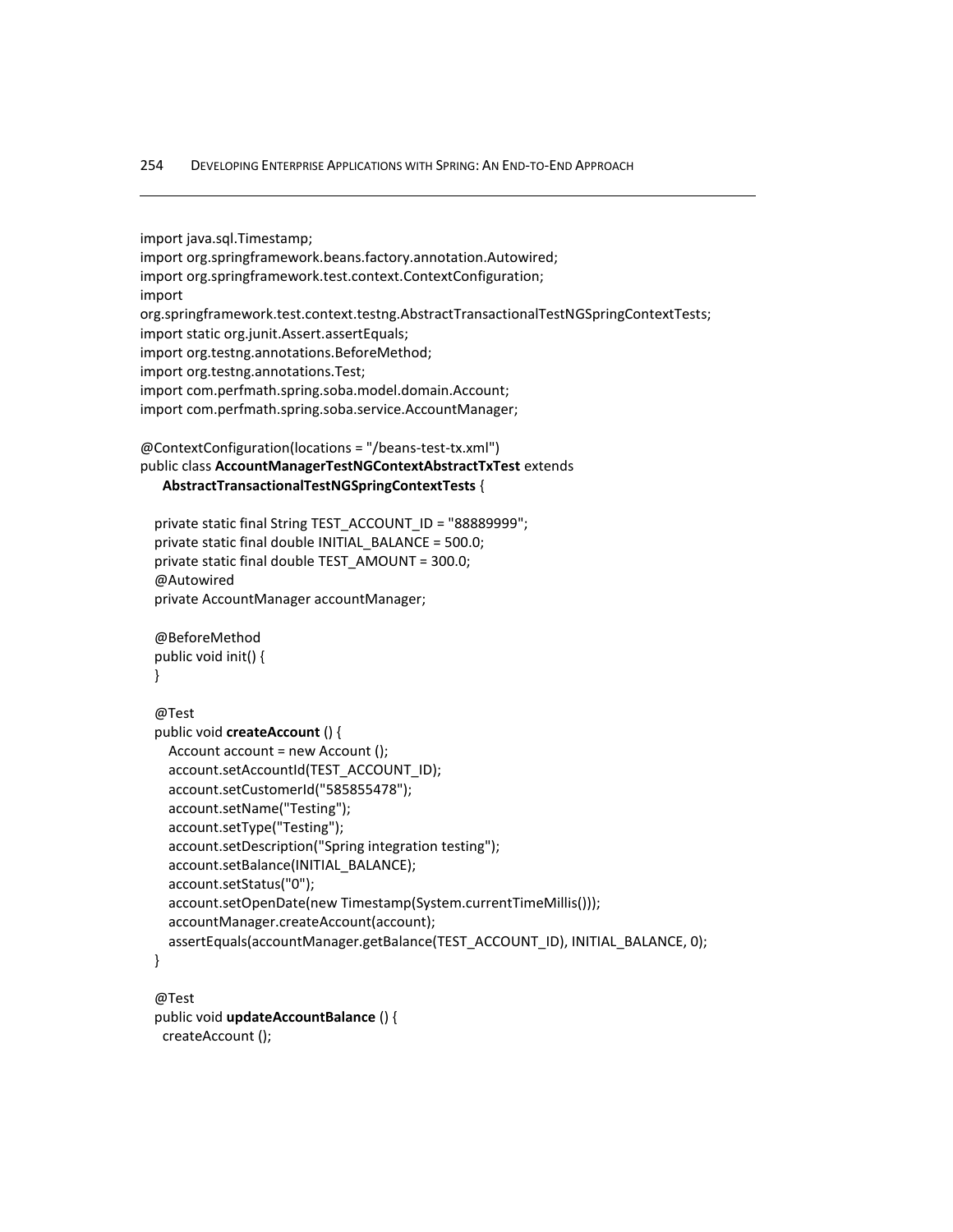```
 accountManager.updateAccountBalance (TEST_AMOUNT, TEST_ACCOUNT_ID);
   assertEquals(accountManager.getBalance(TEST_ACCOUNT_ID), 
        (INITIAL_BALANCE + TEST_AMOUNT), 0);
 }
```
#### **Listing 9.33 Console output of running AccountManagerTestNGContextAbstractTxTest**

```
[TestNG] Running:
  C:\Users\henry\AppData\Local\Temp\testng-eclipse--1910367704\testng-
customsuite.xml
PASSED: createAccount
PASSED: updateAccountBalance
===============================================
    Default test
    Tests run: 2, Failures: 0, Skips: 0
```
## ===============================================

}

## 9.3.5 Spring Integration Testing against Real Databases

In the previous section, we discussed how to make a test case and its methods *transactional* by having the test case extend either AbstractTransactionalJUnit4SpringContextTests base class for JUnit4 or the AbstractTransactionalTestNGSpringContextTests base class for TestNG. However, note from both Listing 9.31 and 9.32 that assertEquals are done by calling the proper method of the dependent object. In fact, one can issue SQLs directly to prepare data or retrieve results from the database for verification purposes if such needs arise. Listing 9.34 shows an example of extending the AbstractTransactionalTestNGSpringContextTests base class for TestNG (Junit4 case would be similar). Note those Spring jdbcTemplate API calls in the init method for creating the account and add an initial balance to it. Then, the Spring jdbcTemplate.queryForObject calls are made in the deposit and withdraw methods to verify the balance in the account.

This test class as shown in Listing 9.34 was executed successfully in my environment with the console output as shown in Listing 9.35. There is a similar JUnit4-based test case named AccountManagerJUnit4ContextDBTest.java in the testing.junit package, and you can try it out if you are interested.

#### **Listing 9.34 AccountMangerTestNGContextDBTest.java**

package com.perfmath.spring.soba.testing.testng;

import static org.testng.Assert.assertEquals; import java.sql.Timestamp;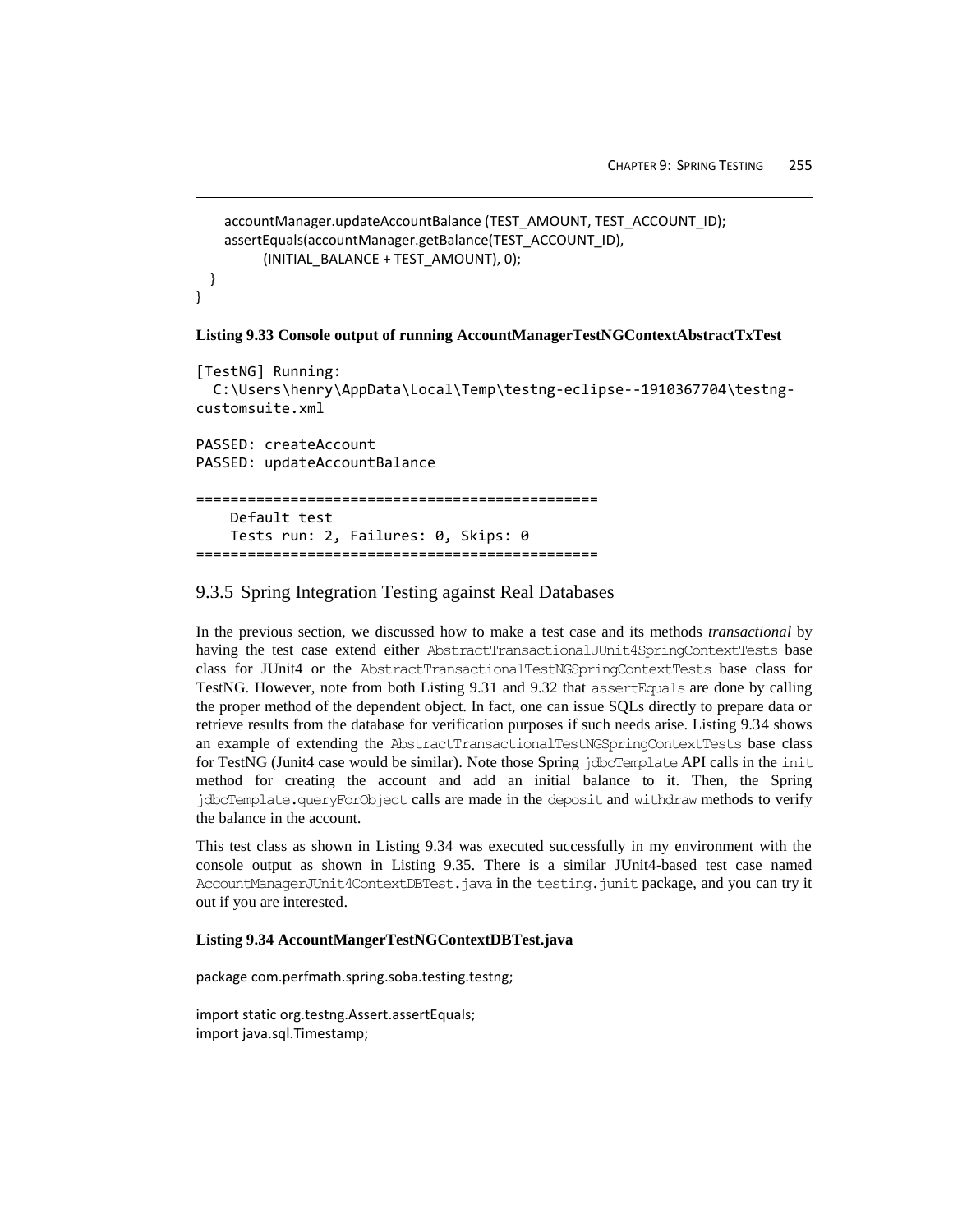import org.springframework.beans.factory.annotation.Autowired; import org.springframework.test.context.ContextConfiguration; import org.springframework.test.context.testng.AbstractTransactionalTestNGSpringContextTests; import org.testng.annotations.BeforeMethod; import org.testng.annotations.Test; import com.perfmath.spring.soba.service.AccountManager; @ContextConfiguration(locations = "/beans-test-tx.xml") public class **AccountManagerTestNGContextDBTest** extends **AbstractTransactionalTestNGSpringContextTests** { private static final String TEST\_ACCOUNT\_ID = "88889999"; private static final double INITIAL\_BALANCE = 500.0; private static final double TEST\_AMOUNT = 300.0; @**Autowired** private AccountManager accountManager; @**BeforeMethod** public void **init**() { **jdbcTemplate**.**update** ( "INSERT INTO ACCOUNT (ACCOUNT\_ID, NAME, TYPE, DESCRIPTION, STATUS, " + " BALANCE, OPEN\_DATE, CLOSE\_DATE, CUSTOMER\_ID) " + "VALUES (?, ?, ?,?, ?, ?, ?, ?, ?)", TEST\_ACCOUNT\_ID, "Testing", "Testing", "Spring integration testing", "0", INITIAL\_BALANCE,

}

#### @**Test**

```
 public void deposit() {
   accountManager.updateAccountBalance (TEST_AMOUNT, TEST_ACCOUNT_ID);
   double balance = jdbcTemplate.queryForObject (
       "SELECT BALANCE FROM ACCOUNT WHERE ACCOUNT_ID = ?",
       Double.class, TEST_ACCOUNT_ID);
   assertEquals(balance, (INITIAL_BALANCE + 2*TEST_AMOUNT), 0);
 }
```
new Timestamp(System.currentTimeMillis()), null, "585855478"); **jdbcTemplate**.**update** ("UPDATE ACCOUNT SET BALANCE = ? WHERE ACCOUNT\_ID = ?",

(INITIAL\_BALANCE + TEST\_AMOUNT), TEST\_ACCOUNT\_ID);

## @**Test**

```
 public void withdraw() {
   accountManager.updateAccountBalance (-TEST_AMOUNT, TEST_ACCOUNT_ID);
```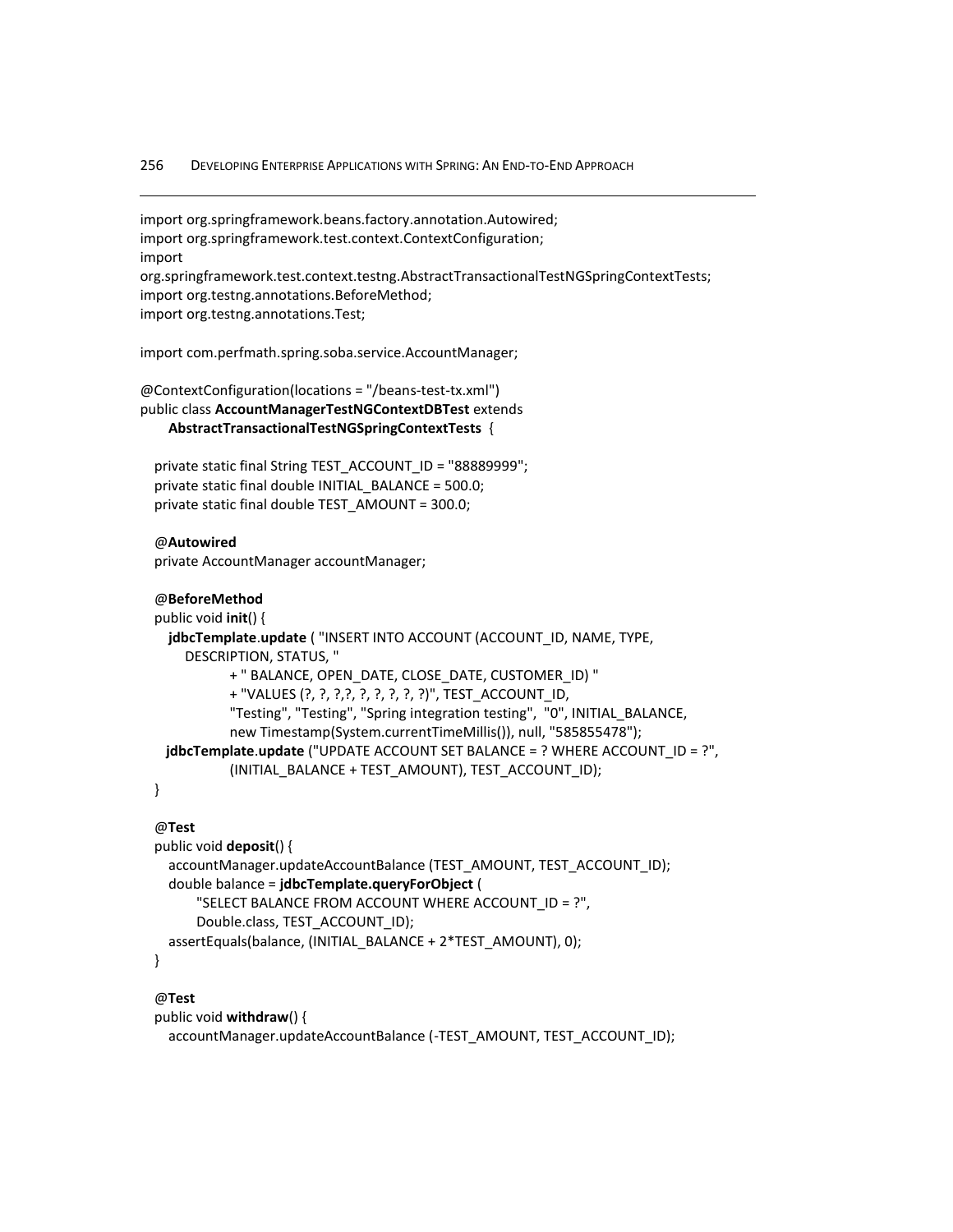```
 double balance = jdbcTemplate.queryForObject (
         "SELECT BALANCE FROM ACCOUNT WHERE ACCOUNT_ID = ?",
         Double.class, TEST_ACCOUNT_ID);
     assertEquals(balance, INITIAL_BALANCE, 0);
   }
}
```
#### **Listing 9.35 Console output of running AccountManagerTestNGContextDBTest**

[TestNG] Running: C:\Users\henry\AppData\Local\Temp\testng-eclipse--598883244\testng-customsuite.xml

PASSED: deposit PASSED: withdraw

===============================================

 Default test Tests run: 2, Failures: 0, Skips: 0 ===============================================

# **9.4 SPRING JUNIT TESTING ANNOTATIONS**

Spring supports annotations such as @Timed, @Repeat (n), @IfProfileValue, and so on. However, according to Spring Reference Documentation 3.2, these annotations are supported on JUnit only; or in other words, they are not supported on TestNG. In this section, we present a simple example to demonstrate how some of these annotations work.

Listing 9.36 shows an example, which uses: (1) the @Timed annotation to limit that the deposit method should complete its execution within 900 milliseconds, and  $(2)$  the @Repeat  $(5)$ annotation to specify that the withDraw method should repeat five times. Because how these annotations work is so obvious, I'd like to show the result of running this test class in my environment in Figure 9.7, which verifies that the deposit method completed within 359 milliseconds. This wraps up our coverage on Spring testing support.

#### **Listing 9.36 AccountManagerJUnit4ContextCommonTest .java**

package com.perfmath.spring.soba.testing.junit; import static org.junit.Assert.assertEquals; import java.sql.Timestamp; import org.junit.Before; import org.junit.Test; import org.springframework.beans.factory.annotation.Autowired; import org.springframework.test.annotation.Repeat; import org.springframework.test.annotation.Timed;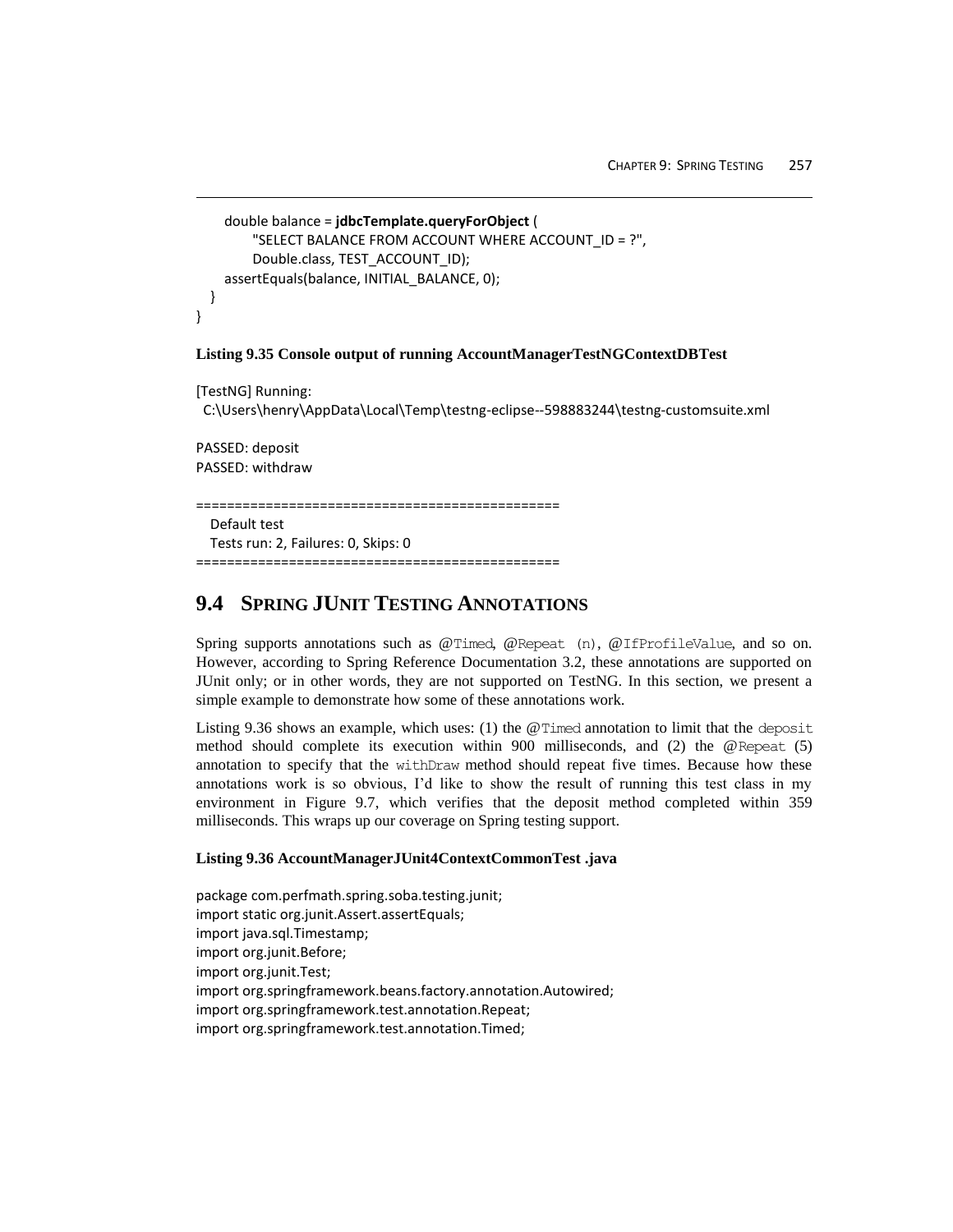```
import org.springframework.test.context.ContextConfiguration;
import org.springframework.test.context.junit4.AbstractTransactionalJUnit4SpringContextTests;
import com.perfmath.spring.soba.service.AccountManager;
@ContextConfiguration(locations = "/beans-test-tx.xml")
public class AccountManagerJUnit4ContextCommonTest extends
     AbstractTransactionalJUnit4SpringContextTests {
   private static final String TEST_ACCOUNT_ID = "88889999";
  private static final double INITIAL_BALANCE = 1500.0;
  private static final double TEST_AMOUNT = 300.0;
   @Autowired
  private AccountManager accountManager;
   @Before
  public void init () {
    jdbcTemplate.update( "INSERT INTO ACCOUNT (ACCOUNT_ID, NAME, TYPE, 
             DESCRIPTION, STATUS, "
             + " BALANCE, OPEN_DATE, CLOSE_DATE, CUSTOMER_ID) "
             + "VALUES (?, ?, ?,?, ?, ?, ?, ?, ?)", TEST_ACCOUNT_ID, 
             "Testing", "Testing", "Spring integration testing", "0", INITIAL_BALANCE,
             new Timestamp(System.currentTimeMillis()), null, "585855478");
      jdbcTemplate.update("UPDATE ACCOUNT SET BALANCE = ? WHERE ACCOUNT_ID = ?", 
             (INITIAL_BALANCE + TEST_AMOUNT), TEST_ACCOUNT_ID);
  }
   @Test
   @Timed(millis = 900)
  public void deposit() {
     accountManager.updateAccountBalance (TEST_AMOUNT, TEST_ACCOUNT_ID);
     double balance = jdbcTemplate.queryForObject(
         "SELECT BALANCE FROM ACCOUNT WHERE ACCOUNT_ID = ?",
         Double.class, TEST_ACCOUNT_ID);
    assertEquals(balance, (INITIAL_BALANCE + 2*TEST_AMOUNT), 0);
  }
   @Test
   @Repeat(3)
  public void withDraw() {
     accountManager.updateAccountBalance (-TEST_AMOUNT, TEST_ACCOUNT_ID);
     double balance = jdbcTemplate.queryForObject(
         "SELECT BALANCE FROM ACCOUNT WHERE ACCOUNT_ID = ?",
         Double.class, TEST_ACCOUNT_ID);
```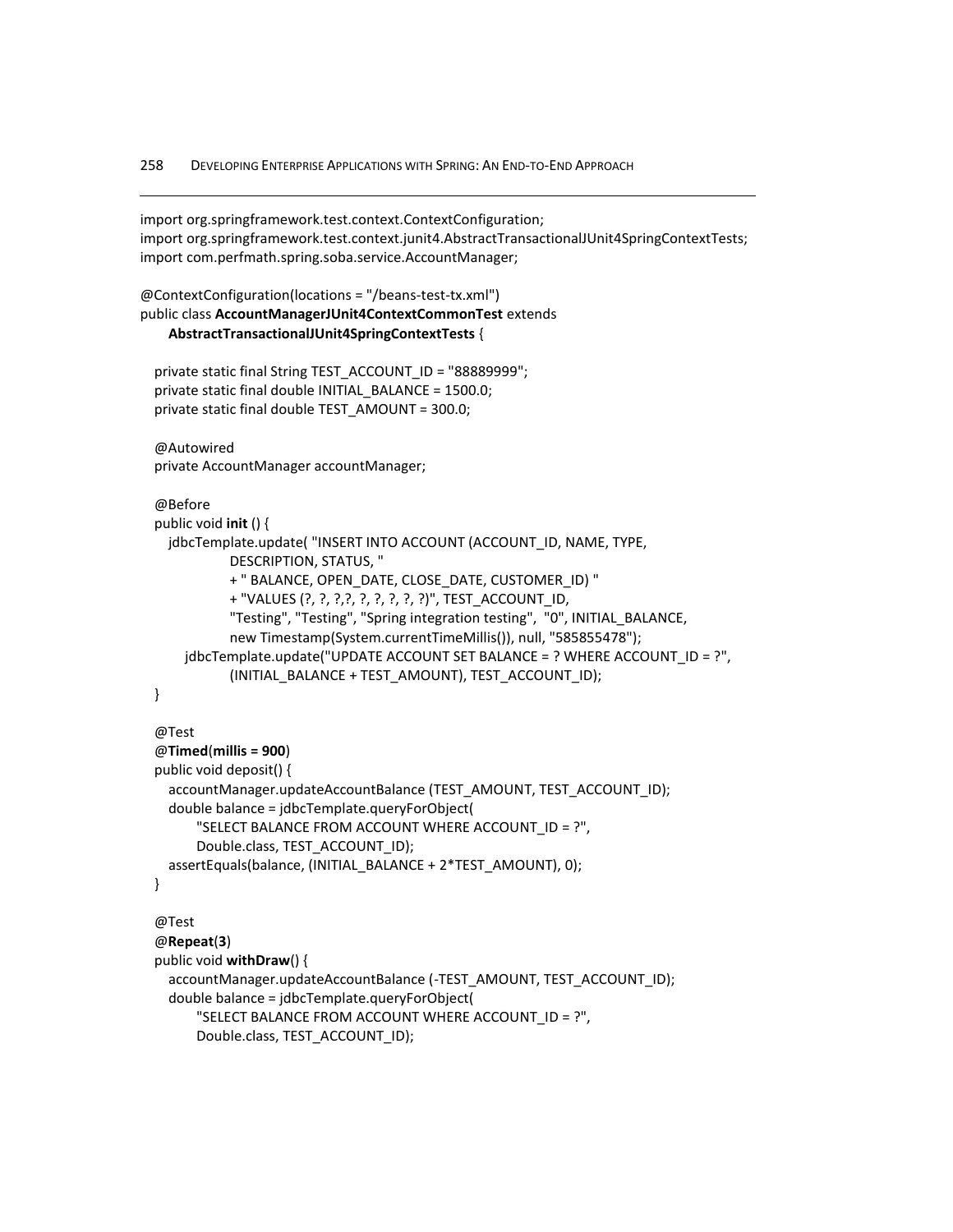|           | assertEquals(balance, INITIAL BALANCE, 0);                                                                                                 |                   |                                                                                                                                                                                  |  |             |
|-----------|--------------------------------------------------------------------------------------------------------------------------------------------|-------------------|----------------------------------------------------------------------------------------------------------------------------------------------------------------------------------|--|-------------|
|           | # Package Explorer dv JUnit &                                                                                                              |                   | $\rightarrow$ $\rightarrow$ $\blacksquare$ $\blacksquare$ $\blacksquare$ $\blacksquare$ $\blacktriangleright$ $\blacksquare$ $\blacksquare$ $\blacktriangleright$ $\blacksquare$ |  | $\sim$ $ -$ |
|           | Finished after 0.484 seconds                                                                                                               |                   |                                                                                                                                                                                  |  |             |
| Runs: 2/2 |                                                                                                                                            | <b>Exercis: 0</b> | <b>■ Failures: 0</b>                                                                                                                                                             |  |             |
|           |                                                                                                                                            |                   |                                                                                                                                                                                  |  |             |
|           | ▲ 龅 com.perfmath.spring.soba.testing.junit.AccountManagerJUnit4ContextCommonTest [Ru<br>$\equiv$ deposit (0.359 s)<br>withDraw $(0.047 s)$ |                   |                                                                                                                                                                                  |  |             |

**Figure 9.7** Test result of running AccountManagerJUnit4ContextCommonTest

# **9.5 SUMMARY**

This chapter covered Spring testing support for testing Spring MVC controllers, service and DAO layer Spring beans. We presented test cases in association with both JUnit4 and TestNG Java testing frameworks, as Spring testing framework really is not a standalone testing framework. We demonstrated three most important Spring testing framework features: TestContext, automatically injecting Spring test fixtures, and transaction-related annotations. These features should meet most of your testing needs for your Spring-based project. Another equally important subject is test automation, which is much needed for every large-scale enterprise application. However, a detailed coverage of such a broad topic is beyond the context and scope of this book.

# **9.6 RECOMMENDED READING**

Chapter 11 of the Spring Framework Reference Documentation 3.2 is dedicated to Spring testing. It includes the following sections that you can reference if you need more information on certain specific features:

- **11.1 Introduction to Spring Testing**
- **11.2 Unit Testing**
- **11.3 Integration Testing**
- 11.4 Further Resources

# **9.7 EXERCISES**